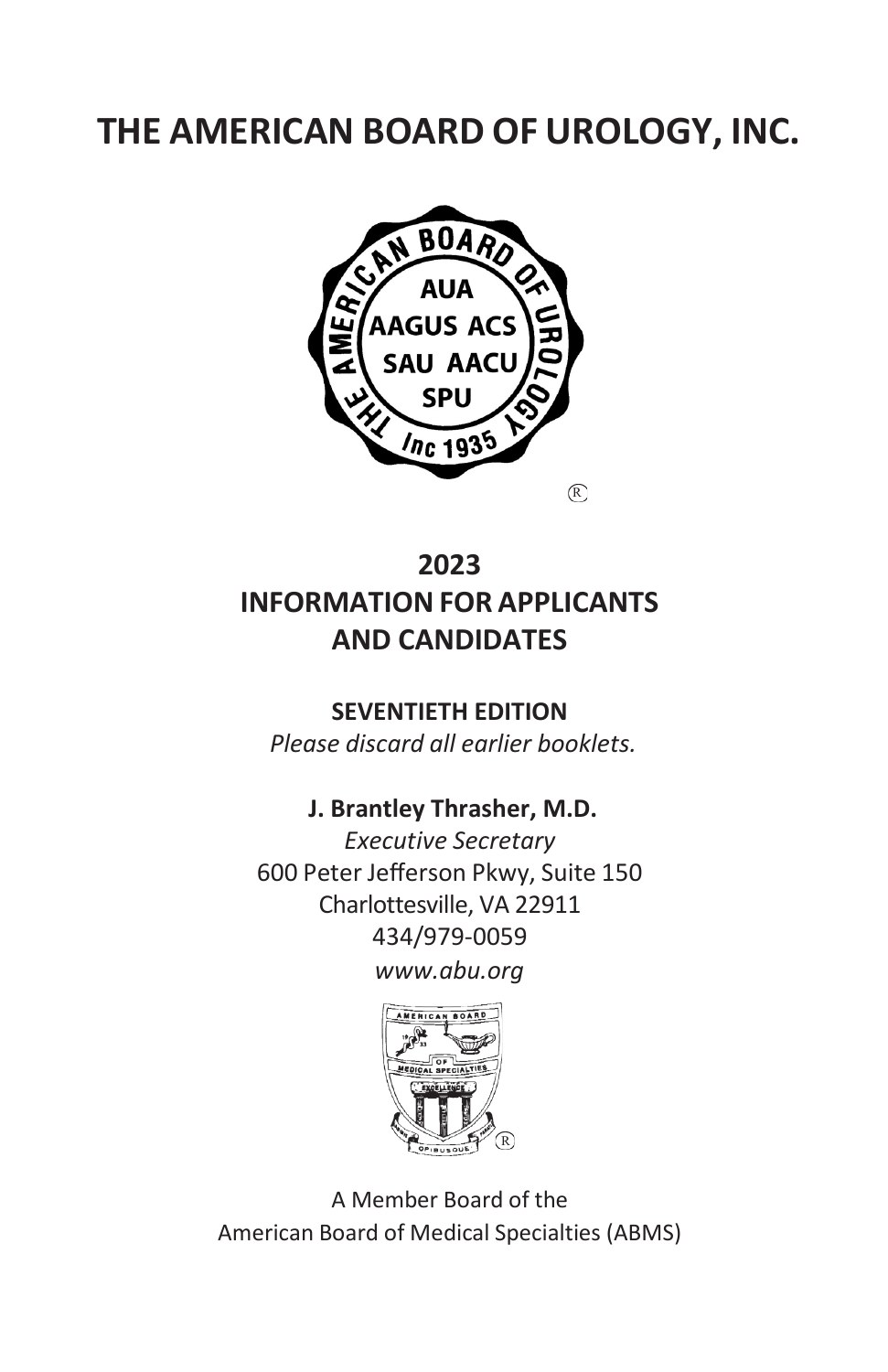#### **EXAMINATION DATES:**

All examination dates are subject to change.

QUALIFYING (PART 1) EXAMINATION July 7 or 8, 2022

CERTIFYING (PART 2) EXAMINATION February 24 or 25, 2023

**Application Filing Deadlines:** See back cover

#### **THIS HANDBOOK IS SUBJECT TO CHANGE**

The Board reserves the right to change dates, procedures, policies, requirements, and fees without notice or issuance of a new handbook.

## **CHANGE OF ADDRESS: It is the responsibility of the Diplomate to ensure the Board office has current phone numbers, postal and email addresses.**

#### **ADDRESS ALL CORRESPONDENCE TO:**

**J. Brantley Thrasher, M.D.** *Executive Director*

American Board of Urology 600 Peter Jefferson Parkway, Suite 150 Charlottesville, VA 22911

> Phone: 434/979-0059 Fax: 434/979-0266 *[www.abu.org](http://www.abu.org/)*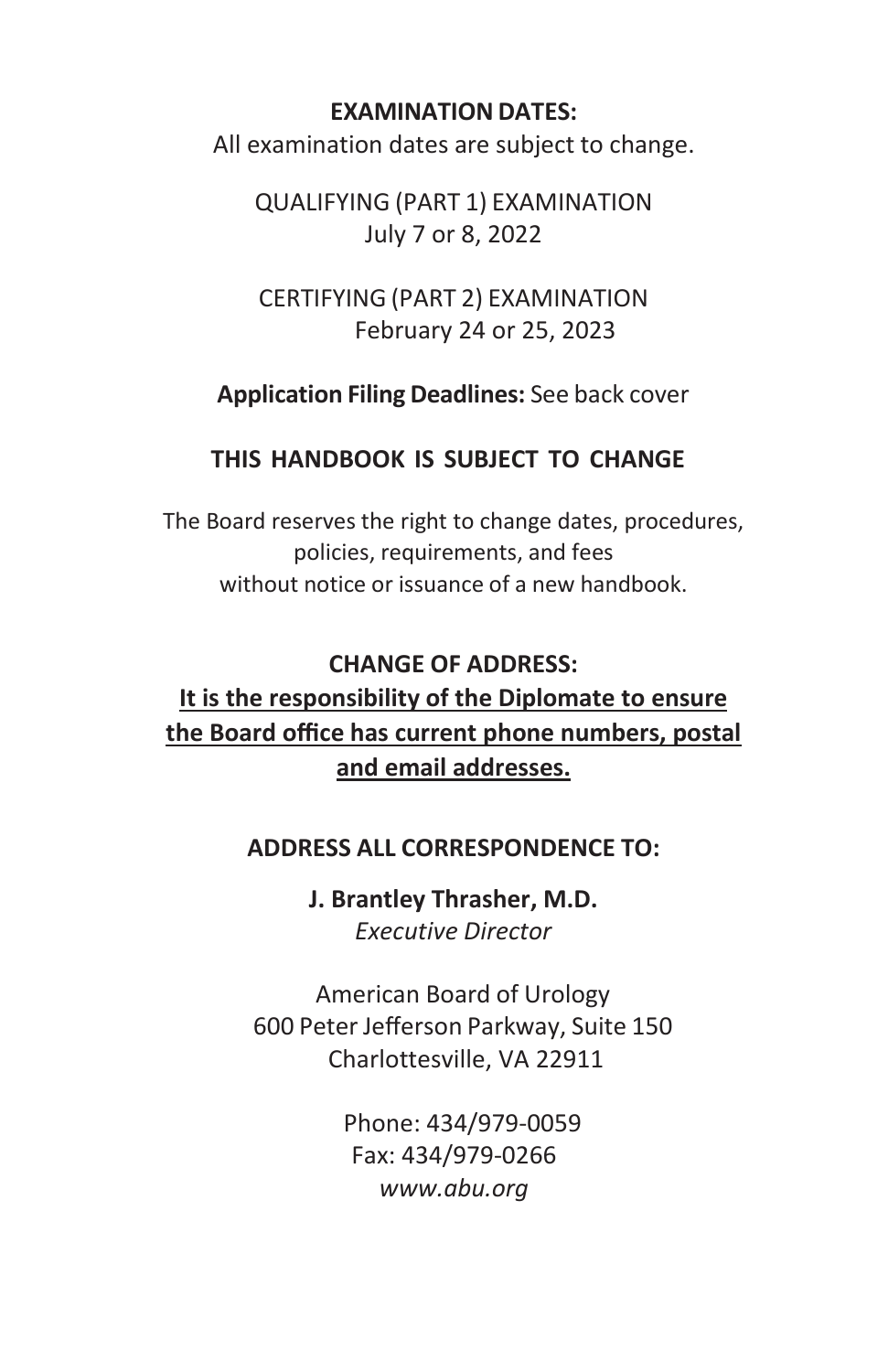## **TABLE OF CONTENTS**

| THE QUALIFYING (PART 1) EXAMINATION  19 |  |
|-----------------------------------------|--|
| THE CERTIFYING (PART 2) EXAMINATION  23 |  |
|                                         |  |
|                                         |  |
|                                         |  |
|                                         |  |
|                                         |  |
|                                         |  |
|                                         |  |
|                                         |  |
|                                         |  |
|                                         |  |
|                                         |  |
|                                         |  |
|                                         |  |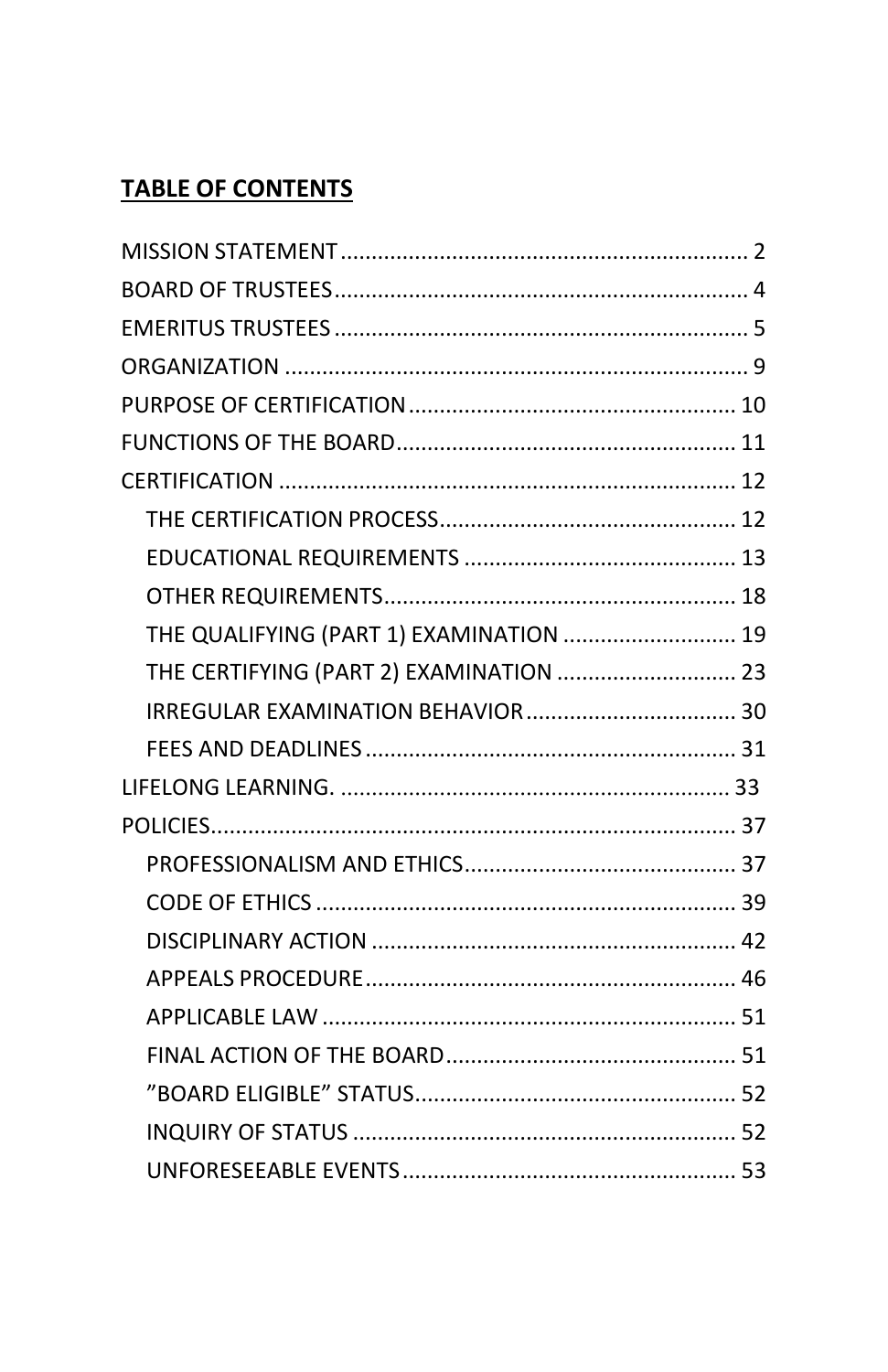#### <span id="page-3-0"></span>**MISSION STATEMENT**

The mission of the American Board of Urology is to act for the benefit of the public by establishing and maintaining standards of certification for urologists, working with certified urologists, working with Lifelong Learning to insure the delivery of high quality, safe and ethical urological care.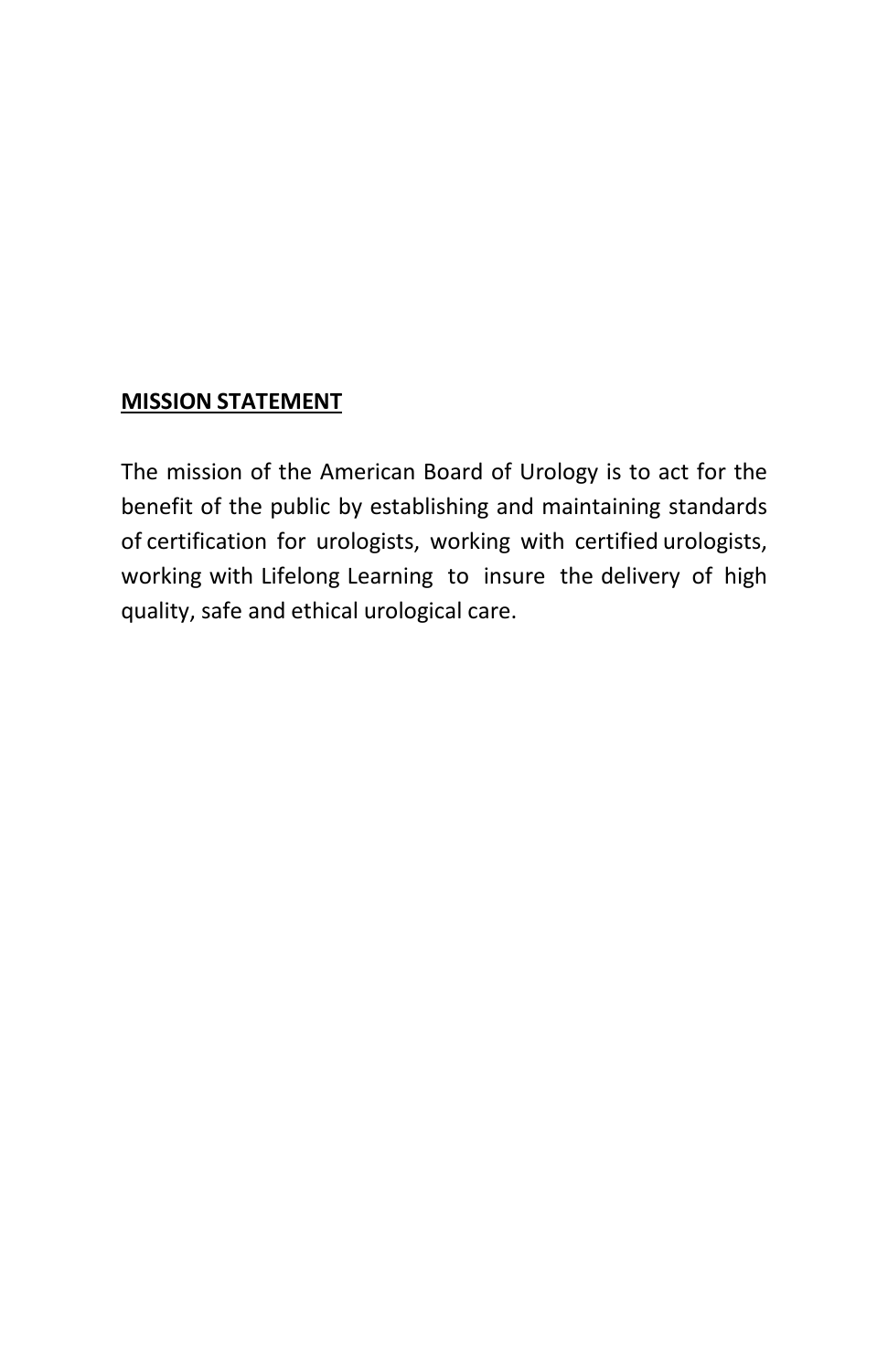#### **CHANGE OF ADDRESS POLICY**

The processes of Certification, Recertification, Subspecialty Certification, and Lifelong Learning (LLL) have become increasingly complex, requiring significant exchanges of information between the American Board of Urology and its Diplomates. For many reasons, standard mail, telephone calls, and faxes have become inefficient. The cost involved is significant for the Board, having the potential to influence fees.

It is imperative that the American Board of Urology has current, accurate mailing and electronic contact information for all Diplomates, including those with time unlimited certificates, those in recertification, those in subspecialty certification, and those in LLL. It is the obligation of the Diplomate to maintain that information with the ABU. Failure to do so compromises the Board's ability to transfer important information to the Diplomate and currency in LLL, recertification, or certification could be impacted. Diplomates are required to verify their contact information annually and if one's information changes, the ABU must be notified. A lapse in this information could result in the revocation of your certificate.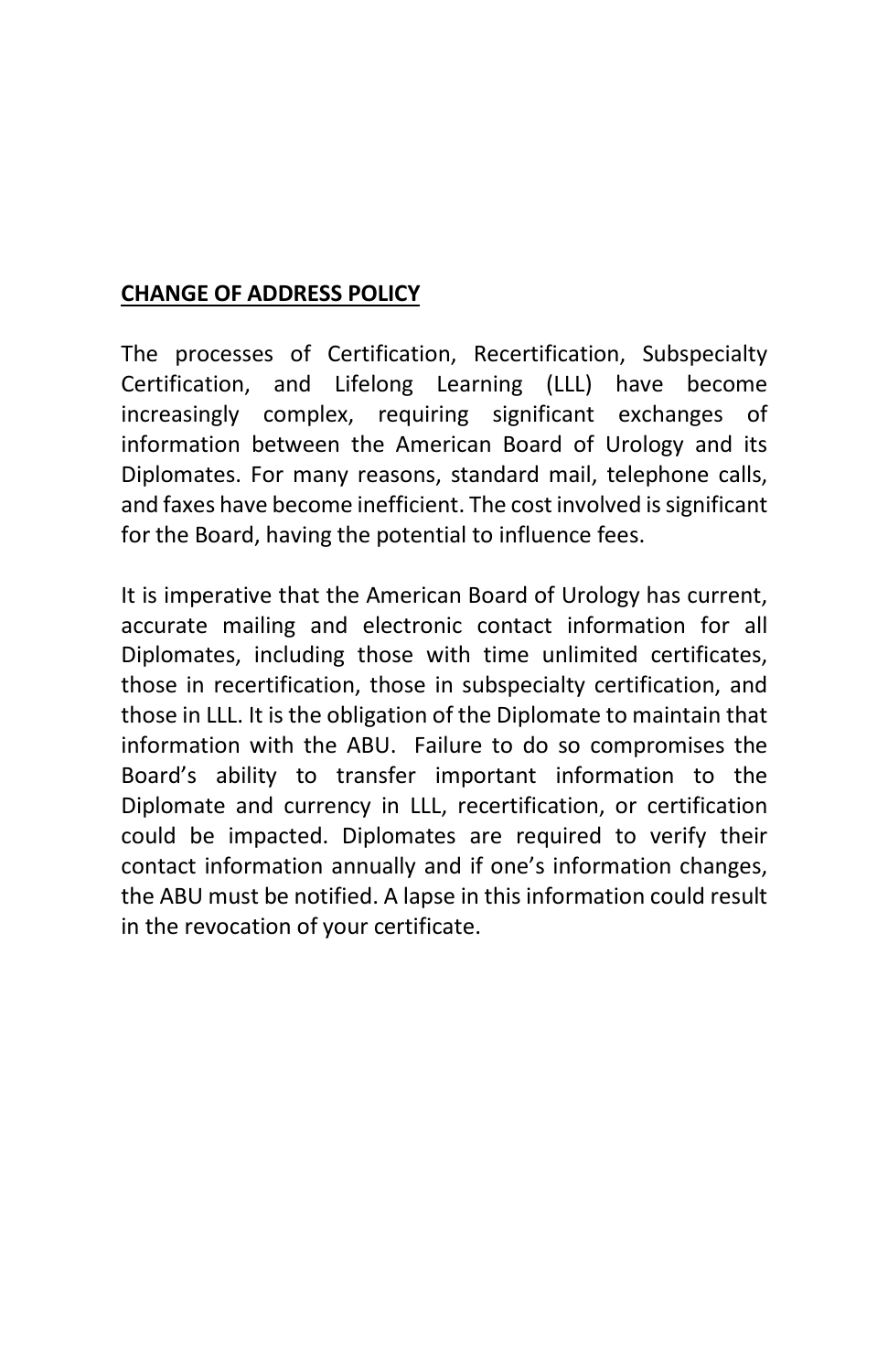#### **American Board of Urology BOARD OF TRUSTEES 2022-2023**

- <span id="page-5-0"></span>President: **Gary E. Lemack, M.D.** UT Southwestern Medical Center 5353 Harry Hines Blvd, Dept of Urology Dallas, TX 75390
- Vice President: **Martha Terris, M.D.** Ste BA8414 1120 15TH ST Augusta, GA 30912-0004
- President-Elect: **J. Stuart Wolf, M.D.** DMS Health Discovery Building 1701 Trinity St Mail Stop Z0800 Austin, TX 78712
- Secretary-Treasurer: **James M. McKiernan, M.D.** Columbia University Dept of Urology 161 Fort Washington Ave 11th Floor New York, NY 10032 USA
- Christopher I. Amling, M.D., Portland, OR David B. Bock, M.D., Overland, KS Mark P. Cain, MD, Seattle, WA Christopher M. Gonzalez, M.D., Maywood, IL Elizabeth Ann Gormley, MD, Lebanon, NH Christopher J. Kane, M.D., La Jolla, CA Kathleen C. Kobashi, M.D., Houston, TX Cheryl T. Lee, M.D., Columbus, OH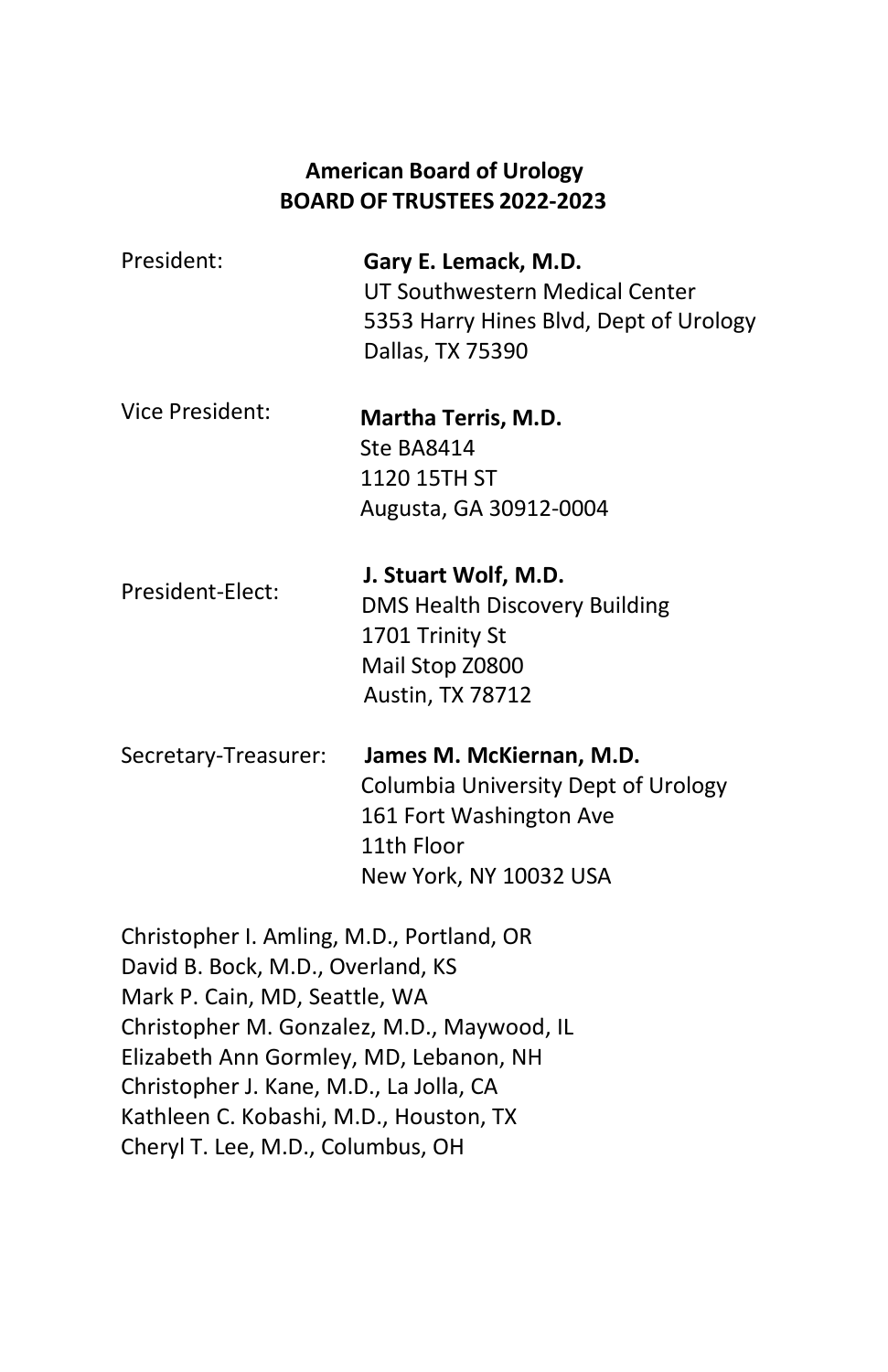#### <span id="page-6-0"></span>EMERITUS TRUSTEES

- \* Dr. William F. Braasch, 1935-1940
- \* Dr. Henry Bugbee, 1935-1945
- \* Dr. Gilbert J. Thomas, 1935-1953
- \* Dr. Herman L.Kretschmer, 1935-1943
- \* Dr. Nathaniel P. Rathbun, 1935-1946
- \* Dr. George Gilbert Smith, 1935-1950
- \* Dr. Clarence G. Bandler, 1935-1949
- \* Dr. A. I. Folsom, 1935-1946
- \* Dr. T. Leon Howard, 1935-1946
- \* Dr. Harry Culver, 1943-1956
- \* Dr. George F. Cahill, 1944-1954
- \* Dr. E. Granville Crabtree, 1946-1948
- \* Dr. A. I. Dodson, 1946-1955
- \* Dr. Charles C. Higgins, 1946-1952
- \* Dr. Grayson Carroll, 1947-1961
- \* Dr. Edgar Burns, 1948-1959
- \* Dr. Thomas D. Moore, 1949-1958
- \* Dr. Roger C. Graves, 1950-1951
- \* Dr. Rubin H. Flocks, 1952-1975
- \* Dr. William Niles Wishard, Jr., 1953-1969
- \* Dr. Donald A. Charnock, 1954-1962
- \* Dr. William P. Herbst, Jr., 1955-1963
- \* Dr. Frank C. Hamm, 1956-1964
- \* Dr. Wyland F. Leadbetter, 1957-1965
- \* Dr. Robert Lich, Jr., 1958-1976
- \* Dr. Hugh J. Jewett, 1960-1966
- \* Dr. W. E. Kittredge, 1962-1970
- \* Dr. Thomas E. Gibson, 1963-1971
- \* Dr. James H. McDonald, 1963-1981
- \* Dr. Victor F. Marshall, 1964-1973
- \* Dr. J. Hartwell Harrison, 1965-1974
- \* Dr. W. Dabney Jarman, 1966-1975
- \* Dr. William L. Valk, 1969-1978
- \* Dr. Clarence V. Hodges, 1971-1980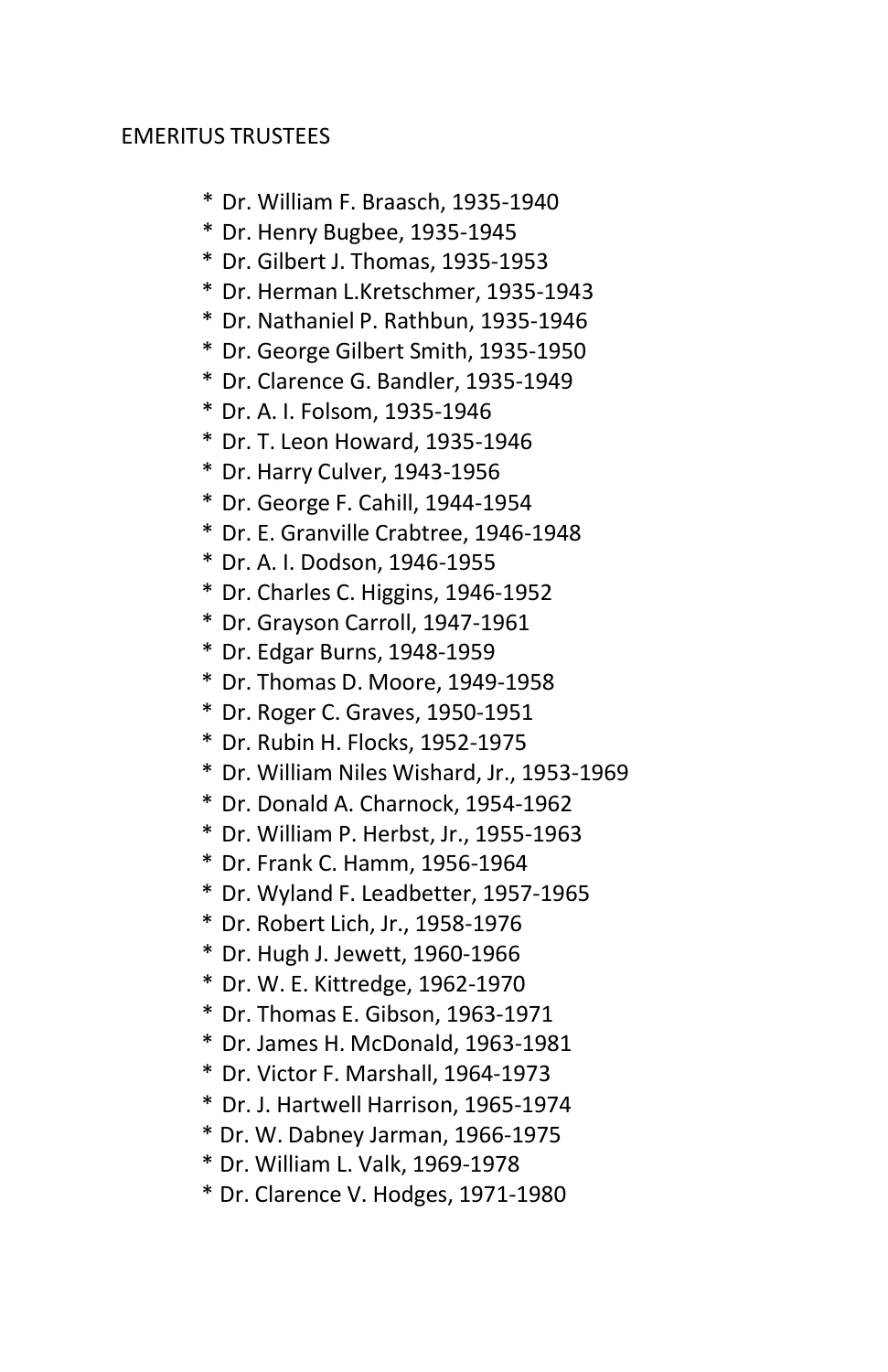#### EMERITUS TRUSTEES, *continued*

- \* Dr. Russell Scott, Jr., 1971-1979
- \* Dr. Ormond S. Culp, 1972-1977
- \* Dr. Ralph A. Straffon, 1974-1980
- \* Dr. J. Tate Mason, 1974-1980
- \* Dr. Lowell R. King, 1974-1980
- \* Dr. Willard E. Goodwin, 1975-1981
- \* Dr. William J. Staubitz, 1975-1981 Dr. C. E. Carlton, Jr., 1975-1982
- \* Dr. James F. Glenn, 1976-1982
- \* Dr. David C. Utz, 1977-1983
- \* Dr. John T. Grayhack, 1978-1984
- \* Dr. Alan D. Perlmutter, 1979-1985
- \* Dr. Frank J. Hinman, Jr., 1979-1985
- \* Dr. William H. Boyce, 1980-1986
- \* Dr. Joseph B. Dowd, 1980-1986
- \* Dr. Paul C. Peters, 1980-1986
- \* Dr. Bruce H. Stewart, 1981-1983
- \* Dr. John D. Young, 1981-1987
- \* Dr. Abraham T.K. Cockett, 1981-1987 Dr. Jay Y. Gillenwater, 1982-1988
- \* Dr. Joseph J. Kaufman, 1982-1988
- \* Dr. Russell Lavengood, 1983-1988
- \* Dr. Winston K. Mebust, 1983-1989
- \* Dr. John P. Donohue, 1984-1990
- \* Dr. E. Darracott Vaughan, Jr., 1984-1990 Dr. George W. Drach, 1985-1991
- \* Dr. John W. Duckett, Jr. 1985-1991 Dr. Terry E. Allen, 1986-1992 Dr. Robert P. Gibbons 1986-1992
	- Dr. Stuart S. Howards 1987-1993
	- Dr. Patrick C. Walsh 1987-1993
	- Dr. Jean B. deKernion 1988-1994
	- Dr. Carl A. Olsson 1988-1994
	- Dr. David L. McCullough 1989-1995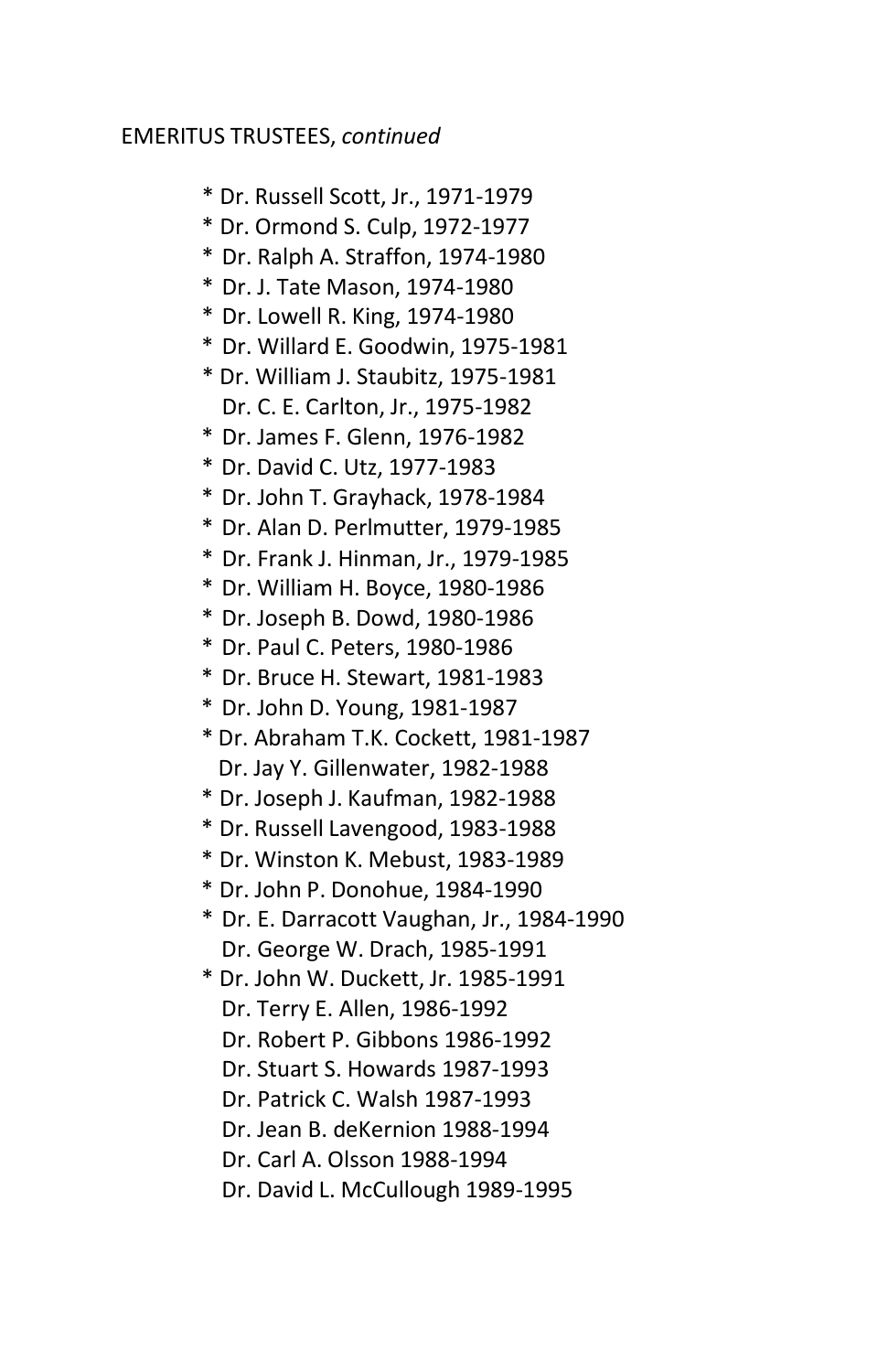#### EMERITUS TRUSTEES, *continued*

Dr. Drogo K. Montague 1989-1995 Dr. W. Scott McDougal 1990-1996 Dr. Alan J. Wein 1990-1996 Dr. Jack W. McAninch 1991-1997 Dr. George W. Kaplan 1991-1997 Dr. Joseph N. Corriere, Jr., 1992-1998 Dr. Jerome P. Richie 1992-1998 Dr. H. Logan Holtgrewe 1993-1999 Dr. Kenneth A. Kropp 1993-1999 Dr. David M. Barrett 1994-2000 \* Dr. Richard D. Williams 1994-2000 \* Dr. Andrew C. Novick 1995-2001 \* Dr. Thomas J. Rohner, Jr., 1995-2001 Dr. John M. Barry, 1996-2002 \* Dr. Fray F. Marshall, 1996-2002 Dr. Michael E. Mitchell, 1997-2003 \* Dr. Martin I. Resnick, 1997-2003 Dr. Paul F. Schellhammer, 1998-2004 Dr. Robert M. Weiss, 1998-2004 Dr. Michael J. Droller, 1999-2005 Dr. Joseph A Smith. Jr., 1999-2005 Dr. Robert C. Flanigan, 2000-2006 Dr. Mani Menon, 2000-2006 Dr. Peter C. Albertsen, 2001-2007 Dr. Linda M. Shortliffe, 2001-2007 Dr. Peter R. Carroll, 2002-2008 Dr. Howard M Snyder, III, 2002-2008 Dr. W. Bedford Waters, 2003-2009 Dr. David A. Bloom, 2003-2009 Dr. Michael O. Koch 2004-2010 Dr. Paul H. Lange 2004-2010 \* Dr. William D. Steers, 2005-2011 Dr. Ralph Clayman, 2005-2011

Dr. Timothy B. Boone, 2006-2012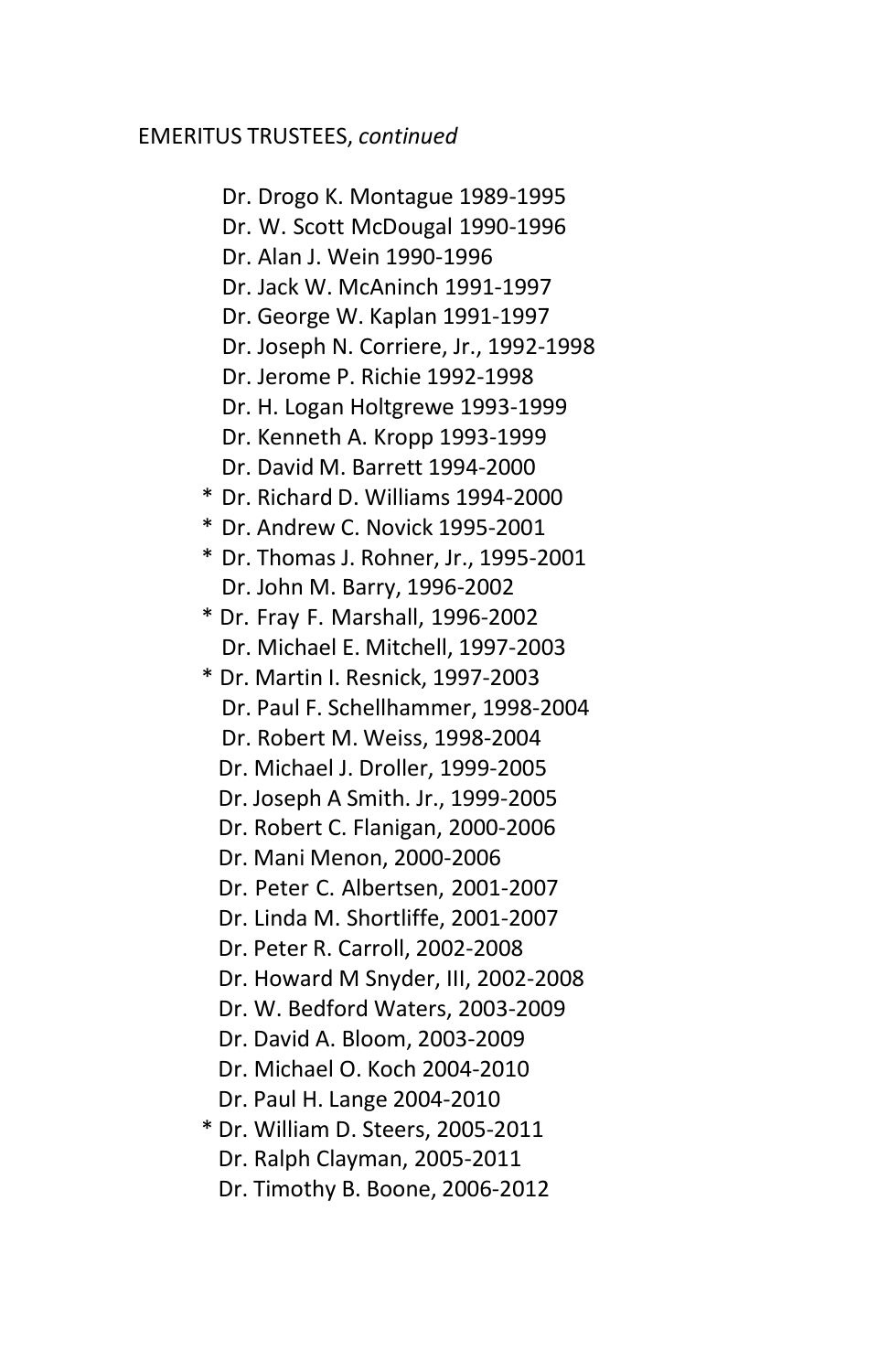#### EMERITUS TRUSTEES, *continued*

Dr. Gerald H. Jordan, 2006-2012 Dr. John B. Forrest, 2007-2013 Dr. Barry A. Kogan, 2007-2013 Dr. Margaret S. Pearle, 2008-2014 Dr. Robert R. Bahnson, 2008-2014 Dr. Michael L. Ritchey, 2009-2015 Dr. Peter N. Schlegel, 2009-2015 Dr. Ian M. Thompson, 2010-2016 Dr. J. Christian Winters, 2011-2017 Dr. Kevin R. Loughlin, 2011-2017 Dr. J. Brantley Thrasher,2010-2016 Dr. H. Ballentine Carter, 2012-2018 Dr. Fred E. Govier, 2012-2018 Dr. Stephen Y. Nakada, 2013-2019 Dr. Mark S. Austenfeld, 2013-2019 Dr. David B. Joseph, 2014-2020 Dr. Hunter B. Wessells, 2014-2020 Dr. Roger Dmochowski, 2015-2021 Dr. Douglas Husmann, 2015-2021 Dr. Eila Skinner, 2016-2022 Dr. Joel Nelson, 2016-2022

\* Deceased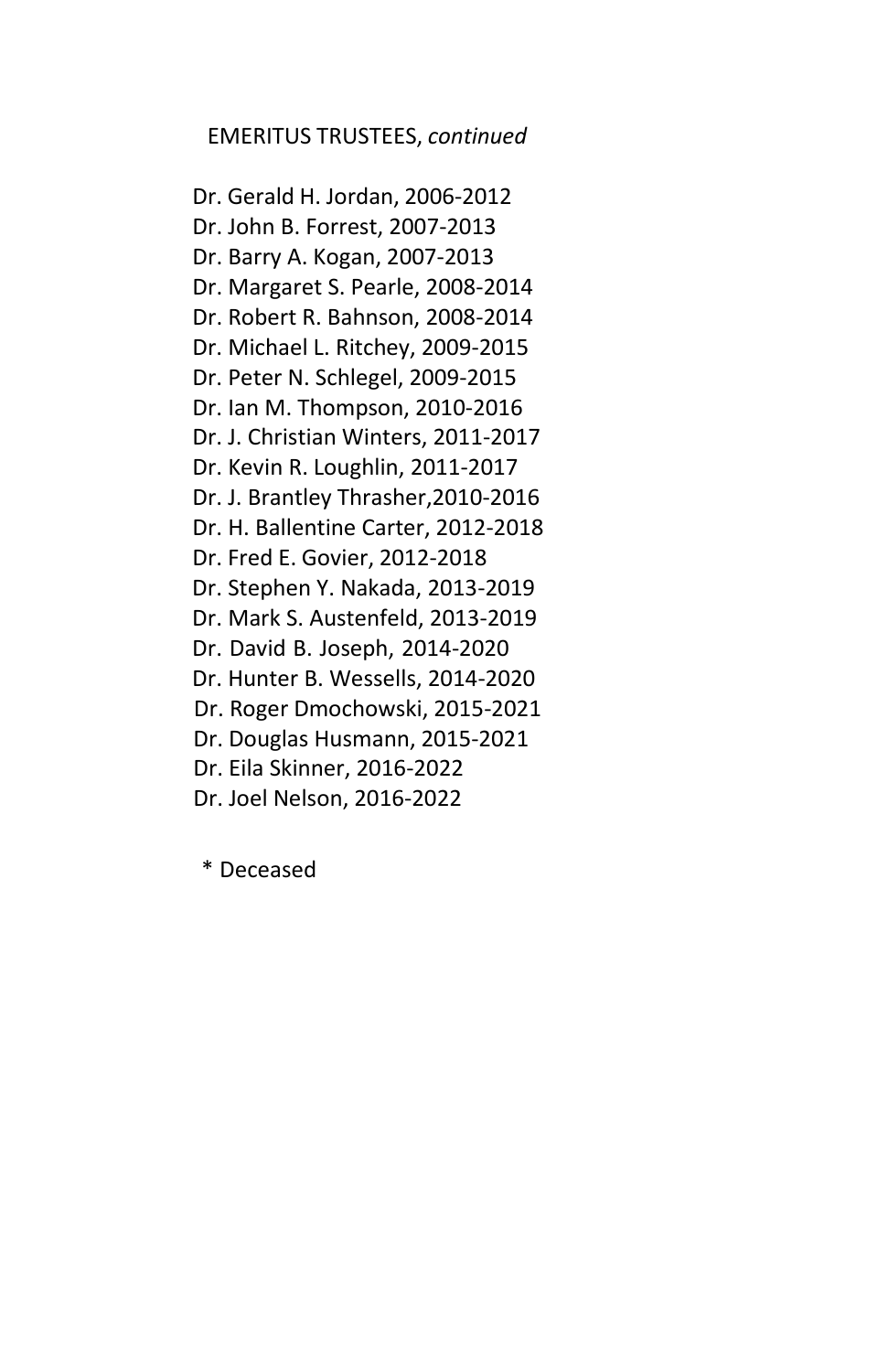#### <span id="page-10-0"></span>**ORGANIZATION**

The American Board of Urology was organized in Chicago on September 24, 1934. Members of the Board present from the American Association of Genito-Urinary Surgeons were Dr. William F. Braasch, Dr. Henry G. Bugbee, and Dr. Gilbert J. Thomas; those from the American Urological Association were Dr. Herman L. Kretschmer, Dr. Nathaniel P. Rathbun, and Dr. George Gilbert Smith; those from the Section of Urology of the American Medical Association were Dr. Clarence G. Bandler, Dr. A. I. Folsom, and Dr. T. Leon Howard.

The officers of the Board elected at this meeting were Dr. Herman L. Kretschmer, President; Dr. Clarence G. Bandler, Vice President; and Dr. Gilbert J. Thomas, Secretary-Treasurer.

The American Board of Urology is a nonprofit organization. It was incorporated May 6, 1935, and held its first legal meetingon May 10, 1935.

The Board of Trustees has twelve members (including officers). No salary is paid for service on the Board.

The nominating societies of this Board and sponsors of its activities are: the American Urological Association, the American Association of Genitourinary Surgeons, the American Association of Clinical Urologists, the Society of Academic Urologists, the American College of Surgeons, and the Society of Pediatric Urologists.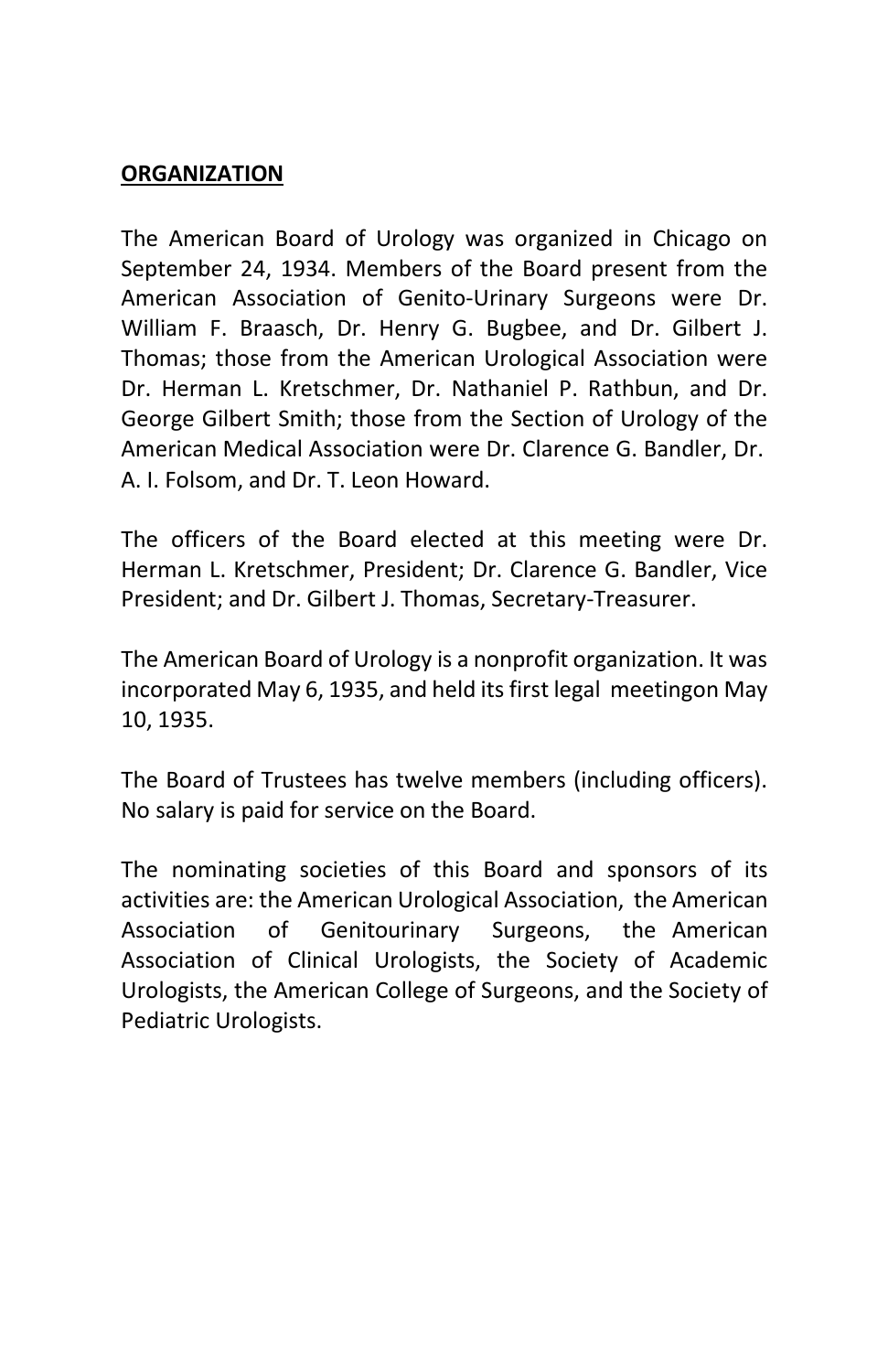The American Board of Urology and 23 other medical specialty boards are members of the American Board of Medical Specialties (ABMS), which includes as associate members the Association of American Medical Colleges, the American Hospital Association, the American Medical Association, the Federation of State Medical Boards of the U.S.A., the National Board of Medical Examiners, and the Council of Medical Specialty Societies.

The trademark and seal of the American Board of Urology are registered. Any unauthorized use of the trademark or seal is prohibited without express permission of the Board. U.S. CORPORATION CO., DOVER, DELAWARE (Local Representation at Dover, Delaware)

## <span id="page-11-0"></span>**PURPOSE OF CERTIFICATION**

The American Board of Urology, Inc., hereinafter sometimes referred to as "the Board," is organized to encourage study, improve standards, and promote competency in the practice of urology. The objective of the Board is to identify for the public's knowledge those physicians who have satisfied the Board's criteria for certification, lifelong learning, and recertification in the specialty of urology, as well asthe subspecialties of Pediatric Urology and Female Pelvic Medicine and Reconstructive Surgery.

Certification by the Board does not guarantee competence in practice, but does indicate that the physician has completed basic training requirements and has demonstrated at the time of examination a fund of knowledge and expertise in the care of those patients whose cases were reviewed by the Board, as described elsewhere in this handbook. Application for certification is completely voluntary. Some certified and all subspecialty certified physicians are required to meet the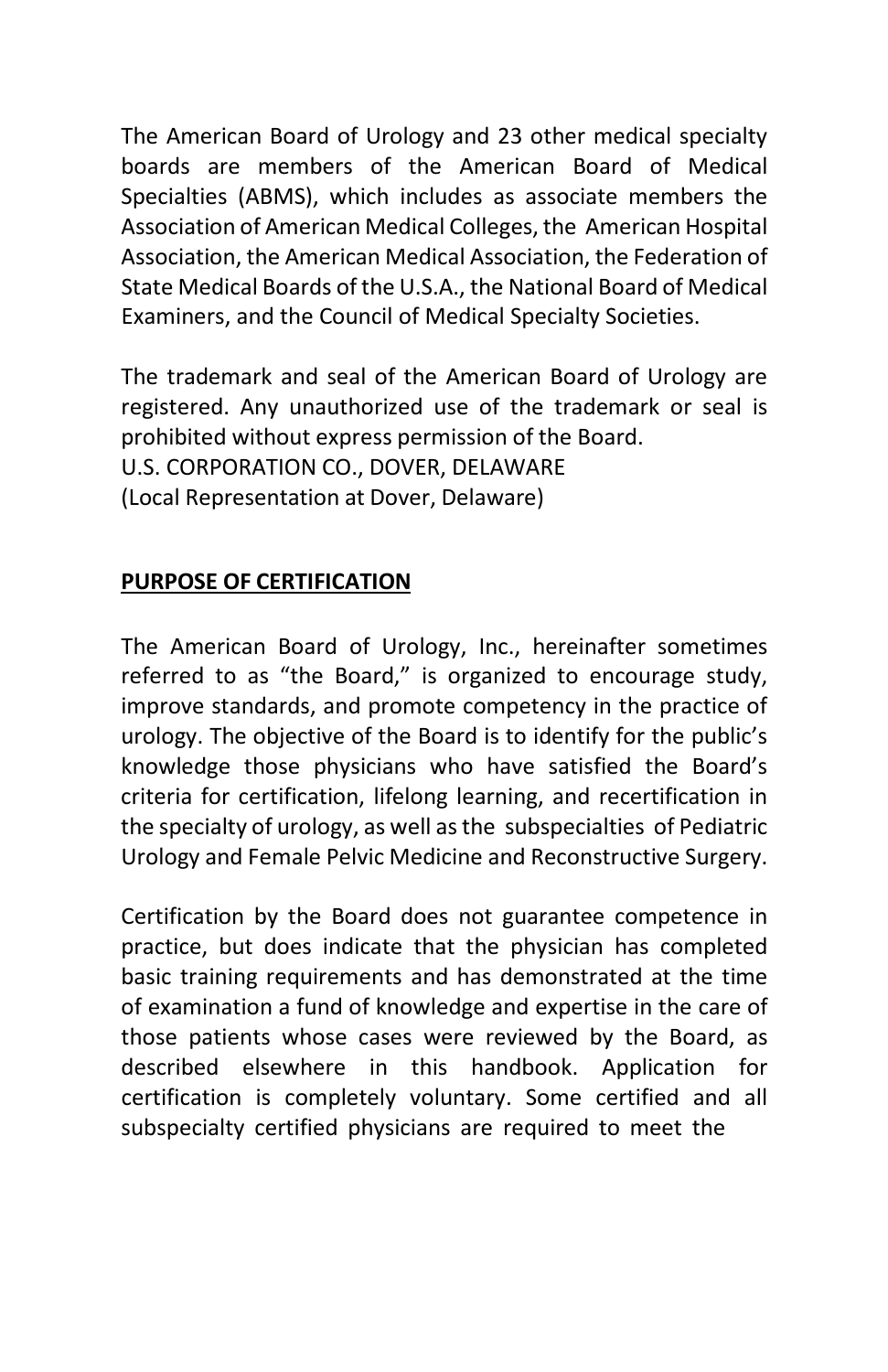requirements of the Lifelong Learning (LLL) program. Certification of these Diplomates involved in LLL verifies that these Diplomates are in an ongoing process of lifelong learning and practice verification as well as demonstrating knowledge by passing examinations.

## <span id="page-12-0"></span>**FUNCTIONS OF THE BOARD**

The Board evaluates candidates who are duly licensed to practice medicine, and arranges and conducts examinations for the purpose of certification, subspecialty certification, recertification, and ongoing lifelong learning. Certificates are conferred by the Board to candidates who successfully complete all requirements for a given certificate. All certificates are the property of the Board, and the Board holds the power tocensure, suspend or revoke such certificates.

The Board endeavors to serve the public, hospitals, medical schools, medical societies, and practitioners of medicine by preparing a list of urologists whom it has certified. Lists of Diplomates of this Board are published in *The Official ABMS Directory of Board Certified Medical Specialists* and in the *Directory of Physicians of the American Medical Association.*

The Board is not responsible for opinions expressed concerning an individual's credentials for the examinations or status in the certification process unless they are expressed in writing and signed by the President or Executive Secretary of the Board.

Application for certification is strictly voluntary. The Board makes no attempt to control the practice of urology by license or legal regulation, and in no way interferes with or limits the professional activities of any duly licensed physician.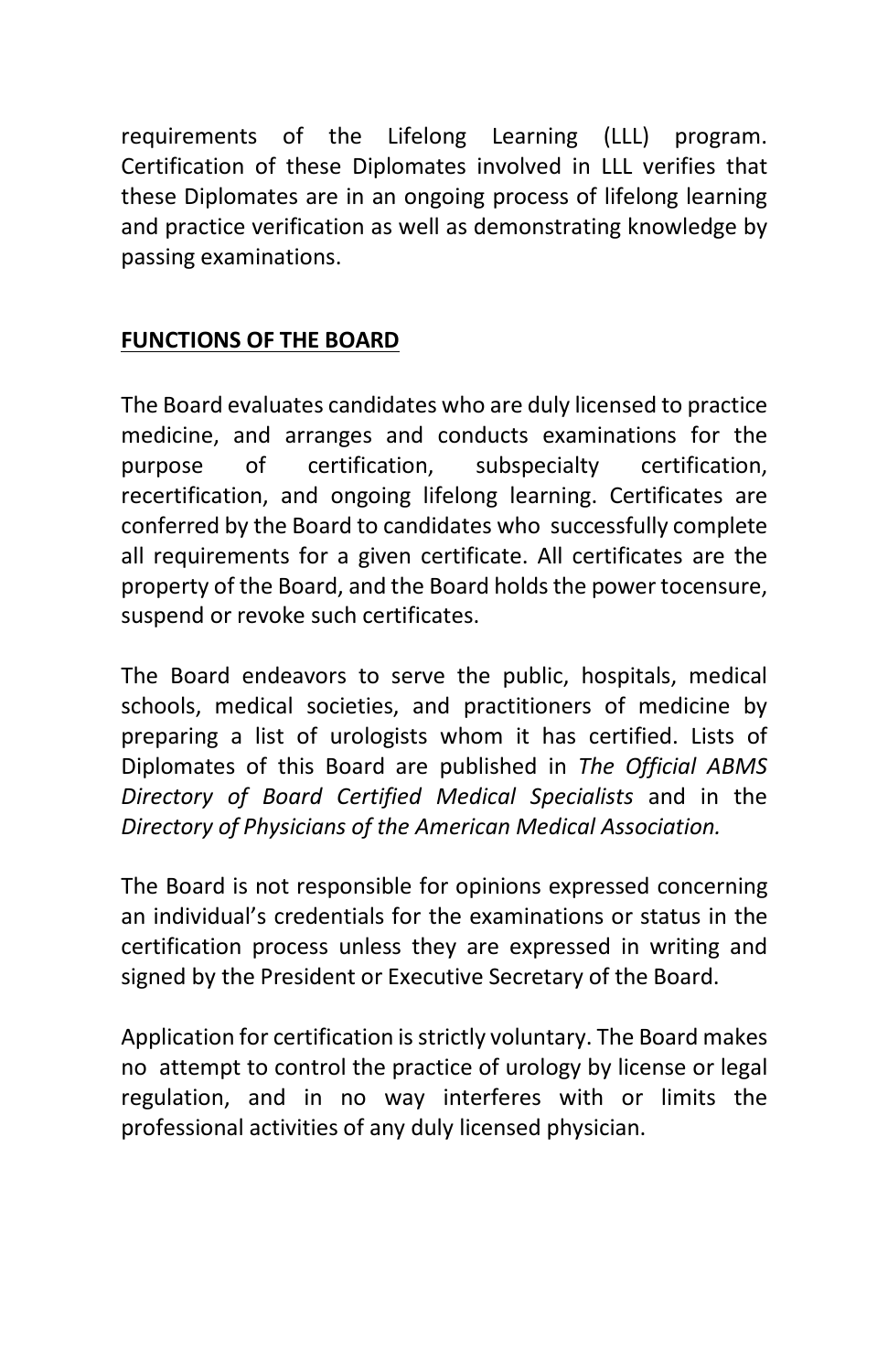### <span id="page-13-0"></span>**THE CERTIFICATION PROCESS**

<span id="page-13-1"></span>Applicants approved by the Board to enter the certification process must complete both a Qualifying (Part 1) Examination and, after passing this examination, a subsequent Certifying (Part 2) Examination to become certified. Assessment of clinical practice through review of practice logs and peer review will also be carried out prior to admission to the Certifying (Part 2) Examination.

Effective with the June 2014 graduating residents: Certification must be achieved within six years of the successful completion of an ACGME accredited urology residency. An applicant will have no more than three attempts to pass the Qualifying (Part1) Examination and no more than three attempts to pass the Certifying (Part 2) Examination. Applicants who have not successfully completed the certification process within six years of completion of their urology residency or who have failedeither the Qualifying (Part 1) Examination or Certifying (Part 2) Examination three times must repeat and successfully complete the urology portion of an ACGME accredited urology residency program in order to re-enter the certification process.

#### **EDUCATIONAL REQUIREMENTS**

An applicant may initiate application for certification by the Board during the final year of his or her residency training or at some point thereafter. Every applicant must meet certain basic requirements as follows:

**Education & residency**: The applicant must be a graduate of a medical school approved by the Liaison Committee on Medical Education or a school of osteopathy approved by the Bureau of Professional Education of the American Osteopathic Association, and have completed a urology residency program accredited by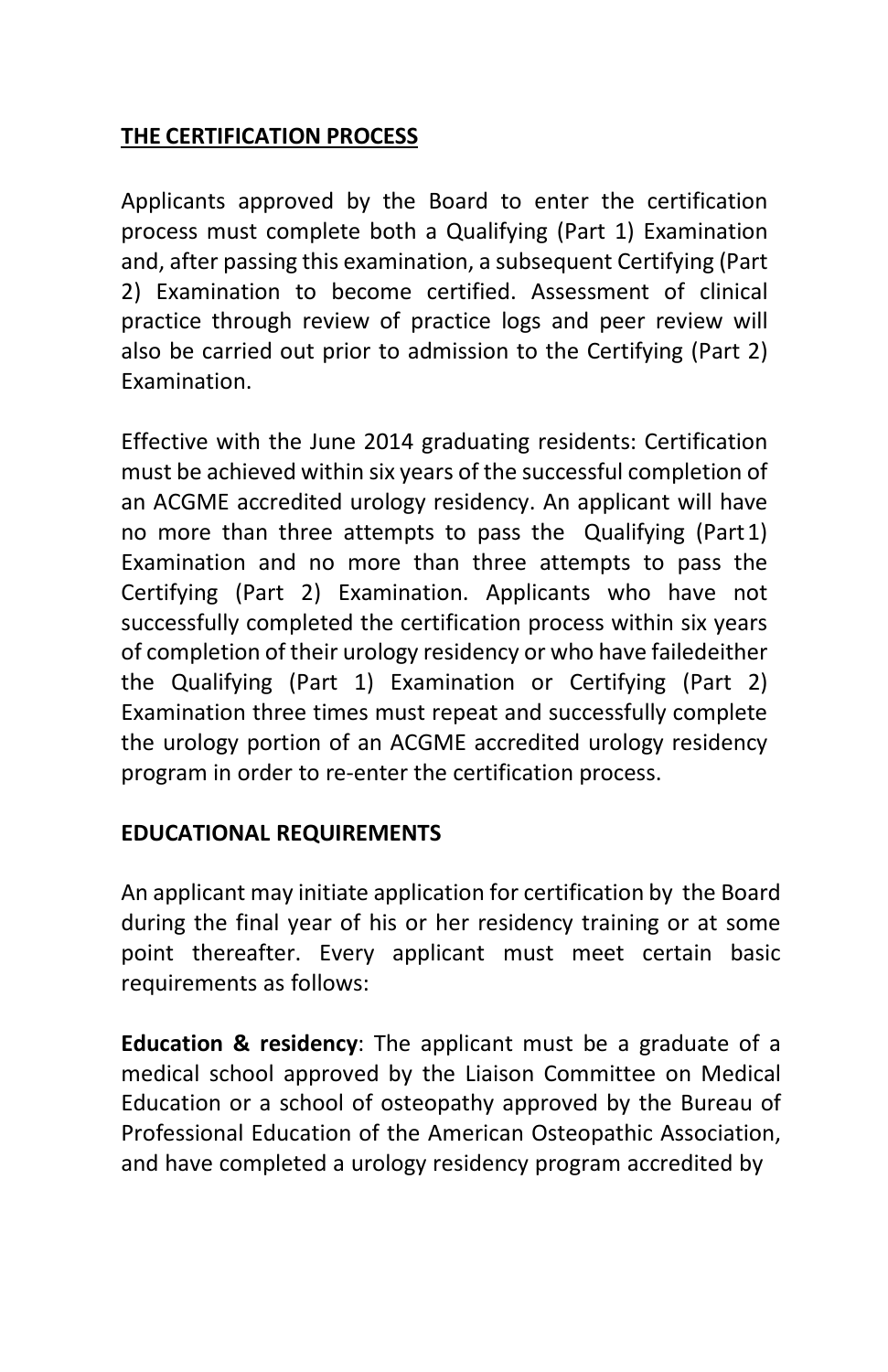the Accreditation Council for Graduate Medical Education (ACGME) or Royal College of Physicians and Surgeons of Canada [RCPS(C)]. ACGME training programs in urology are described in the American Medical Association *Graduate Medical Education Directory*, Section II, "Essentials of Accredited Residencies in Graduate Medical Education: Institutional and Program Requirements."

**Postgraduate training requirements:** The American Board of Urology mandates a minimum of 5 clinical years of postgraduate medical training. Training must include:

- <span id="page-14-0"></span>• A PGY1 (URO 1) year in an ACGME or RCPS(C) approved surgical or urology program including the following rotations:
	- o 3 months of general surgery
	- $\circ$  3 months of additional surgical training. Recommended rotations include surgical critical care, trauma, colorectal surgery, transplantation, plastic/reconstructive surgery. Alternate rotations may be accepted on a case-by-case basis based on educational value.
	- o Minimum 3 months of urology
	- o 3 months of other rotations, not including dedicated scholarly activity. This time may include additional urology,other surgical rotations, or appropriate nonsurgical rotations such as interventional radiology, nephrology, andanesthesiology.
- 4 years in an ACGME or RCPS(C) approved urology program, including at least 12 months as a chief resident in urology with the appropriate clinical responsibility and under supervision during the last two years of training. The resident must have a minimum total of 48 months dedicated to urology training. Up to 3 months of urology in the PGY1 year may be counted toward the 48 months.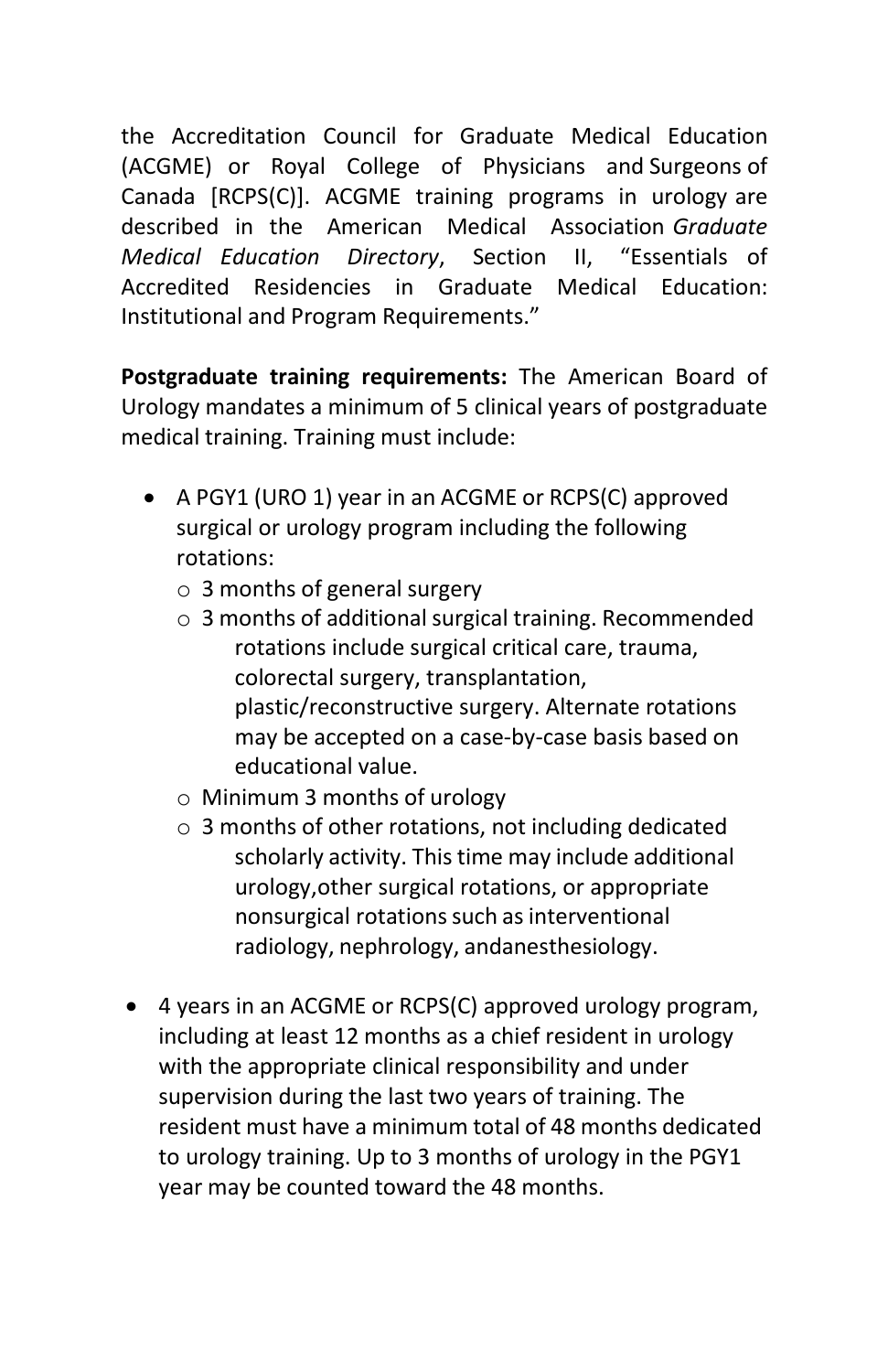- For the above requirements, a month is defined as a calendar month. Up to 3 months of scholarly activity is allowed, excluding the PGY1 and chief years.
- For residents who completed 3 months of urology in the PGY1 year, up to 6 months of dedicated scholarly activity is allowed, excluding the PGY1 and chief year.
- A resident who has completed a PGY-1 year in a ACGME-approved general surgery program that included 3 months of general surgery and 3 months of additional surgical training as described above prior to entering urology residency training has fulfilled the "general surgery" requirements. A minimum of 48 months of clinical urology training must be completed in the urology residency.
- All rotations must have been approved by the candidate's program director.
- PGY 2-5 (Uro 2-5)
- $\circ$  12 months as a chief resident in urology with the appropriate clinical responsibility and under supervision during the last two years of training.
- o 48 months dedicated to urology training. (A maximum of 3 months of urology in the PGY1 year will be credited toward the 48 months).
- o A maximum of 6 months of research/dedicated scholarly activity is allowed, provided 3 months of urology was completed as a PGY1. Research/dedicated scholarly activity is not allowed as a PGY1 or during the 12 months of chief residency.

Residents must comply with the guidelines in place at the time he/she enrolled in the program.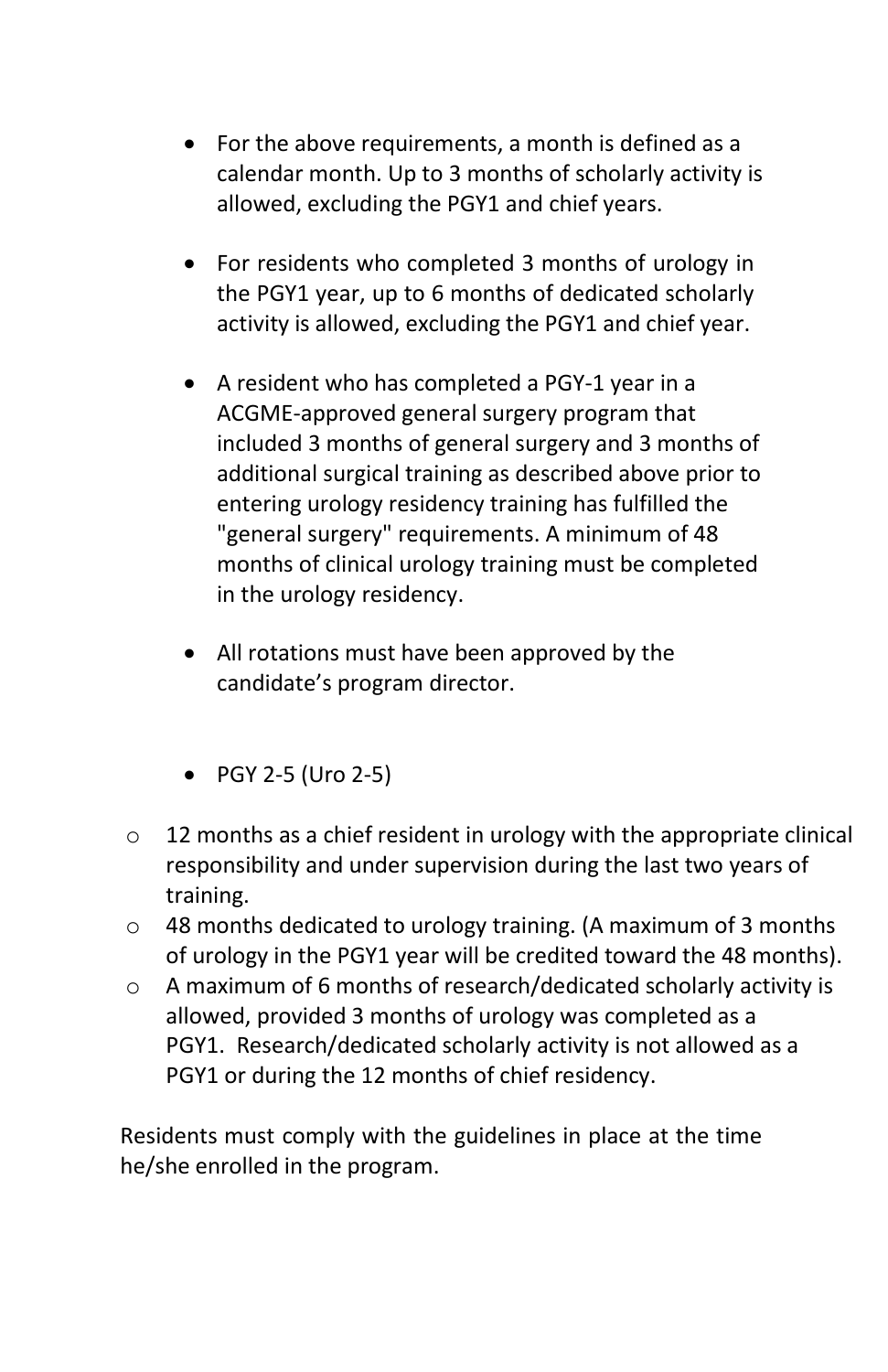All rotations listed above that are not part of the core urology training must have been approved by the candidate's program director. As part of the core urology training, the candidatemust have completed at least 12 months as a chief resident in urology with the appropriate clinical responsibility and under supervision during the last two years of training in an ACGME- approved program.

To be admissible to the Certifying (Part 2) Examination, a Canadian trained candidate must be certified by the RCPS(C). Medical graduates from schools outside the United States or Canada who provide an equivalent medical background and who have completed an ACGME-approved urology residency in the United States may qualify for examination by the American Board of Urology. All such applicants must have a valid certificate from the Education Committee for Foreign Medical Graduates (ECFMG).

**Canadian Medical School Graduates:** Physicians who attended medical school in Canada and received all pre-urology and urology residency training in approved Canadian programs must satisfactorily complete the same training as listed above. Certification by the RPCS(C) is not required for the Qualifying (Part 1) Examination, but is required to be admissible to the Certifying (Part 2) Examination.

**International Medical School Graduates:** Applications from medical graduates from schools outside the United States or Canada who provide an equivalent medical background and a) who have completed an ACGME-approved urology residencyand the prerequisite ACGME-approved pre-urology training in the United States may qualify for examination or b) who have completed a RCPS(C)-approved urology residency in Canada will be reviewed on a case by case basis. All such applicants must have a valid certificate from the Education Committee for Foreign Medical Graduates (ECFMG).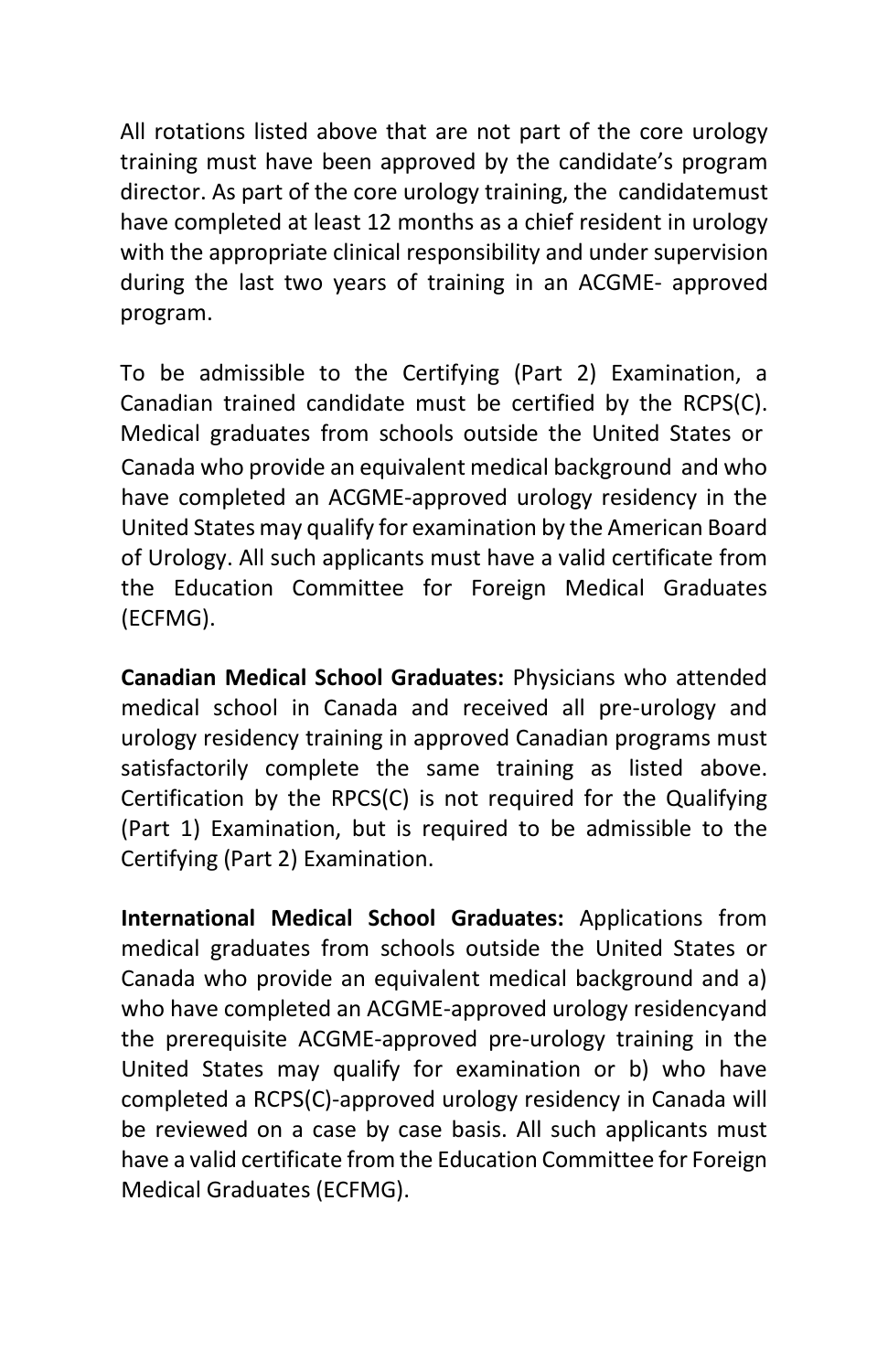**Changing programs**: A resident may only transfer once during the urology portion of training and the last two years of residency training must be spent in the same institution. A resident who wishes to transfer must notify the ABU in writing six months in advance of the transfer and copy the currentProgram Director and DIO. The Program Director from the recipient program must send a letter to the ABU verifying there is an appropriate residency slot in the program for the resident to fill.

**Leaves of absence:** Leaves of absence and vacation may be granted to residents at the discretion of the Program Director consistent with local institutional policy and applicable laws. Each program may provide vacation leave and family leave (any leave required to care for a family member) for the resident in accordance with institutional policy. The ABU requires 46 weeks of full-time clinical activity in each of the five years of residency. However, the 46 weeks may be averaged over the first 3 years of residency, for a total of 138 weeks required in the first 3 years, and over the last 2 years, a total of 92 weeks is required.

Vacation or various other leave may not be accumulated to reduce the total training requirement. Should circumstances occur which keep a resident from working the required 138 weeks the first 3 years and 92 weeks the last 2 years, the Program Director must submit a request to the ABU for a variance of the current policy or a plan outlining how the training deficit will be rectified. In certain cases an extension of the residency training may be required.

Ninety-two (92) weeks of training is required for two-year fellowships, without the need to request a variance or submit a plan for making up a training deficit.

This policy is not retroactive and does not apply to leave taken prior to the 2021-2022 academic year.

Leave for educational/scientific conferences are at the discretion of the Program Director.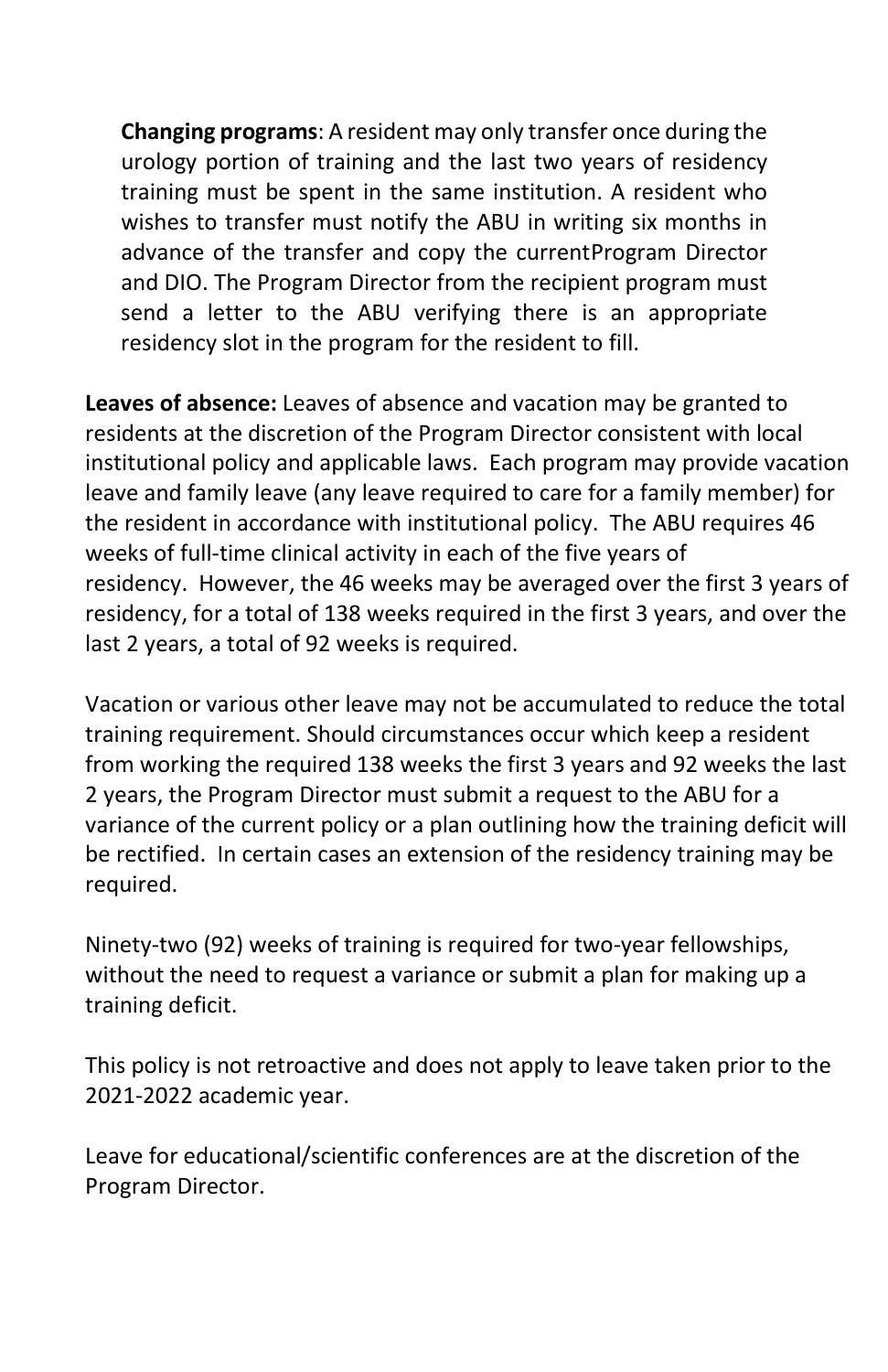## **Internationally Trained Urologists:**

Entrance into the certification process differs for individualsthat completed a urology residency program not approved by the Accreditation Council for Graduate Medical Education (ACGME) or Royal College of Physicians and Surgeons of Canada (RCPSC). For these *International Medical Graduates* (IMG), an alternate pathway into the certification process is available. However, The American Board of Urology (ABU) considers this situation to be extraordinary, and approves or disallows entrance into this *alternate* pathway on a case-by-case basis. The requirements for application and entrance into the certification process are listed below.

### **REQUIREMENTS FOR APPLICATION**

- 1. Currently employed in the US at an academic center on the core teaching faculty of a residency program approved by the ACGME.
- 2. Hold the rank of full professor.
- 3. At least 7 years of experience in a full-time faculty position in a program with a residency program accredited by the ACGME or the Royal College of Physician and Surgeons of Canada (RCPS-C) providing outstanding clinical and educational service in such a program, along with meaningful scholarship productivity. This service could have been accumulated at more than one such program, including in Canada.
- 4. Subspecialty Application: An applicant who has achieved ABU certification through the Alternate Pathway, who continues to meet the criteria above and who has at least 75% subspecialty immersion in either pediatric urology or female pelvic medicine and reconstructive surgery may apply for subspecialty certification in the appropriate subspecialty.

#### **APPLICATION PROCESS**

The application must include a [completed application form.](https://www.abu.org/images/pdfs/Alternate_Pathway_Application.docx)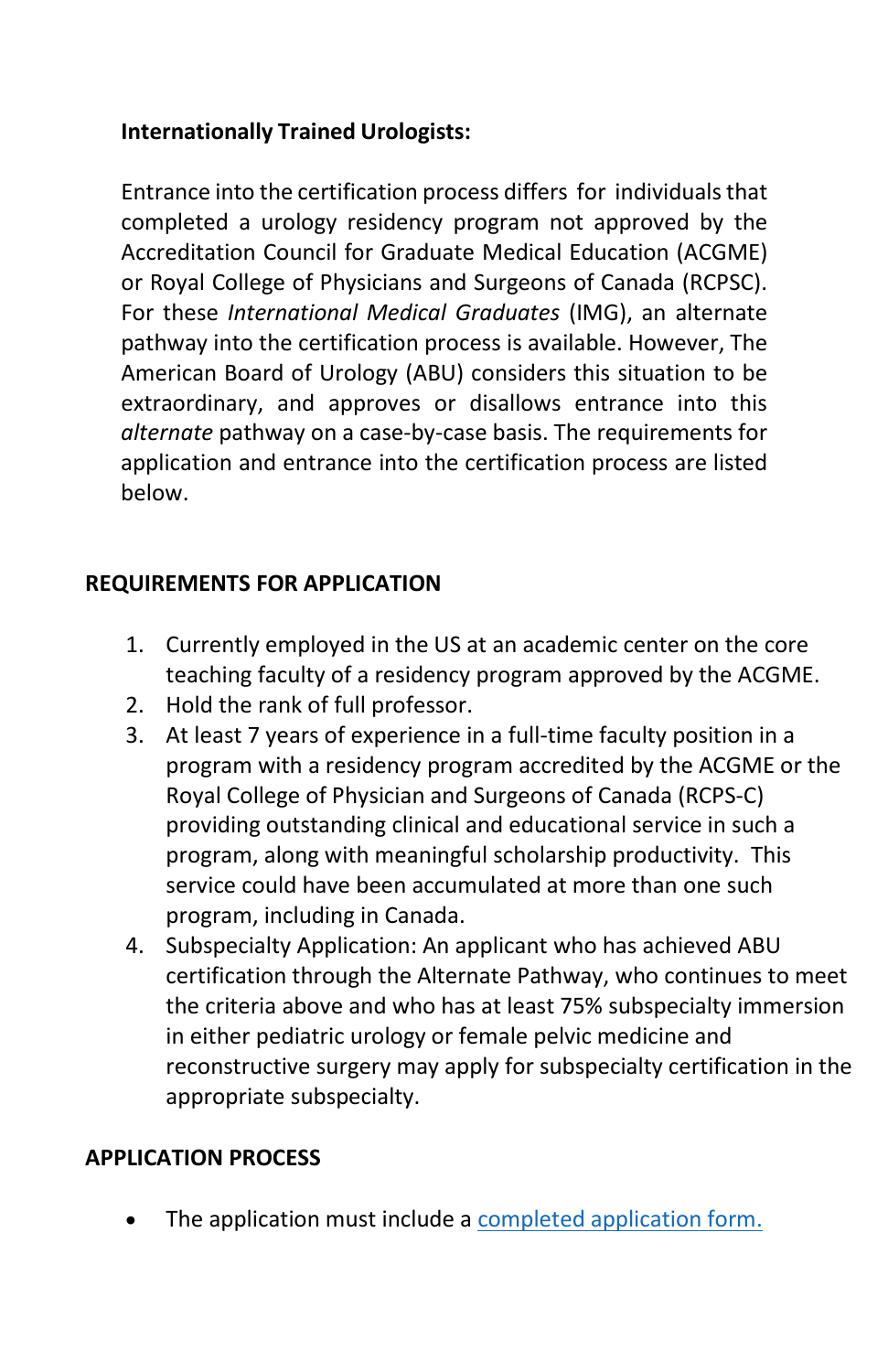- A cover letter must be included from the applicant detailing his/her contributions to urology in the areas of clinical practice, scholarship and resident education.
- An updated CV
- Six letters of recommendation from academic urologists in active practice attesting to the applicant's contributions in the areas of residency/fellow education, scholarship and patient care. These must include a letter from individuals in the positions listed below. These letters should be sent directly to the ABU from the letter writer. No additional letters that are submitted will be included with the final application. (your department chair (or Division Chief), residency program director at your institution, two letters from ABU certified senior faculty members at other academic institutions attesting to the applicant's contributions in the areas of residency/fellow education, scholarship and patient care, letter from the Chair or a senior faculty member at the international academic institution in which the applicant worked for at least 1 year prior to coming to the US.)
- Other materials submitted such as patient testimonials, media reports or similar documents are not requested and will not be included in the application.

## **APPROVAL PROCESS**

- Applications and letters of recommendation and the application fee must be received by June 1 in order for the application to be considered at the meeting of the Trustees in August. Applicants will be notified of the results of the approval process by September 15th of the same year, and if approved will be eligible to apply to take the qualifying examination the following year.
- A fee of \$500 must accompany the completed application.
- The Board will request completion of confidential peer review questionnaires from the Chief of Urology and/or Surgery, the Chief of Anesthesiology, and the Chief of Staff (or Chief of Pediatrics/Obstetrics & Gynecology where applicable) for each facility in which the applicant performs at least 50 cases annually, documenting the applicant's status in the medical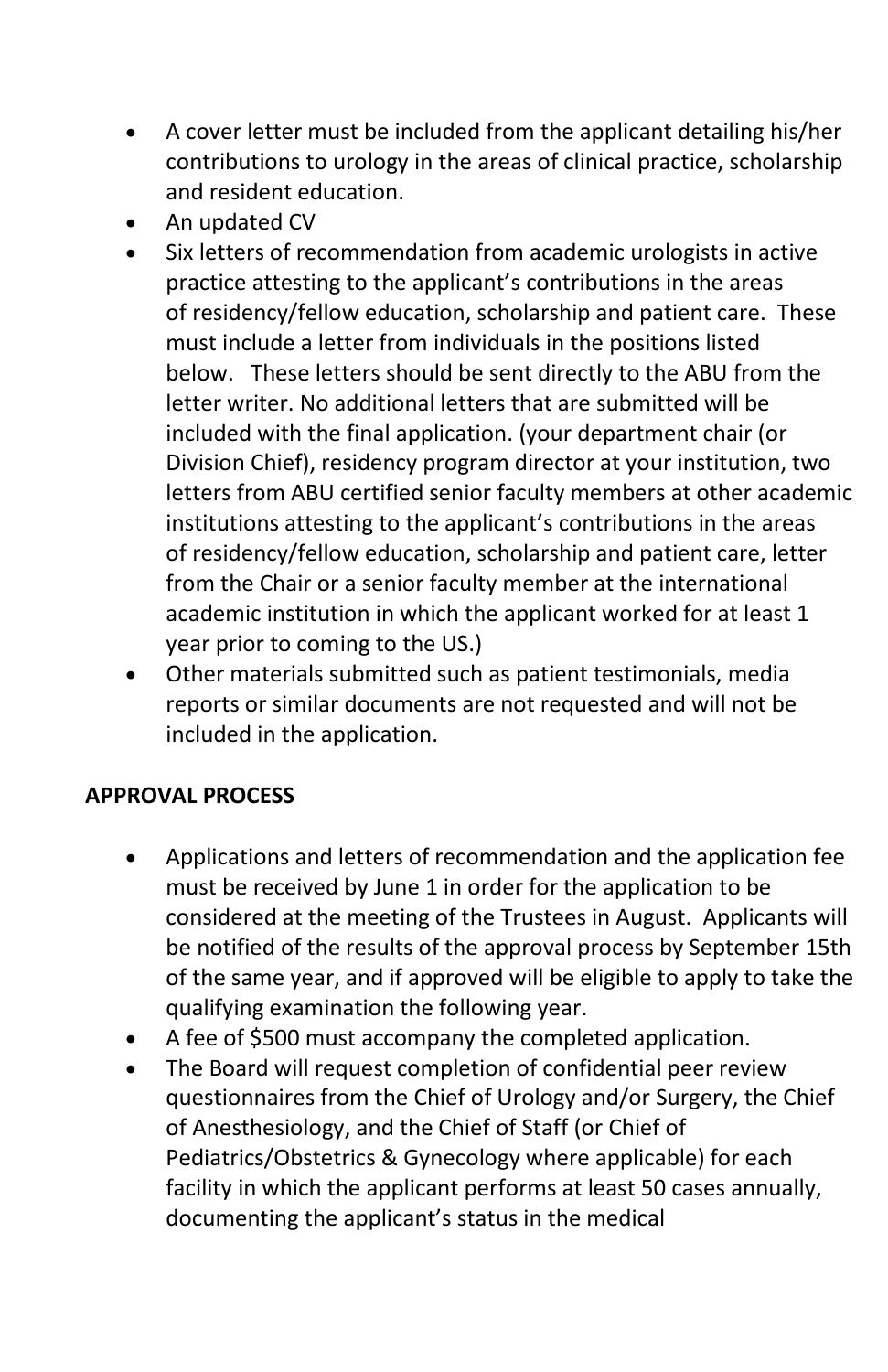community. Greater than 50% response rate is acceptable for the candidate to proceed with the process.

- The candidate must sign a waiver authorizing any and all third parties contacted by the Board to furnish to the Board such records and information, including confidential information related to the candidate's abilities and reputation as a urologist, as the Board (in its sole discretion) may deem necessary or advisable. Under no circumstances will the source of any peer review be revealed to any person other than Trustees and Staff of the Board.
- The Board of Trustees will consider each individual application including the entirety of the application. Final decision is up to the discretion of the Board.

## <span id="page-20-0"></span>**OTHER REQUIREMENTS**

**Credentials approval:** Applicants for certification must be approved by the Credentials Committee of the Board. Additional information may be requested by the Executive Secretary. No duty or obligation to assist any applicant in completing the application process is implied. The applicant is responsible for ensuring that all supporting documents are received in the Board office by the indicated time.

**Release of liability:** As a condition of application to the certification process, applicants must sign a waiver releasing, discharging, and exonerating the Board, its trustees, officers, members, examiners, employees, and agents from any and all claims, losses, costs, expenses, damages, and judgments (including reasonable attorneys' fees) alleged to have arisen from, out of, or in connection with the certification process.

**Release of results:** As a condition of application to the certification or lifelong learning process, the applicant mustsign a waiver agreeing to allow the Board to release application information or examination results achieved in the Qualifying, Certification or Lifelong Learning knowledge assessments to the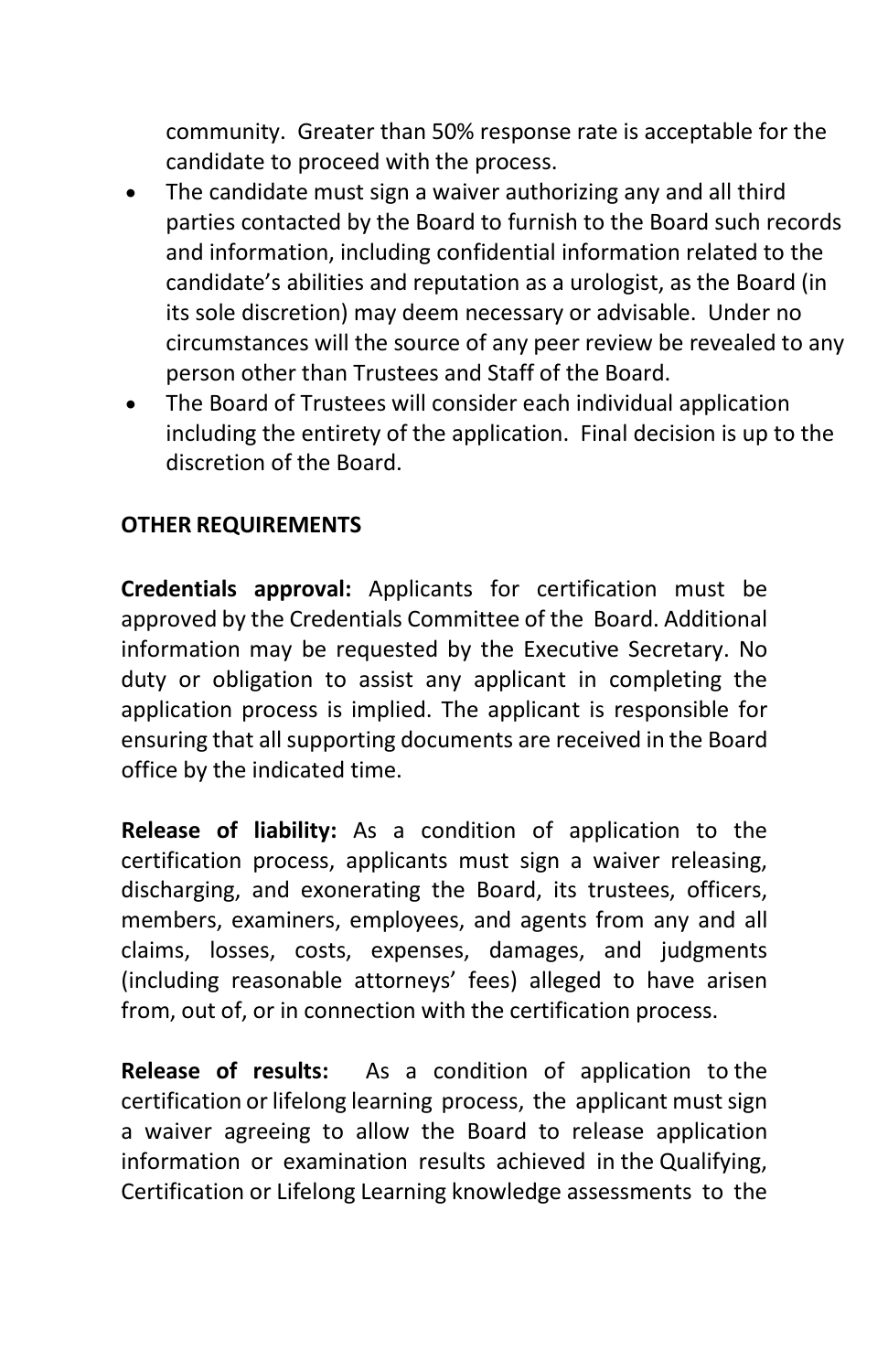residency program director, the Residency Review Committee for Urology, and any third parties the Board deems necessary.

**Disability accommodations policy:** An applicant requesting accommodations during Board examinations due to a physical or mental disability that substantially limits a major life activity must indicate this request on the application provided by the Board. A recent evaluation and appropriate formal documentation by a qualified professional that substantiate the disability must accompany the application. The Board may then have any and all documentation and/or evaluations submitted by the candidate reviewed by an additional qualifiedprofessional. This can be done at the Board's discretion and the Board will bear the cost of any additional review or evaluation. The Credentials Committee of the Board will make the finaldecision regarding the accommodations that will be offered if the request under consideration is made by a candidate forcertification.

**Misrepresentation and nonresponse procedure:** Applicants for certification who misrepresent or do not respond to questions on the application will be, at a minimum, deferred from the process for one year.

**Requirements for applicants with a history of chemical dependency:** Such applicants will not be admitted to the Qualifying (Part 1) or Certifying (Part 2) Examinations unlessthey present evidence to the Board that they have satisfactorily completed the program of treatment prescribed for their condition. In addition, any such applicants for the Certifying (Part 2) Examination may have a site visit of their practices by a representative of the Board.

#### <span id="page-21-0"></span>**THE QUALIFYING (PART 1) EXAMINATION**

The ABU has a responsibility to protect the integrity of its examination material from unauthorized use. All ABU exams are considered intellectual property. Hence, all ABUexaminations are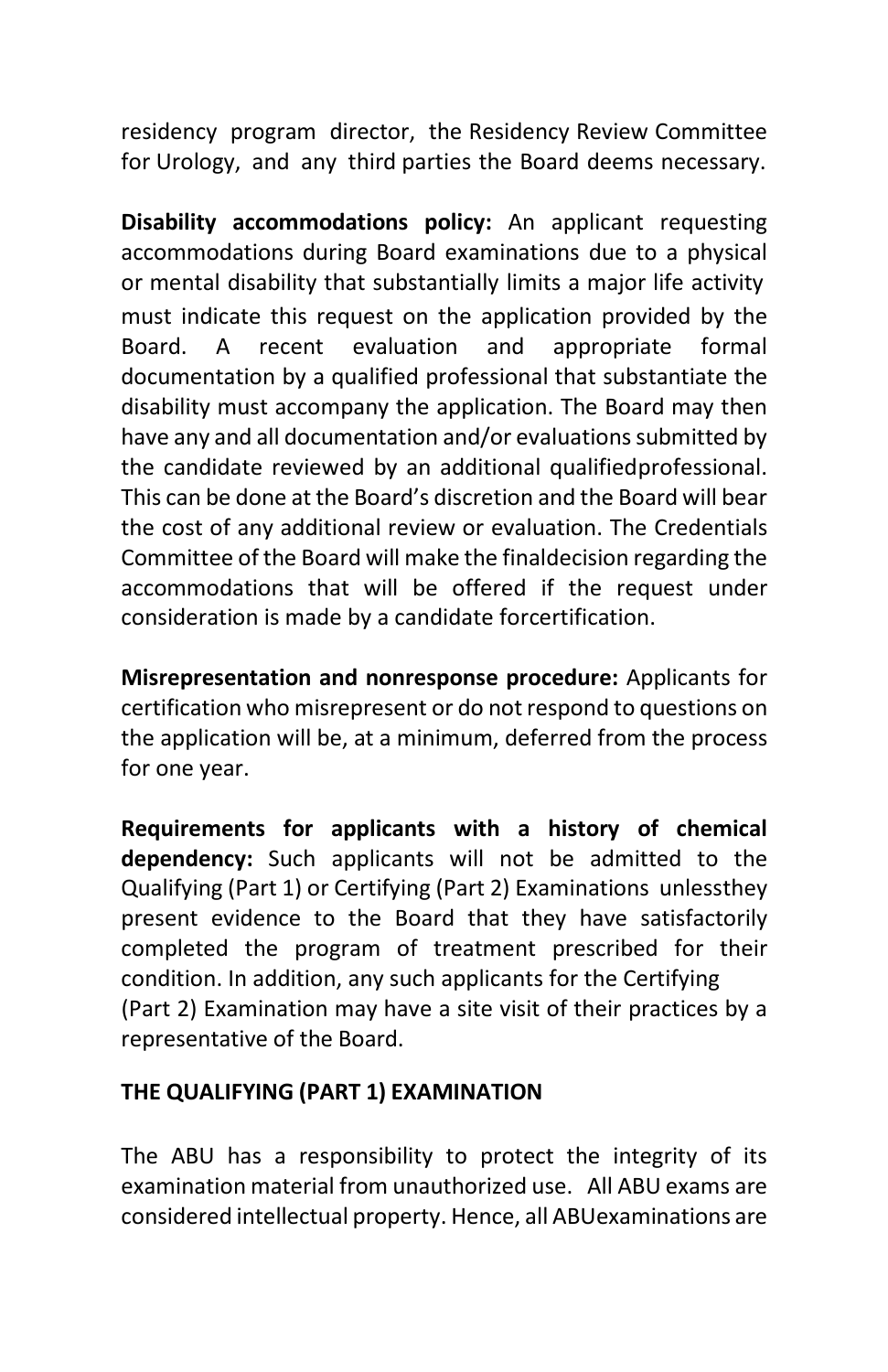copyrighted on an annual basis.

The Qualifying (Part 1) Examination is given annually in a computer-based format at over 200 Pearson VUE Testing Centers across the United States.

The examination is given during the month of July. The candidate may take the examination on either of the two days it is offered, dependent upon site availability. An appointment to sit for the examination can be scheduled at the prescribed time, after the candidate has met all requirements, paid all fees, and been approved by the Board. A letter will be sent to the candidate notifying the candidate he or she is eligible to sit for their examination and when he or she may schedule an examination appointment.

The examination is made up of 300 multiple choice questions which will be presented in groups of 150 each over two threehour sessions in one day, with a lunch break between sessions.

The examination is designed to assess knowledge of the entire field of urology and allied subjects. This includes, but may not be limited to: ethics, professionalism, epidemiology, andrology (including infertility), calculous disease (including endourology and shock-wave lithotripsy), congenital anomalies, pediatric urology, urologic disorders of females, infectious diseases, neurourology and urodynamics, obstructive diseases, renovascular hypertension and renal transplantation, sexuality and impotence, adrenal diseases and endocrinology, trauma, urologic imaging and interventional radiology, urologic oncology, and geriatric oncology.

**Application:** An application link provided by the Executive Director shall be completed by the applicant online. Applications must be inthe Board office by November 1 in order to permit the applicantto be admitted for the Qualifying (Part 1) Examination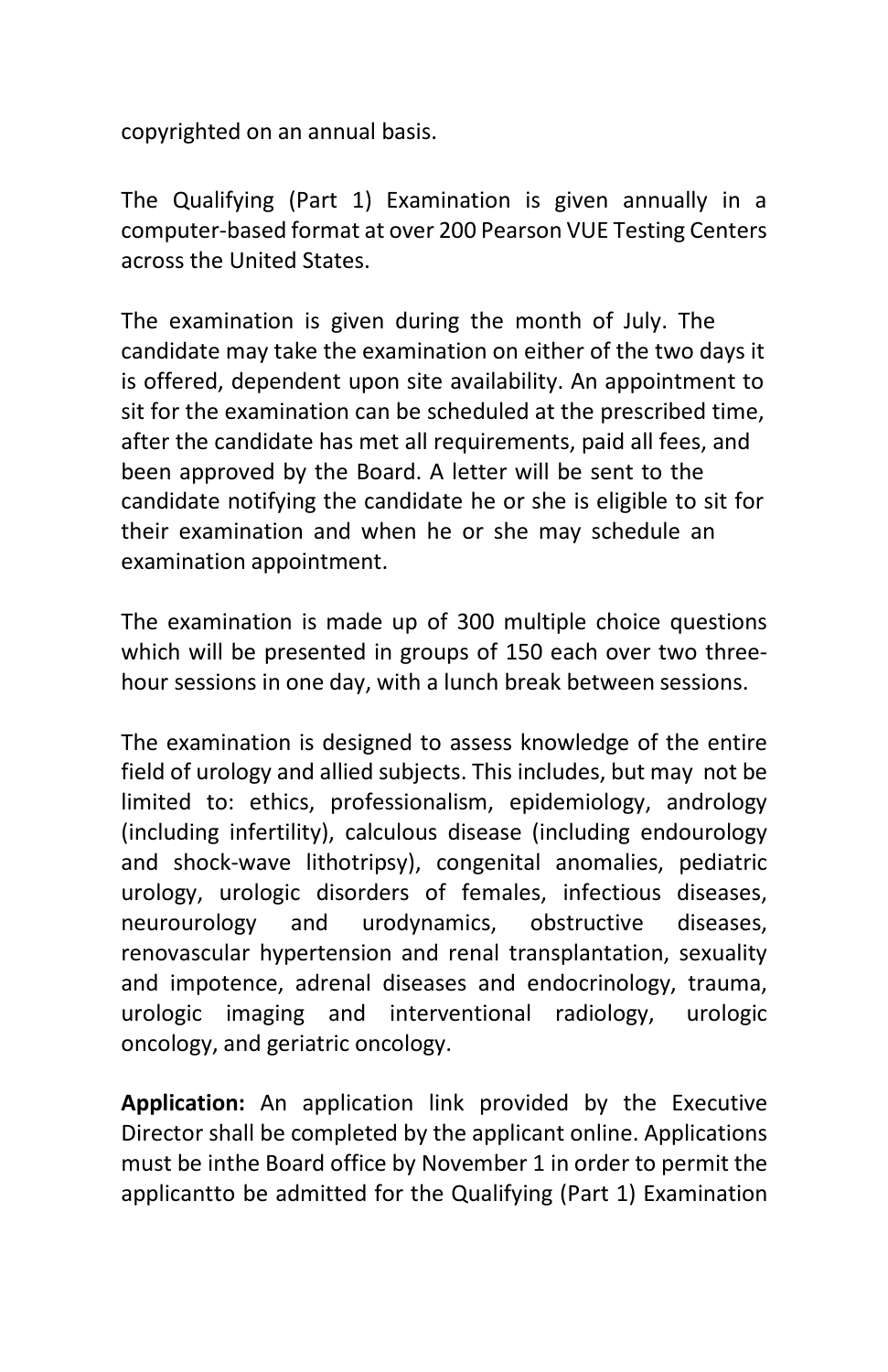the following July. Applications and documentation not postmarked by November 1 will incur a late fee (non-refundable) of \$750.

**No applications will be accepted after December 1. No application will be considered by the Credentials Committee or the Board unless it is submitted by the deadline set forth and is complete and includes all required supporting documentation.** The Executive Director will determine if an application is complete.

**Documentation of education and training:** The application must be accompanied by a copy of a graduation certificate from a medical school approved by the Liaison Committee on Medical Education or from a school of osteopathy approved by the Bureau of Professional Education of the American Osteopathic Association.

The candidate must provide specific verification of successful completion of the pre-urology postgraduate training requirement in a program approved by the ACGME (such as a certificate or an original letter from the director of the program(s) where the applicant completed PGY 1 and 2). Preurology training must be documented separately from urology training.

Graduates of medical schools not approved by the Liaison Committee on Medical Education, the Bureau of Professional Education of the American Osteopathic Association, or the Accreditation Committee of the RCPS(C), must furnish a copy of a valid ECFMG certificate.

The director of the program where the applicant is finishing residency training must provide a letter to the Board office by January 1 confirming that the applicant is expected to have successfully completed one year of training in the capacity of chief resident during the calendar year in which the Qualifying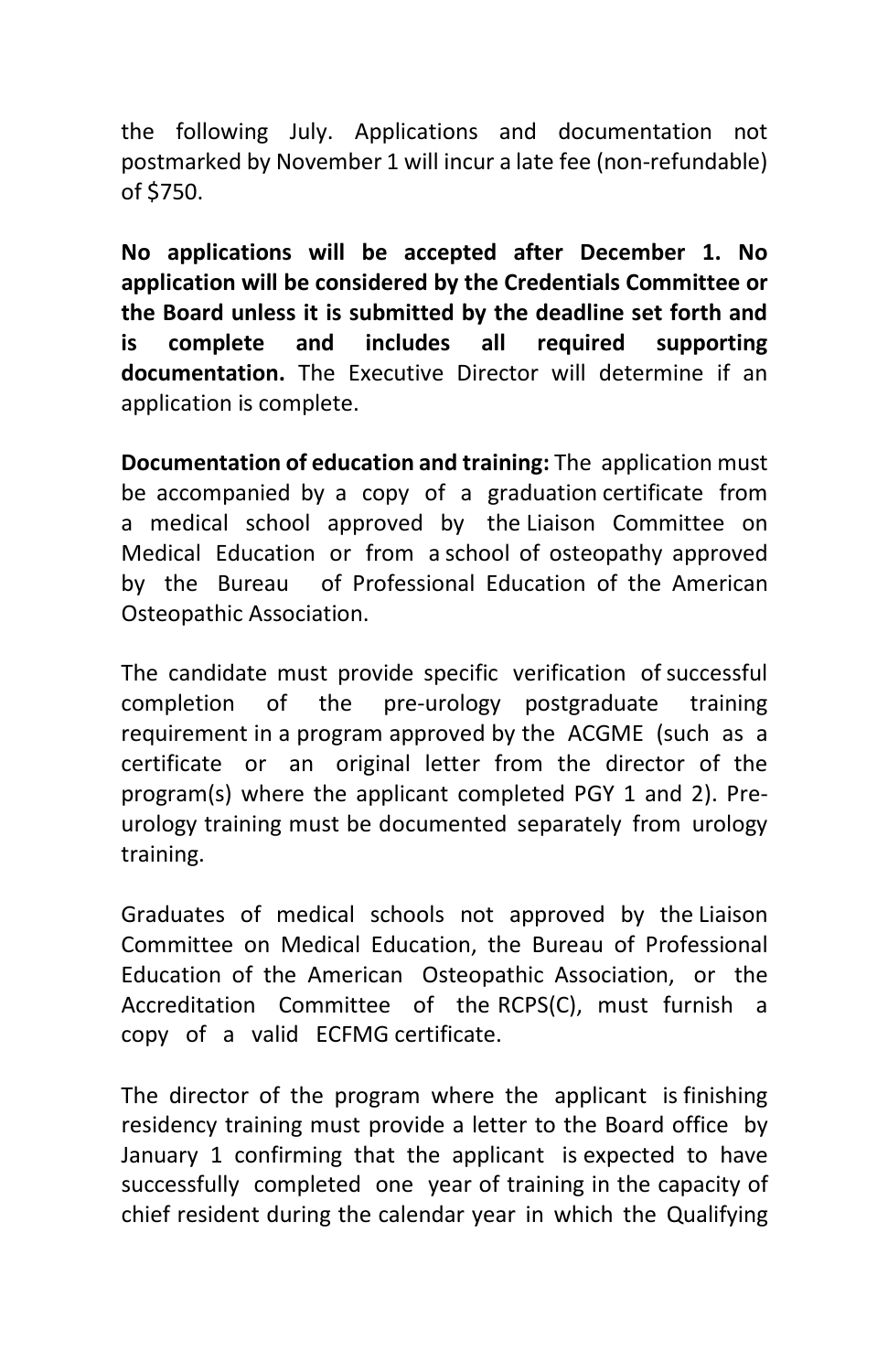(Part 1) Examination is to be taken. The Program Director must also complete an evaluation form supplied by the Board. This evaluation must be received in the Board office by March 1 preceding the Qualifying (Part 1) Examination given in July.

In the event that a Program Director recommends that an applicant, who has completed all requirements listed above, not be allowed to take the examination for reasons unrelated to the requirements above (e.g. behavioral, professionalism, etc), the trustees may allow the applicant to proceed without gradingthe examination until questions regarding the applicant have been fully resolved.

**Failure to pass the examination:** An applicant failing the Qualifying (Part 1) Examination must repeat the exam the next year unless the absence is excused by the Board office. Failure to retake the examination at the first available opportunity will result in assessment of an unexcused absence fee on subsequent applications. The applicant must pass the Qualifying (Part 1) Examination process in sufficient time to allow for completion of the certification process within the allottedsix years of completion of residency. If a candidate fails the Qualifying Exam for the third time the board may consider individual request to re-enter the process. These requests will be assessed on a caseby-case basis. The applicant will be required to undergo a professional competency and/or educational assessment in a program approved by the ABU. These evaluations will be performed at the expense of the candidate. Specific CME activity or other evaluation may alsobe assigned. If re-entry criteria are met the applicant will be allowed to apply to re-take the exam.

#### THE CERTIFYING (PART 2) EXAMINATION

Candidates for the Certifying (Part 2) Examination must have met all training requirements and have passed the Qualifying (Part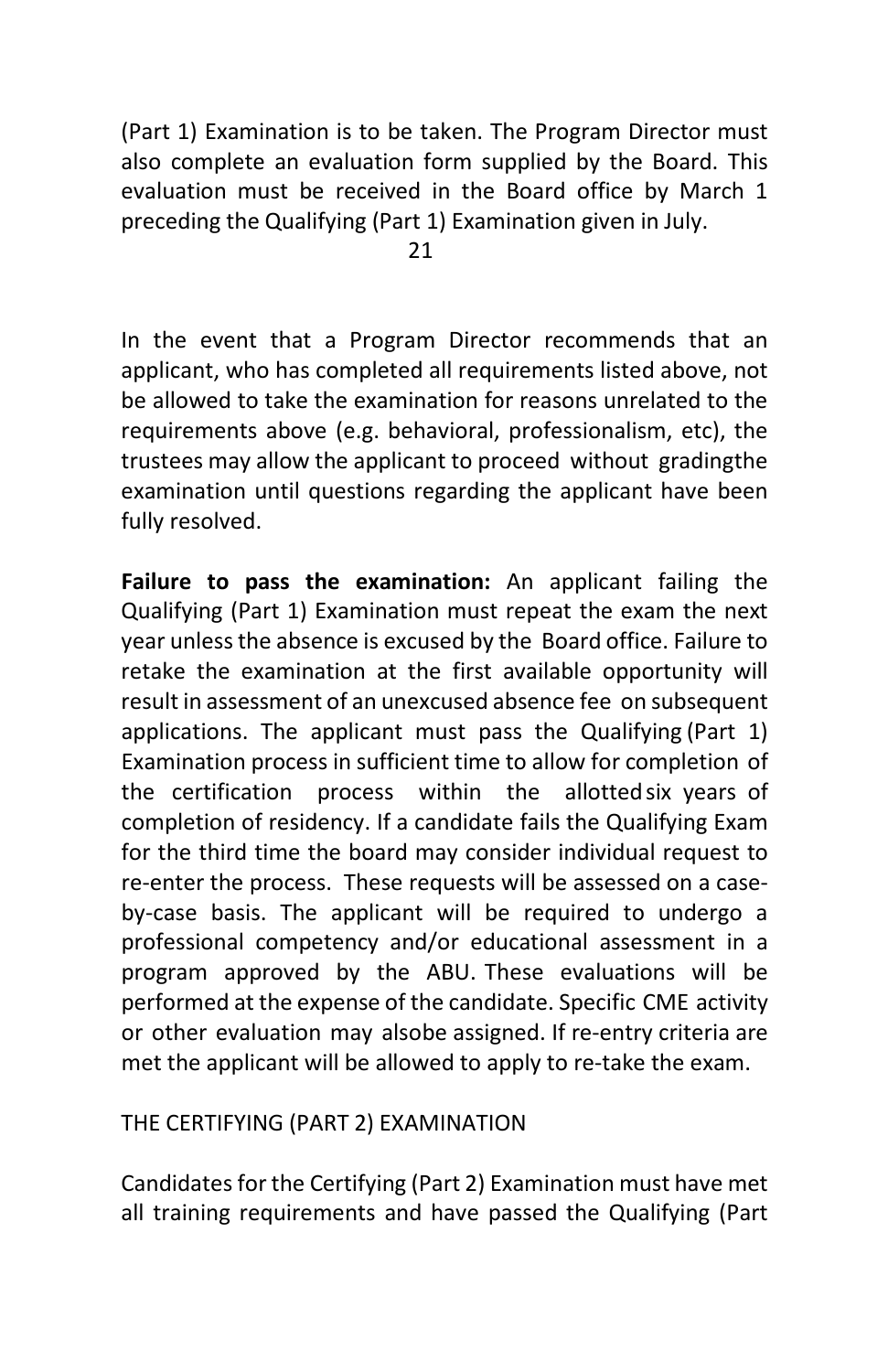1) Examination. Candidates will be expected to demonstrate knowledge and surgical experience in the broad domains of urology such as: infertility, impotence, calculous disease, Endourology, extracorporeal shock wave lithotripsy, neurourology, urodynamics, urologic imaging, uropathology, female urology, pediatric urology, infectious disease, obstructive disease, psychologic disorders, renovascular disease, transplantation, genitourinary sexuality, trauma, urologic oncology, and geriatric oncology.

<span id="page-25-0"></span>The Certifying (Part 2) Examination includes assessment of clinical practice through review of practice logs, peer review, and oral examinations.

**Period of admissibility:** The candidate must successfully complete all components of the Certifying (Part 2) Examination within six years of the completion of residency, unless an extension has been granted (five years for those applicants who finished urology residency prior to July 2014).

In the event aa candidate fails the Certifying Exam for the third time or fails to pass the exam within the required window of 6 years from residency (with any approved variances), the board may consider individual requests to re-enter the process. The applicant will be required to undergo a professional competency and/or educational assessment in a programapproved by the ABU. These evaluations will be performed at the expense of the candidate. Specific CME activity or other evaluation may also be assigned. These evaluations will be performed at the expense of the candidate. If re-entry criteria are met the applicant will be allowed to apply to re-take the exam.

A yearly extension of the period of admissibility may be granted by the Board for approved fellowships relevant to urology of one year or longer. Credit is subject to Board approval; documentation of fellowship training is required.A four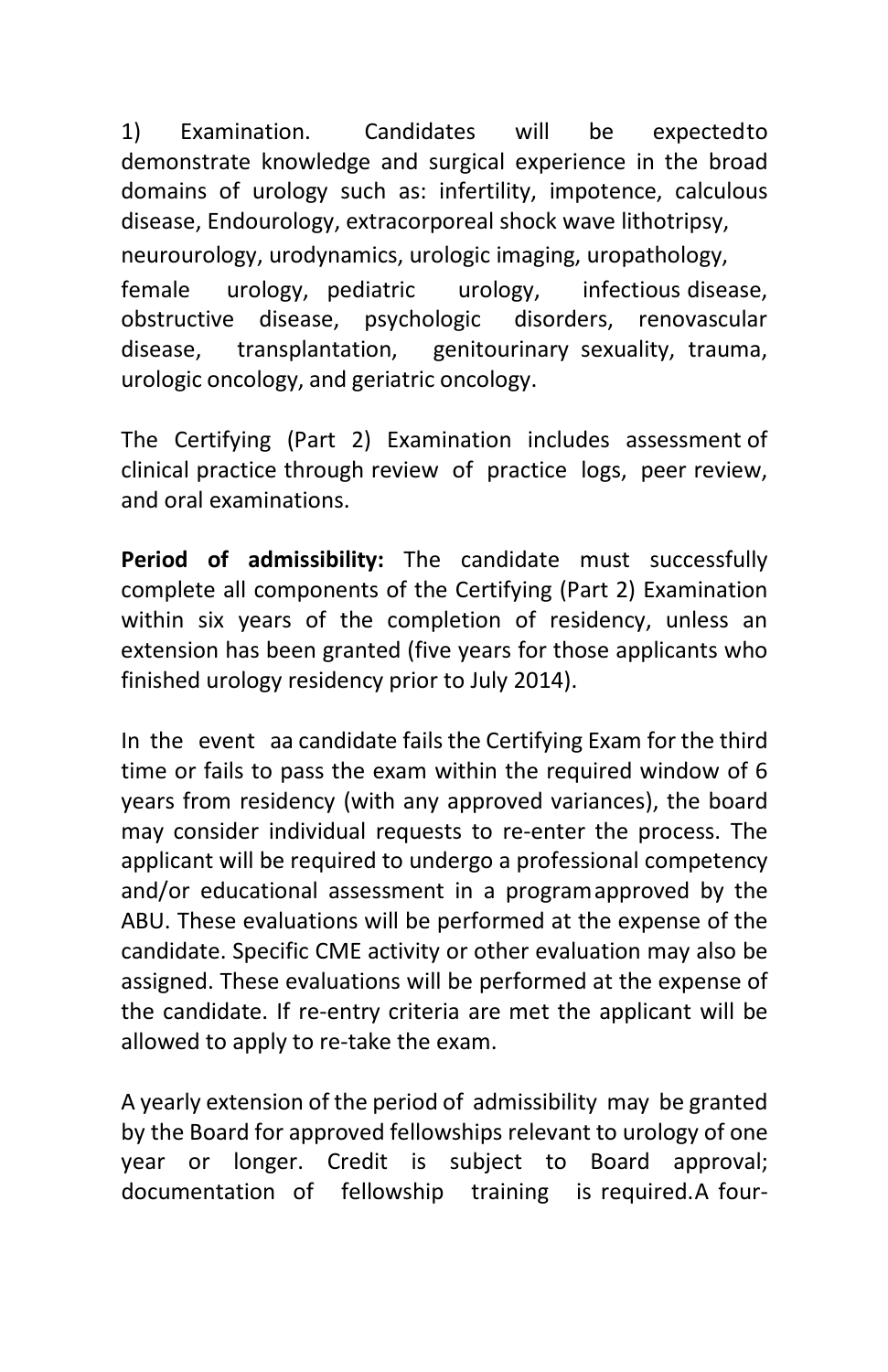month credit toward the 16-month practice period requirement may be awarded to an individual for fellowship training approved by the Board, effective with documentation of the successful completion of thefellowship. The candidate mu $3\beta$ notify the Board in writing if he or she spends one or more years in post-residency fellowship training.

In the eyes of the Board, one is either a Practitioner or a Fellow.

All extensions of the period to complete certification are granted by the Board because of extenuating circumstances (e.g., involvement in a fellowship of one or more years' duration subject to Board approval, and deferral foran inadequate practice log). The candidate should request such extensions in writing, and include the reason for the request.

**Application:** Application for admission to the Certifying (Part 2) Examination is made by completing the Supplemental Application form via the online portal. This application and fee should be completed via online portal, and must be received in the Board office by July 1 prior to the Certifying (Part 2) Examination of the following year. Applicants will be assessed \$750 for applications received between July2 and July 15. No applications will be accepted after July 15.

Licensure requirements: Applicants seeking certification by the Board of Urology must have a valid medical license that is not subject to any restrictions, conditions, or limitations. The applicant must inform the Board of any conditions or restrictions in force on any active medical license he or she holds. When there is a restriction or condition in force on any of the applicant's medical licenses, the Credentials Committeeof the Board will determine whether the applicant satisfies the licensure requirement. Diplomates practicing outside the US without a US License: Diplomates who practice outside of the United States or its territories without maintaining a valid state license will be considered "clinically inactive". During this period, which cannot exceed ten years, they must comply with LLLC and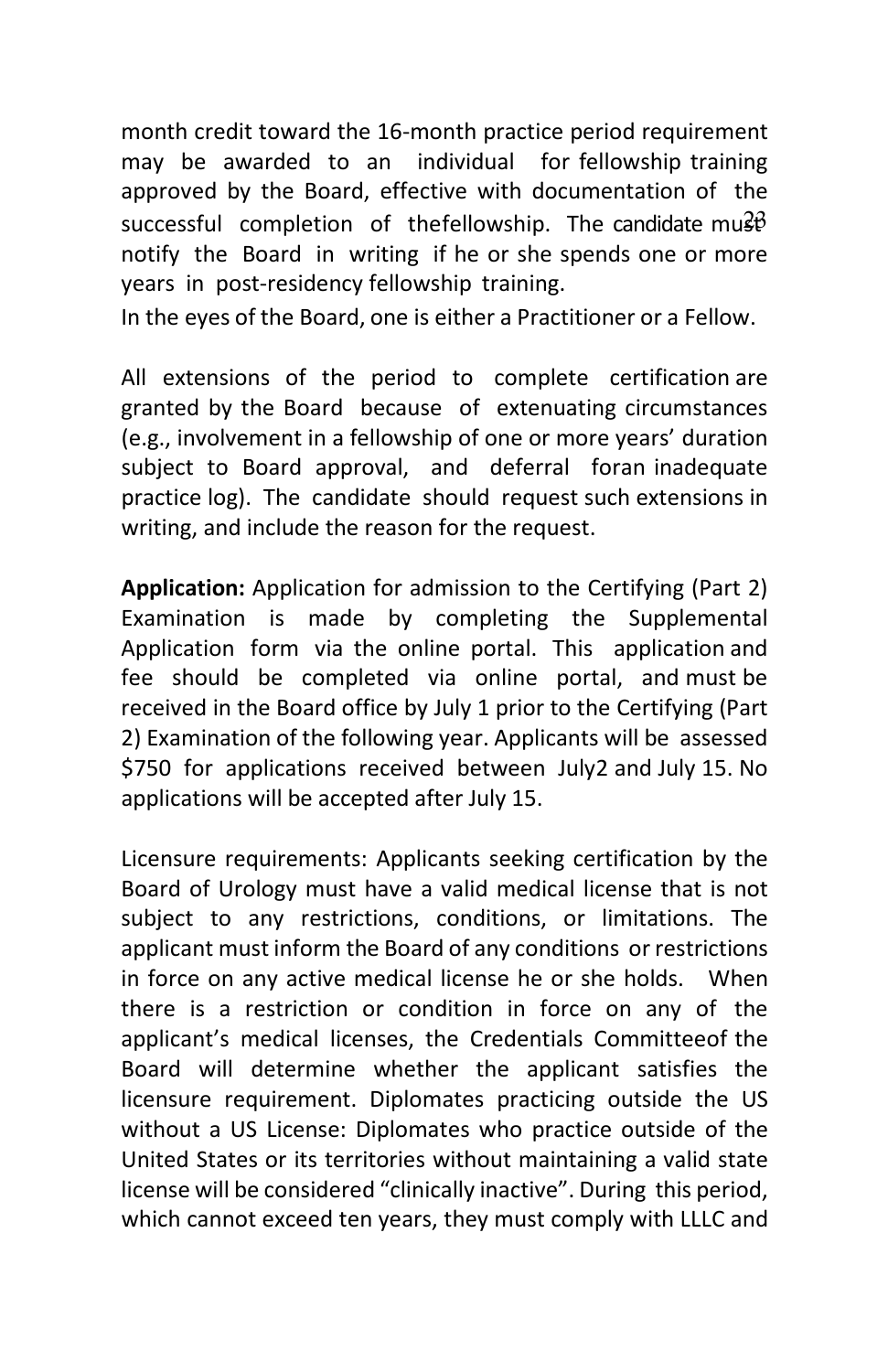remain in contact with the ABU office on an annual basis. If these requirements are met, they can re-enter the LLL process at an appropriate level when they reacquire their state license and return to active clinical practice in the United States. If the Diplomate practices outside the United States or its territories for more than ten years and his/her certificate lapses, the Diplomate will be required to follow the current expired certificate reentry policy.

**Practice requirements:** Candidates for the Certifying (Part 2) Examination must be in the active practice of urology and must be licensed to practice medicine in the area of current practice activity. In addition, the candidate must have engaged in a minimum of 16 months of urological practice with primary patient responsibility in a single community, an academic institution, or in the Armed Forces.

**Other documentation:** The following completed documents must be submitted to the Board office on or before September 1 to avoid a late fee (non-refundable):

- 1) Practice Breakdown form
- 2) Log Verification Statement
- 3) Complications narratives

**Practice log**: Candidates must submit logs of all office visits, hospital, ambulatory care, and office procedures for each facility where they practice, for the same consecutive six-month period within the seventeen month period between April 1, 2021 and August 31, 2022. Procedures performed as the primary surgeon, and procedures performed by auxiliary personnel and billed by the candidate should be included. Procedures done outside of the United States are acceptable. In the case of military or public health physicians subject to unexpected changes of assignment, the Board may accept cases from the previous assignment.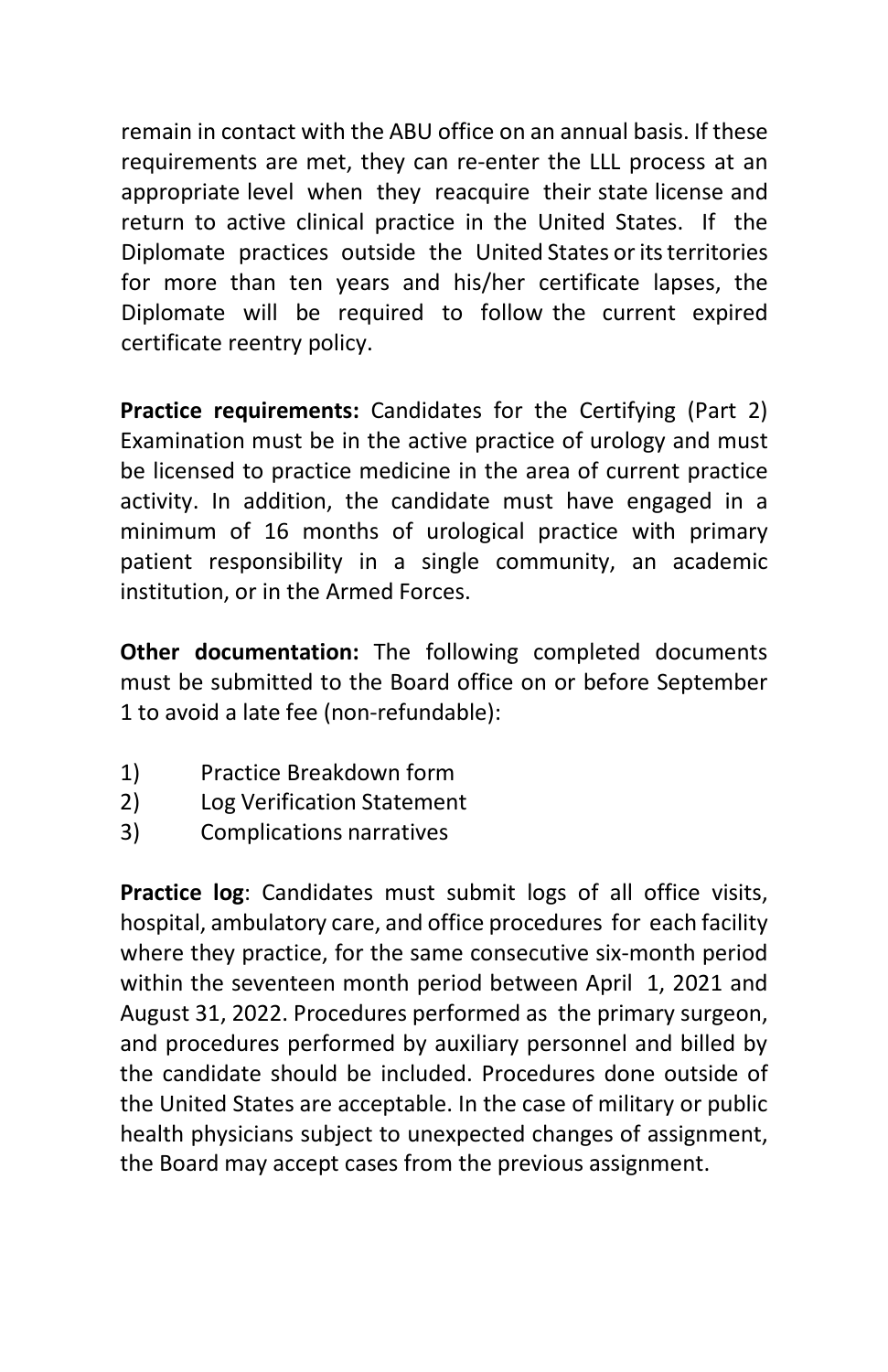**Log Resubmission Policy:** All logs must be provided in the format prescribed by the Board and must be received in the Board office by September 1 prior to the Certifying (Part 2) Examination. **Logs must be verified by the candidate.** It is imperative that you carefully review the data contained in your log submission. Your signature is required on a Practice Log Verification Statement attesting that you have reviewed the data contained in your log submission and that it is a true, complete, and accurate log of your consecutive office visits and surgical procedures for the required time period. If, following review by the ABU Committee charged with reviewing logs, it becomes necessary to repeat processing on a log submission due to errors, oversights, or omissions, a \$500 fee will be assessed for this process.

 Applicants will be assessed \$750 for logs received between September 2 and September 15. No practice logs will be accepted after September 15.

Candidates deferred on the basis of their practice log must submit a new log with their next application. The six-year (fiveyear for applicants who finished urology residency prior to July 2014) period of admissibility for completing certification will be extended one time by one year for candidates whose certification is delayed because of an inadequate practice log.

Detailed instructions for completing the electronic log are included in the application packet mailing and are available on the Board's website: *[www.abu.org.](http://www.abu.org/)*

Practice log review is an important component of the certification process. The Board will review the practice logs of urologic subspecialists in the context of the expected subspecialty experience. While there is not currently a minimum number of cases established for an acceptable log, a practice experience well below the norm for the peer groupmay be cause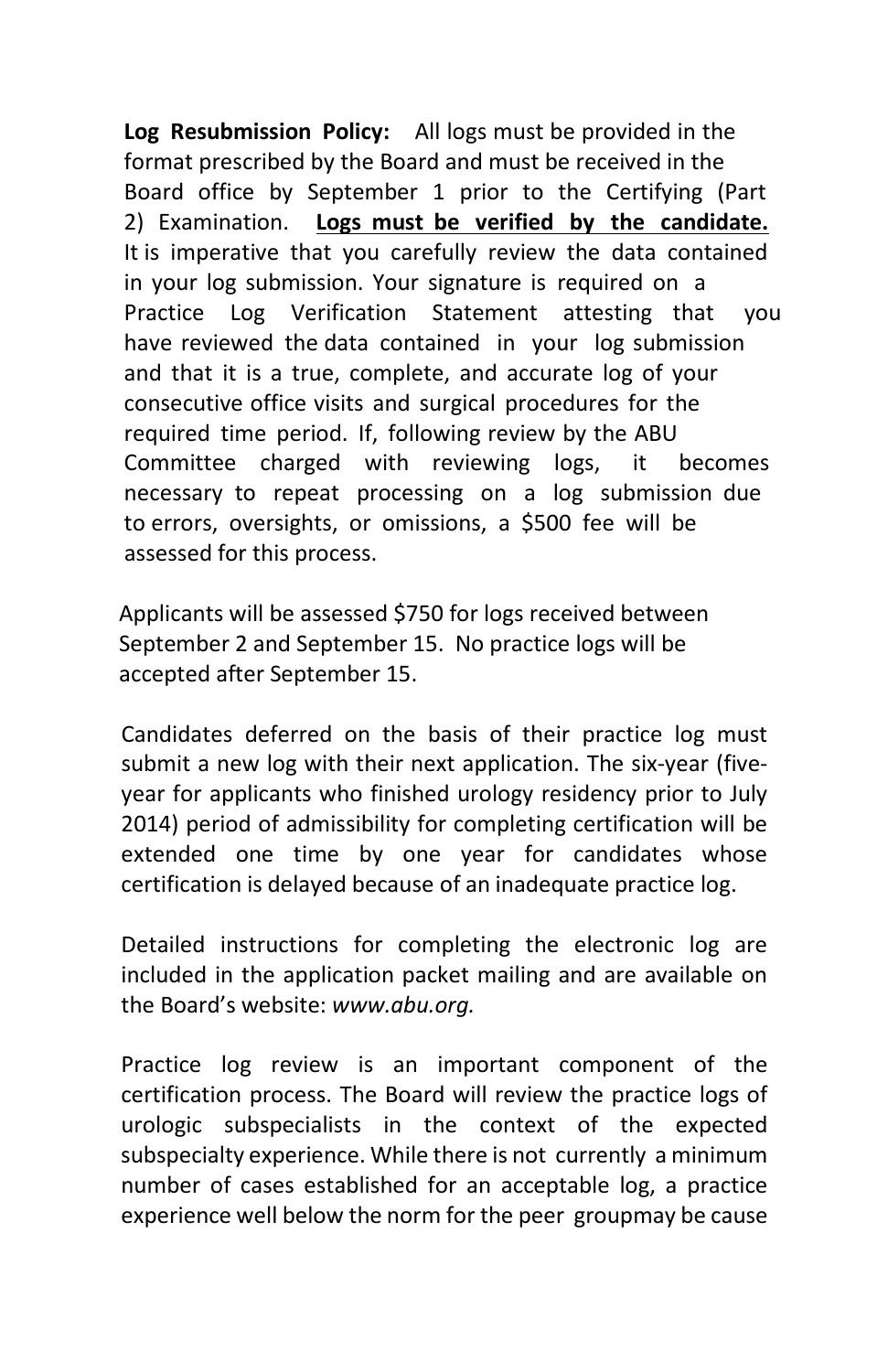for delaying the certification process until there is sufficient experience to adequately assess a candidate's practicepattern and management abilities.

On the basis of practice log review and other file information, the Board may, at its discretion, request copies of specific hospital and/or office records. The applicant shall be responsible for providing requested patient records, and is expected to furnish them within the time frame specified by theBoard. The candidate shall ensure that the patient records so disclosed do not contain any patient-identifying information.

**Peer review:** To further ascertain and document the candidate's qualifications for certification, the Board requests completion of confidential peer review questionnaires from the Chief of Urology and/or Surgery, the Chief of Anesthesiology, and the Chief of Staff for each facility in which the applicant performs at least 50 cases annually, documenting the applicant's status in the medical community. The candidate must sign a waiver authorizing any and all third parties contacted by the Board to furnish to the Board such records and information, including confidential information related to the candidate's abilities and reputation as a urologist, as the Board (in its sole discretion) may deem necessary or advisable. Under no circumstances will the source of any peer review be revealed to any person other than Trustees and Staff of the Board.

**Board review of credentials:** Upon receipt of the practice logs and peer review information, the Credentials Committee of the Board will review the candidate's credentials. Evidence of ethical, moral, and professional behavior, and an appropriate pattern of urologic practice including experience with anadequate volume and variety of clinical material, will be sought. Areas of inadequacy may be cause for deferment or discontinuation of the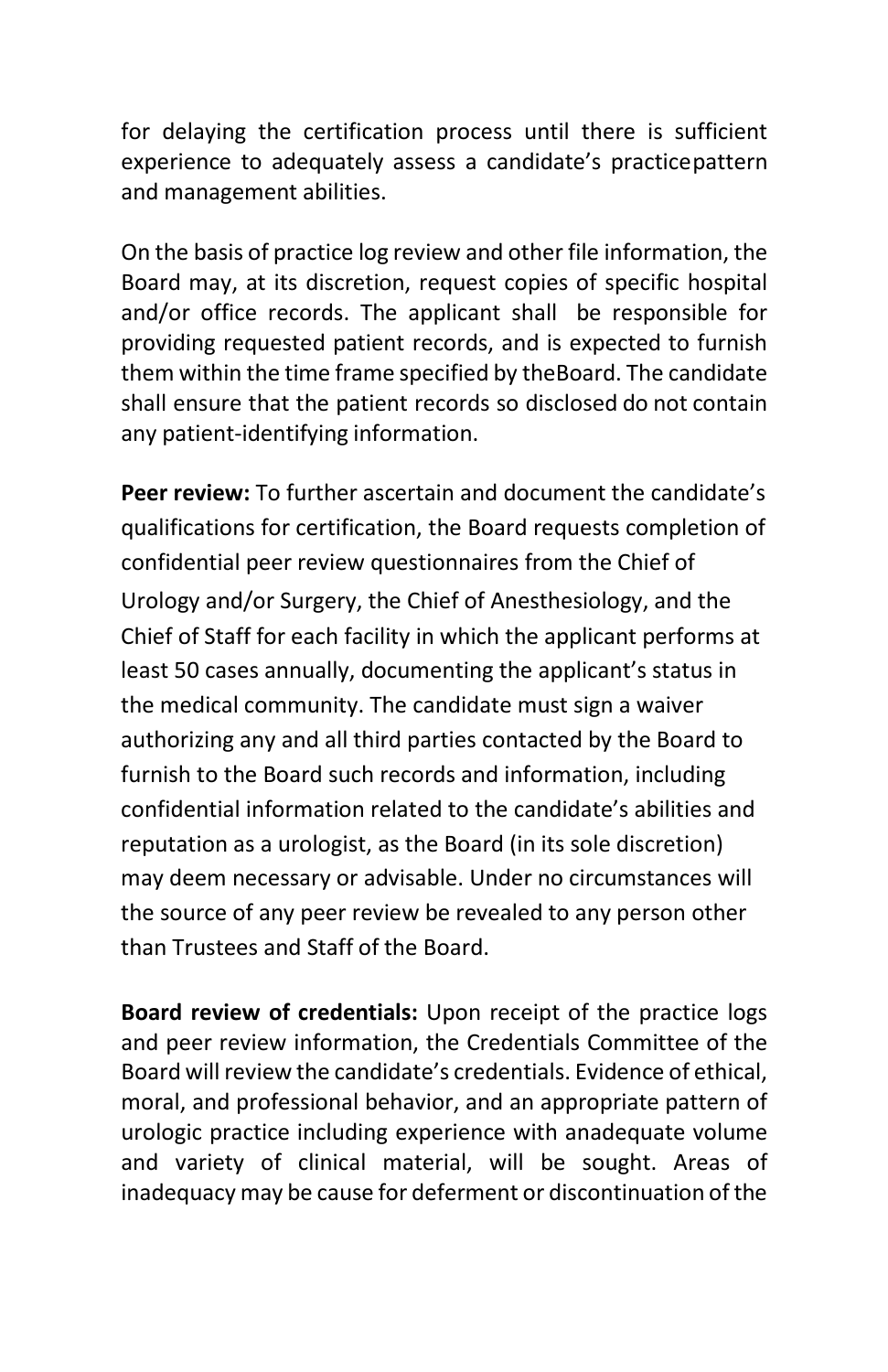certifying process until these areas are clarified or corrected. Actions of the Board to achieve clarification may include:

- a. Inquiry by the Credentials Committee of the Board into practice irregularities;
- b. Request for certified copies of candidate's health care facility and/or office records for review;
- c. Invitation to appear before the Board for a personal interview;
- d. A site visit to the candidate's community at the candidate's expense (\$2,000 + expenses): and/or
- e. Other appropriate measures that may be deemed necessary to assess apparent deviations from standard urologic practice.

The candidate will not be permitted to continue the certification process until the Board has satisfied itself of the appropriateness of the candidate's practice pattern and professional behavior. The Board may elect to defer continuation of the certification process pending investigation and resolution of any inadequacies or deviations. It may deny certification when serious practice deviations or unethical conduct are detected. These include, but are not limited to, cheating on or improper or disruptive conduct during any examination conducted by the Board, the solicitation or distribution of examination materials, and misrepresentation of an applicant's or candidate's status in the certification process.

**Oral examination:** The oral examinations are given annually in February in Raleigh, North Carolina. The examination is an interactive process between examiner and candidate during which an assessment is made of the candidate's ability to diagnose and manage urologic problems. There are two onehour examination encounters with different examiners, composed of one OSCE and two protocols each.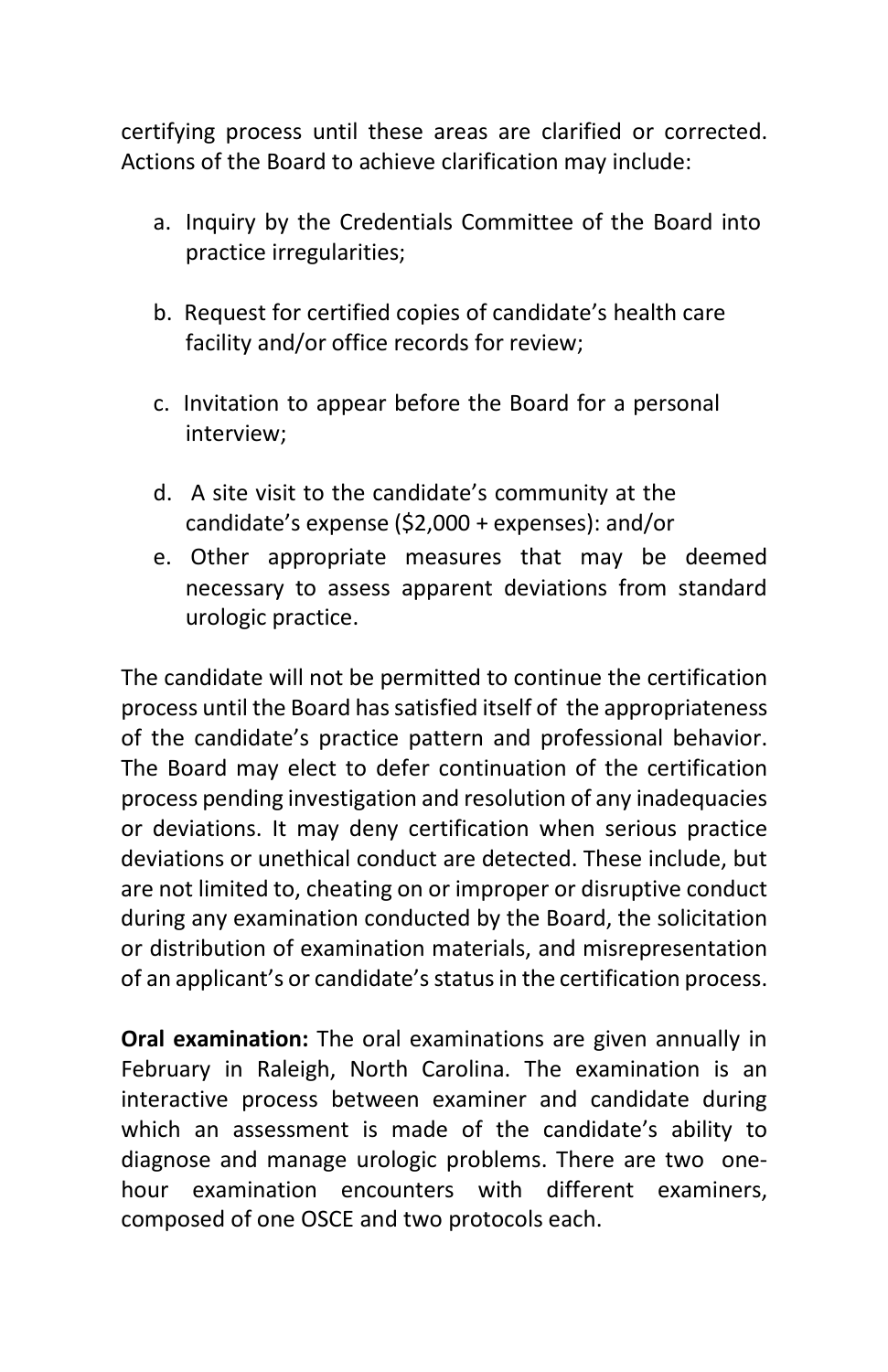### **Objective Structured Clinical Examinations (OSCEs)**

Beginning with the 2023 Certifying (Part 2) Examination, the ABU will incorporate Objective Structured Clinical Examinations (OSCEs) as part of the oral examination. The OSCEs will assess communication and professionalism related to patient care and may include the presence of an external participant (actor) with whom the candidate will need to interact during the exam.

The nature of these interactions could involve any number of skills that the Board is already testing, though in a more realistic, accurate, and meaningful manner. These clinical exams will account for approximately 10% of the entirety of the exam and the remainder of the examination will remain largely unchanged.

The Board strongly feels that the urological education currently in place at the training programs already prepares candidates for the oral examination and no changes are necessary to prepare for the OSCE portion. Further, we do not believe that candidates need to alter their specific exam preparation in any way. The inclusion of OSCEs will allow candidates to better demonstrate their knowledge, compassion, and ability to communicate. These are attributes we are already testing during the examination, but we believe OSCEs will simply allow us to assess those qualities more accurately.

We firmly believe that the inclusion of OSCEs will benefit our mission in allowing the Board to better assess candidates in an ongoing effort to insure the delivery of high quality, safe and ethical urologic care.

Since the candidate has passed the Qualifying (Part 1) Examination, the examiner presumes in the oral examination that the candidate has a satisfactory degree of cognitive knowledge or urology. Therefore, the oral examination will concentrate on the candidate's professional conduct, problemsolving ability, and response to changes in clinical situations.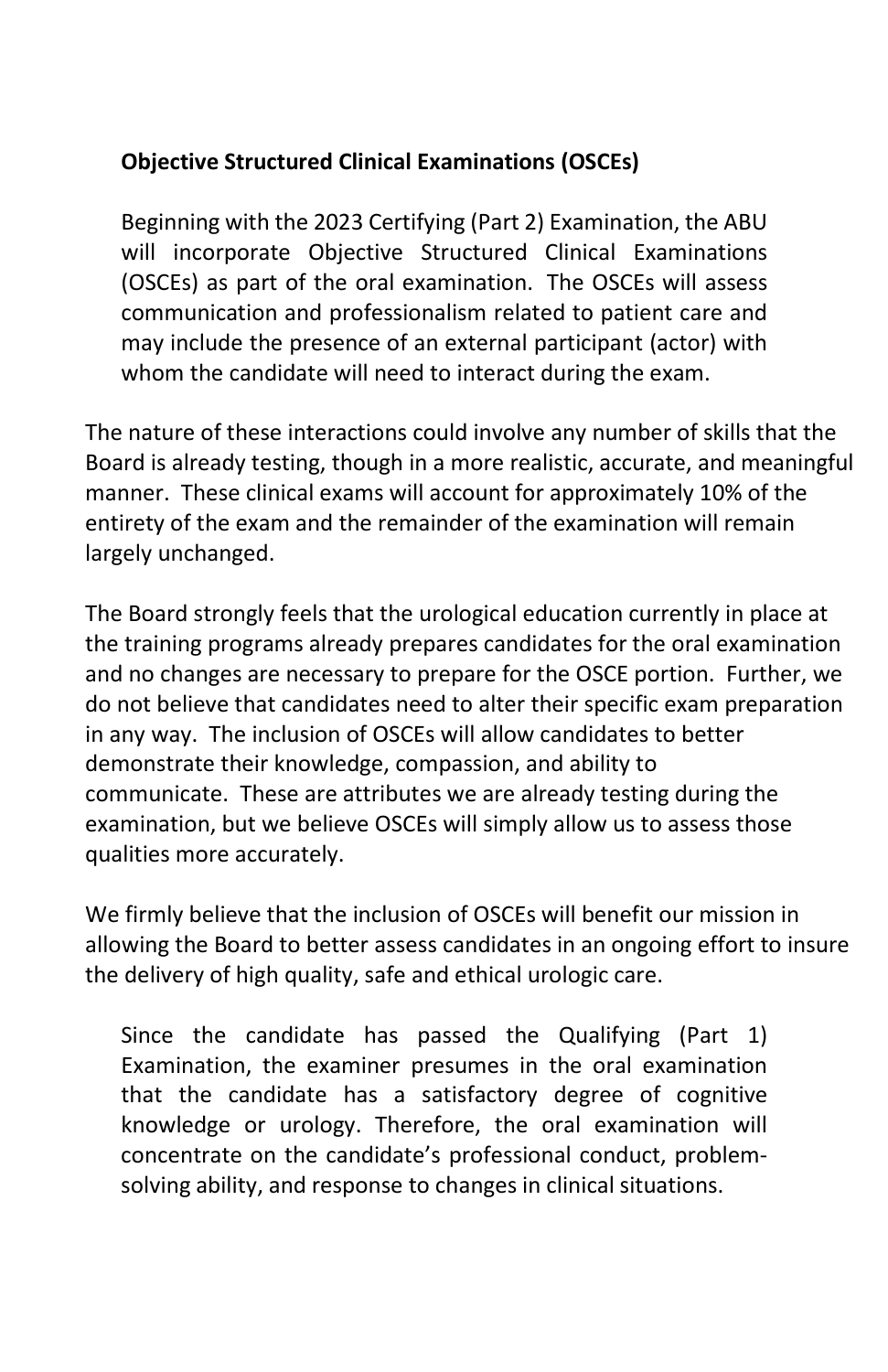Evaluation is made of the candidate's ability to collect pertinent information systematically, integrate it, assess the problem, and propose appropriate solutions. The candidate's ability to manage changing clinical conditions is evaluated through the flexible interaction between the examiner and the candidate. Changed clinical conditions may be posed by the examiner in order to assess the various responses by the candidate, or may be developed by the examiner from the outcome of management recommendations offered by the candidate during the interview.

The candidate's attitude, interaction with the examiner, and expression of management concerns contribute to the assessment of professional behavior.

**Failure to pass the examination:** An applicant failing the Certifying (Part 2) Examination may repeat the exam the next year, provided the candidate is still within the allotted five or six years of completion of residency. Certifying (Part 2) application components carry over for one exam cycle (i.e. practice log).

**Oral Examination Dress Code:** The American Board of Urology has a practice of anonymity for applicants to the Certifying (Part 2) Examination with respect to training, practice location, and a candidate's name. Wearing a military uniform makes a candidate identifiable in that military regulation not only mandates a nametag on the uniform, but the uniform itself reveals the practice type of the candidate in question. The ABU asks that military candidates for board certification appear in civilian clothing throughout the examination process. Military candidates who present in uniform may be denied access to the examination process. Appropriate, professional attire is recommended for all candidates for board certification by the American Board of Urology.

#### <span id="page-32-0"></span>**IRREGULAR EXAMINATION BEHAVIOR**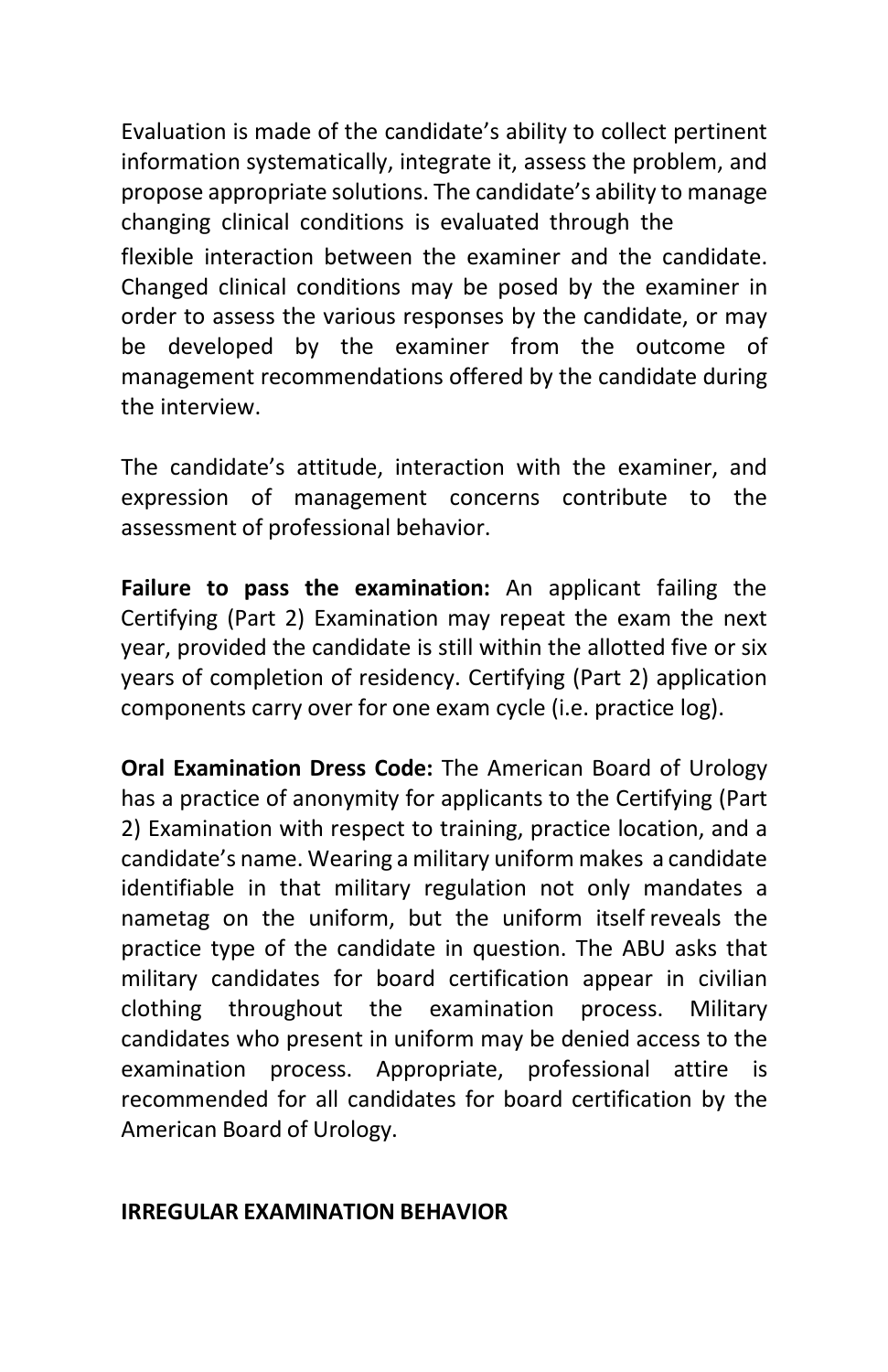The American Board of Urology is committed to maintaining the integrity of qualifying and certifying examinations. These tests are a critical basis of the decision-making process for Urology Board certification.

Irregular behavior threatens the integrity of the ABUcertification process. Irregular behavior is a defined as any action by applicants, examinees, potential applicants, or others that subverts or attempts to subvert the examination process.

Examples of irregular behavior include, but are not limited to:

- Falsifying information
- Giving, receiving or obtaining unauthorized assistance during the exam.
- Altering or misrepresenting scores.
- Behaving in a disruptive or unprofessional manner at a testing
- Theft of examination materials.
- Unauthorized reproduction, by any means, and/or dissemination of examination content or other copyrighted materials.
- Posting or discussing content on any website, or asking others to do so.

If the Board is made aware of irregular behavior on the part of an individual participating in an ABU examination process, the Board will review the information and determine if there is sufficient evidence of irregular behavior. The individual in question is required to cooperate during that review/investigation with ABU officials. Consequences for irregular behavior may include but are not limited to a warning, censure, deferral from the certification process, or suspension, or revocation of a current ABU certificate.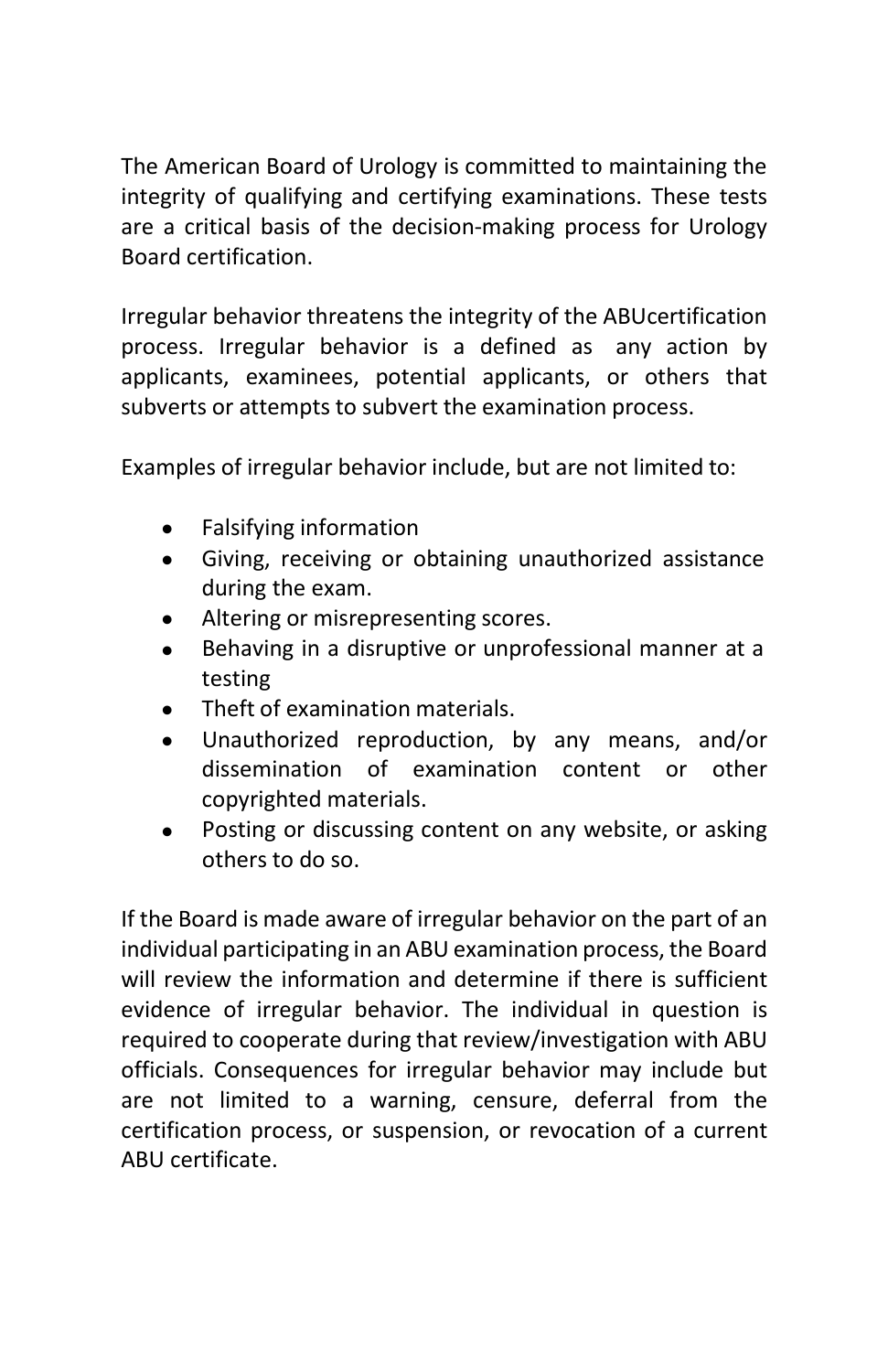#### <span id="page-34-0"></span>**FEES AND DEADLINES**

[See summary chart on back cover]

Preparation of the protocols for the oral examination, ABU office administration of the applications, fee collection, and scheduling, as well as responding to written, electronic and telephone queries, payment for psychometric evaluation and analysis of examination outcomes, plus the actual expenses relating to the examination add up to approximately a quarter of the Board's 2.1 million dollar operating budget.

The current examination fees may be changed without notice. Fees reimburse the Board for expenses incurred in preparing and processing the applications and examinations of thecandidate.

**Application fees:** Payment of \$1,300 must accompany the initial application for the Qualifying (Part 1) Examination. Chief residents only may delay the fee payment for their Qualifying (Part 1) examination until January 5.

An additional fee of \$2,000 must accompany the application for the Certifying (Part 2) Examination. An applicant or candidate secures no vested right to certification as a resultof paying an examination fee.

**Late fees** (non-refundable)**:** A \$750 late fee will be assessed for any application and/or documentation and/or fees and/or log not received in the Board office by the prescribed deadlines. Courier service for guaranteed receipt is recommended.

**Cancelation fees:** Cancelation fees are asfollows: \$750 for failure to appear; \$500 for an unexcused absence; \$250 for an excused absence (in cases of personal or family illness or death).

**Excused absences:** Only one excused absence is permitted, at the discretion of the Board, and this extends the period of admissibility for one year. The excused absence fee of \$250 will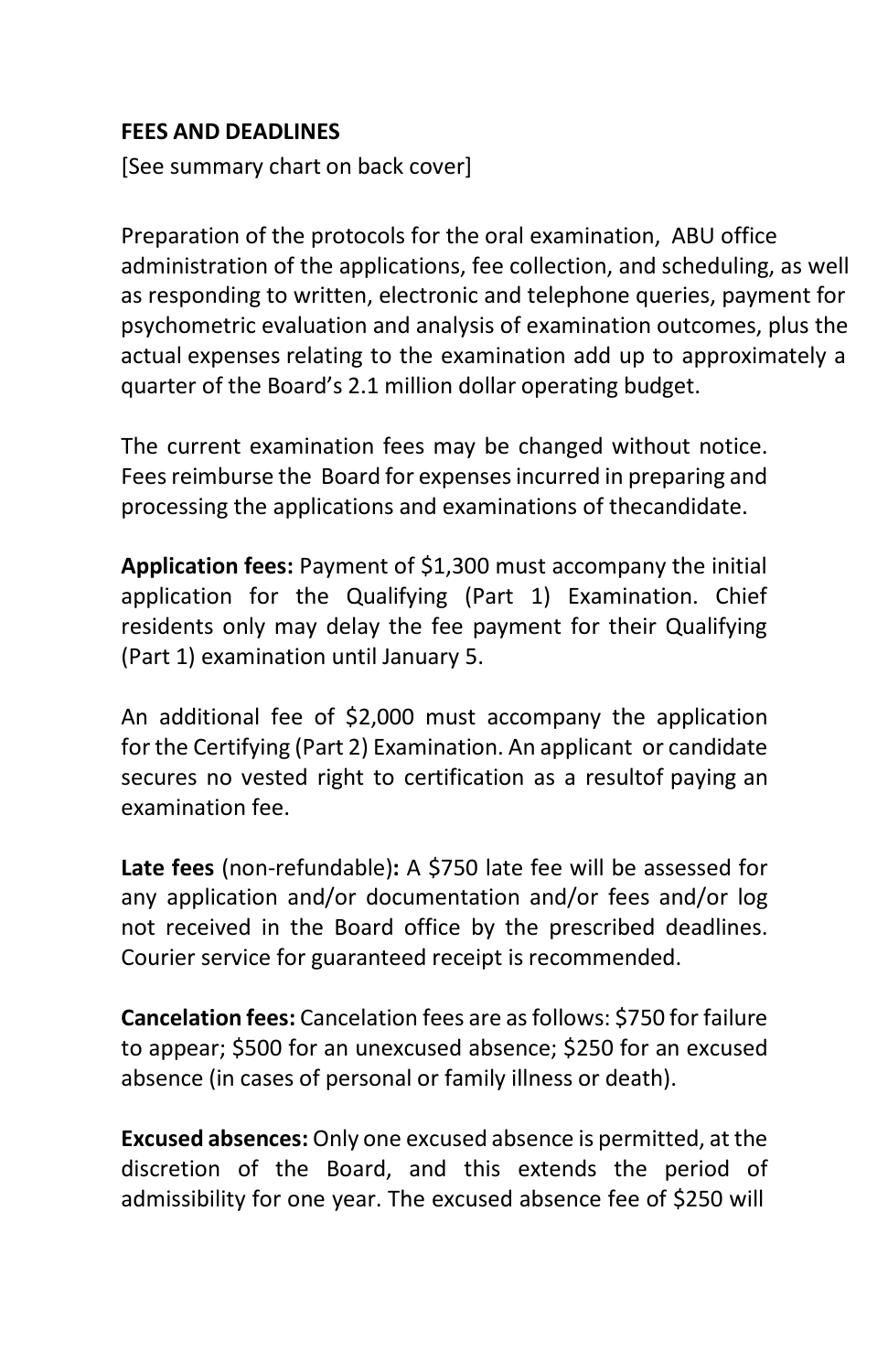be assessed. Following one excused absence, any subsequent absences are classified as unexcused. There will be no further extensions of admissibility, and an unexcused absence fee and reinstatement fee, if any, will be assessed.

**Inactive status:** Applications will be considered inactive if two successive examination appointments are canceled by the applicant. A reinstatement fee is assessed after two consecutive absences. If the candidate has not already exceeded the six-year time limit (five for applicants who finished urology residency prior to July 2014), he or she may re-gain active status by paying the reinstatement fee of \$700 plus an additional fee for an unexcused absence or for a non-appearance.

**Other fees:** A \$100 fee will be assessed for all returned checks. The re-examination fees for the Qualifying (Part 1) Examination are \$350. The re-examination fee for the Certifying (Part2) Examination is \$2,000. The fee for a site visit by a Board representative is \$2,000 plus expenses.

**Refunds:** Fees are refundable, less an administrative fee, in most cases of cancelation or deferral. Fees shall be refunded to candidates deferred by the Board, less a \$100 administrative fee; or, if deferred for an inadequate practice log, a \$200 administrative fee. Late fees are non-refundable.

**Log Resubmission Fee:** A \$500 fee will be assessed to the candidate for any resubmission of practice log data due to their error or omission.

**Annual Certificate Fee:** Beginning the year following satisfactory completion of the certification process, the Diplomate will be invoiced a mandatory annual certificate fee.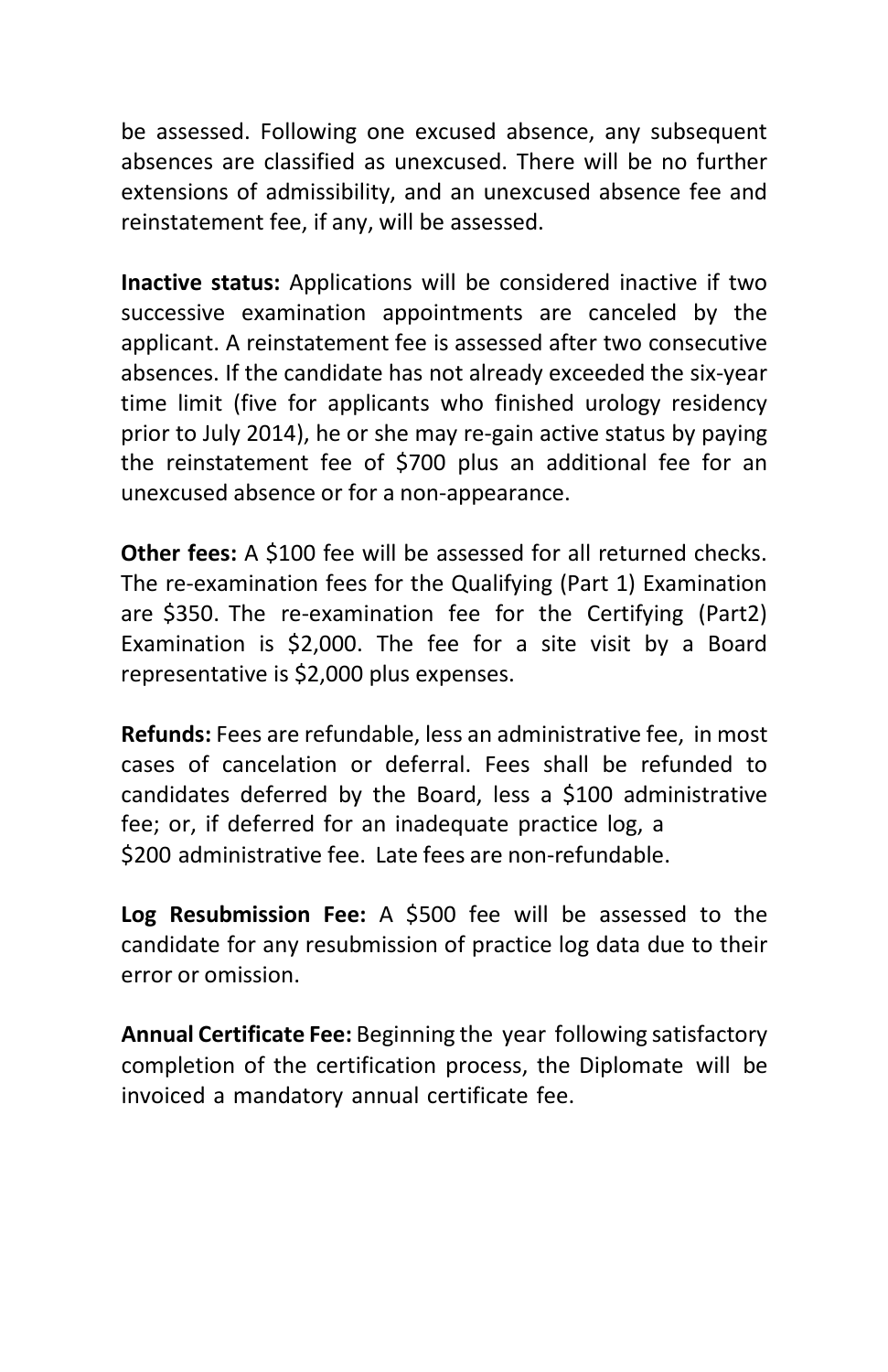This fee will replace any fees for the lifelong learning program. The amount is currently \$275 per year, but is subject to change.

#### **Lifelong Learning Program**

Beginning in 2018, those doctors who became certified, recertified, or subspecialty certified will enter a process of Lifelong Learning (LLL). The Lifelong Learning program is designed to evaluate the continued competence of a Diplomate. LLL was developed by the American Board of Medical Specialties (ABMS) and its 24 member boards and has been supported by the Accreditation Council for Graduate Medical Education (ACGME), the American Medical Association (AMA), the Federation of State Medical Boards (FSMB), and many other organizations.

**LLL is a continual developing process and thus the requirements may change as mandated by the ABMS. Lifelong Learning Level 1 now begins at Year 2 of a Diplomate's 10-year Lifelong Learning cycle. Diplomates will have up to 4 years to complete all Level 1 requirements. All components must be completed by April 1st of the year 5 of their 10-year Lifelong Learning cycle.**

All subspecialty certificates issued by the American Board of Urology are time limited and subject to the Lifelong Learning (LLL) program. They are valid for 10 years only and will expire on the anniversary of the date of issue.

Diplomates who were originally certified before 1985 and have time-unlimited certificates will maintain those certificates as timeunlimited. However, if the Diplomate also earns a sub- specialty certificate, the Diplomate will enter the LLL process which includes the subspecialty and general certificate.

Diplomates who were originally certified in 1985 or later have timelimited certificates. If a Diplomate also earns a subspecialty certificate, the original urology certificate will be extended to have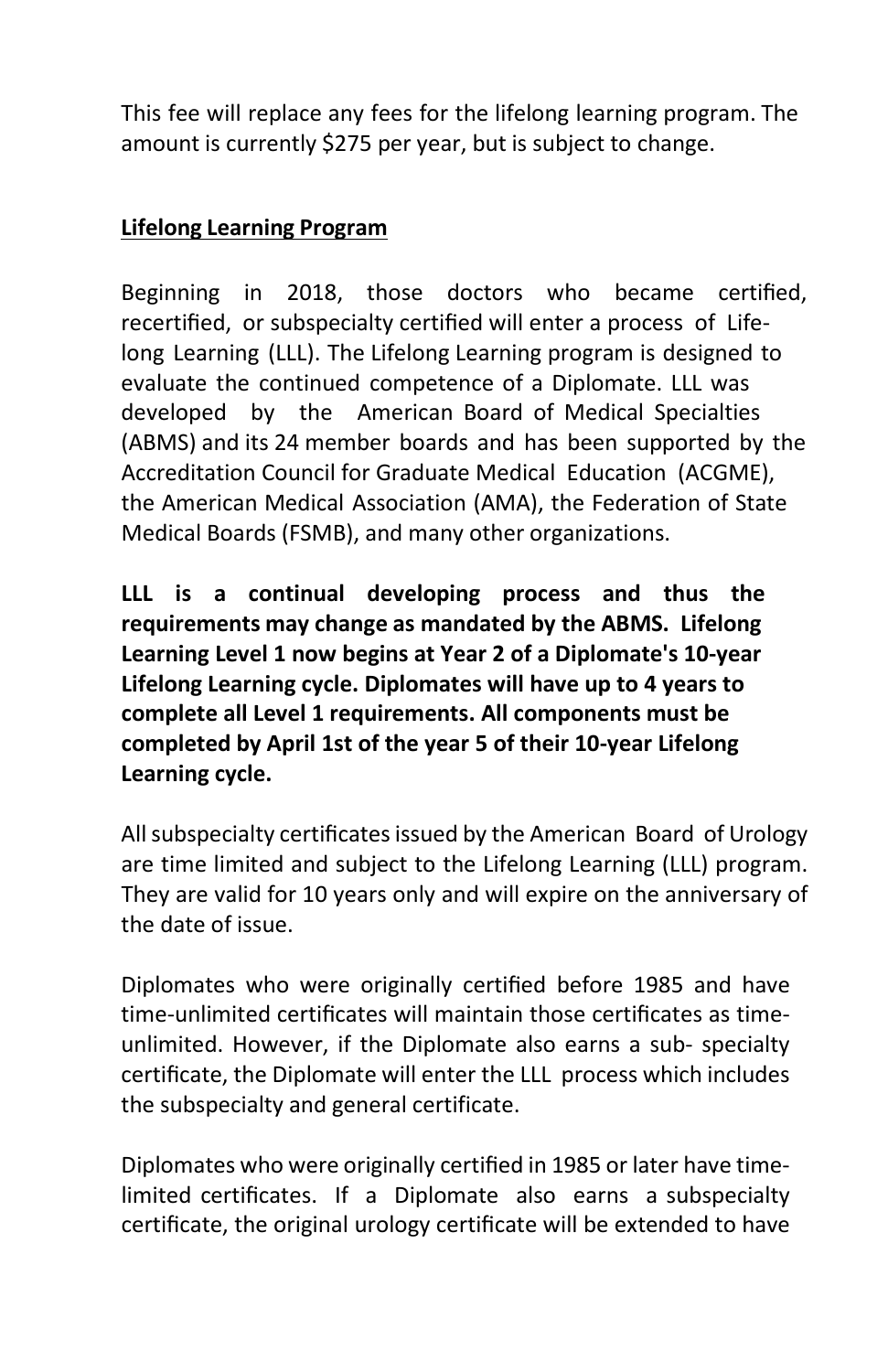the same expiration date as the subspecialty certificate. The Diplomate will enter the LLL process as of completion of subspecialty certification, and will be required to complete all components on that timeline.

The LLL process will extend over a ten year period, with requirements in the program to be completed at year 2 through year 5 for Level 1 and year 7, 8 or 9 of a diplomates ten year certification cycle for Level 2. A chart showing the requirements appears on the last page of this handbook. Diplomates will be required to complete self-assessment programs developed by the Board, meet continuing medical education requirements, and submit practice logs at Level 2 as part of this process. Successful completion of a knowledge assessment will be required within the three year period prior to expiration of the Diplomate's certification.

For those who have already entered a LLL cycle through Certification or Recertification; following Subspecialty Certification, a new LLL cycle will begin at Level 1 regardless of prior completion.

The first level of LLL will include submission of an application form, completion of a Practice Assessment Protocol (PAP) in an area of urologic practice, completion of a Professionalism and Ethics Module (PEM), documentation of 90 hours of urologyfocused CME credits earned in the three years prior to the deadline, 30 hours of which must be Category 1 as defined by the AUA, satisfactory peer review and the Patient Safety Video (PSV) component. The PAPs are non-graded practice improvement tools developed by the Board and based on current Clinical Guidelines where possible. In certain subspecialty areas, PAPs are also developed in accordance with the best available literature. They will involve a self-review of a small number of sequential cases in a specific area; a comparison of the Diplomate's evaluation and management of these cases to accepted practice guidelines or literature as stated above; and the successful answering of a short series of questions regarding the clinical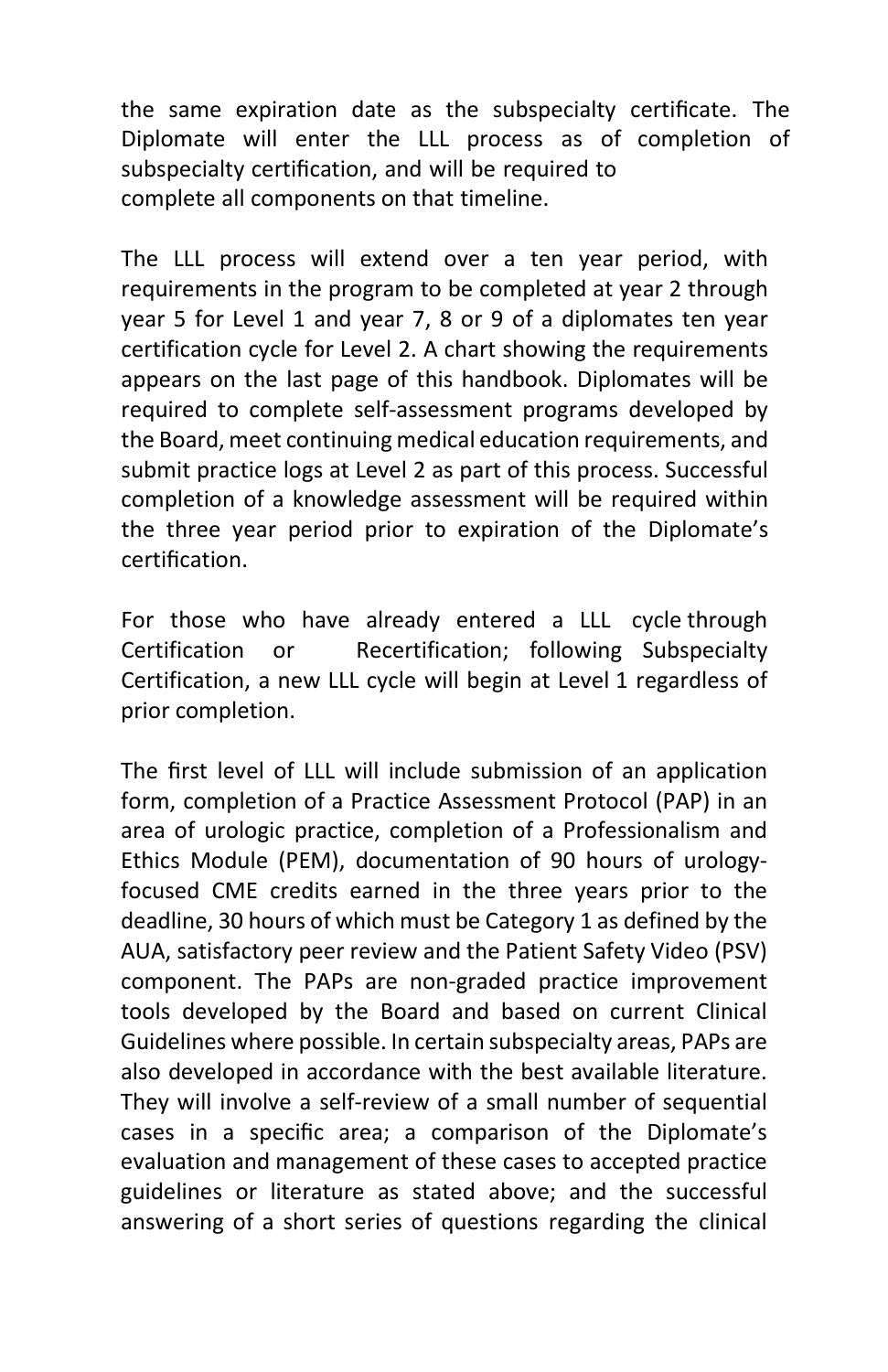guidelines. The applicant will be linked to an AUA Guideline or similar document with the appropriate answers and will correct any errors until he or she has answered the questions correctly. The PAP is not scored and no scores are maintained for Diplomates. The PAP is designed as a self-assessment tool only.

The requirements for Level 2 include submission of an application, verification of hospital privileges, completion of a PAP, a Patient Safety Module (PSM) (Choose 1 of 10 that consistof 1-3 pages of reading material and a brief non-graded Practice Profile/Assessment), completion and documentation of 90 urology-focused CME credits in the three years prior to the deadline, 30 hours of which must be Category 1 as defined by the AUA; satisfactory peer review; and submission of an adequate 6 month practice log; culminating with a computer-basedknowledge assessment at the end of Level 2. The Diplomate will have three annual opportunities to successfully complete Level 2.

The office of the American Board of Urology will notify Diplomates holding a time-limited certificate when each phase of LLL is required. The handbook will be available at the Board's web site, [www.abu.org](http://www.abu.org/) and on request from the Board office. It is essential, and the Diplomate's responsibility, to be sure that the ABU office has current contact data. Notification of the AUA of an address change does not mean that the ABU has beennotified.

A physician who fails to complete the LLL process by the certificate expiration date is no longer considered a Diplomate of the Board. Additionally, the American Board of Medical Specialties and sponsoring organizations will be notified that the certificate has expired.

More specific details will be available on the Board website, [www.abu.org,](http://www.abu.org/) in the annual ABU Report newsletter, and in various mailings, talks and articles by the Trustees as the implementation process progresses.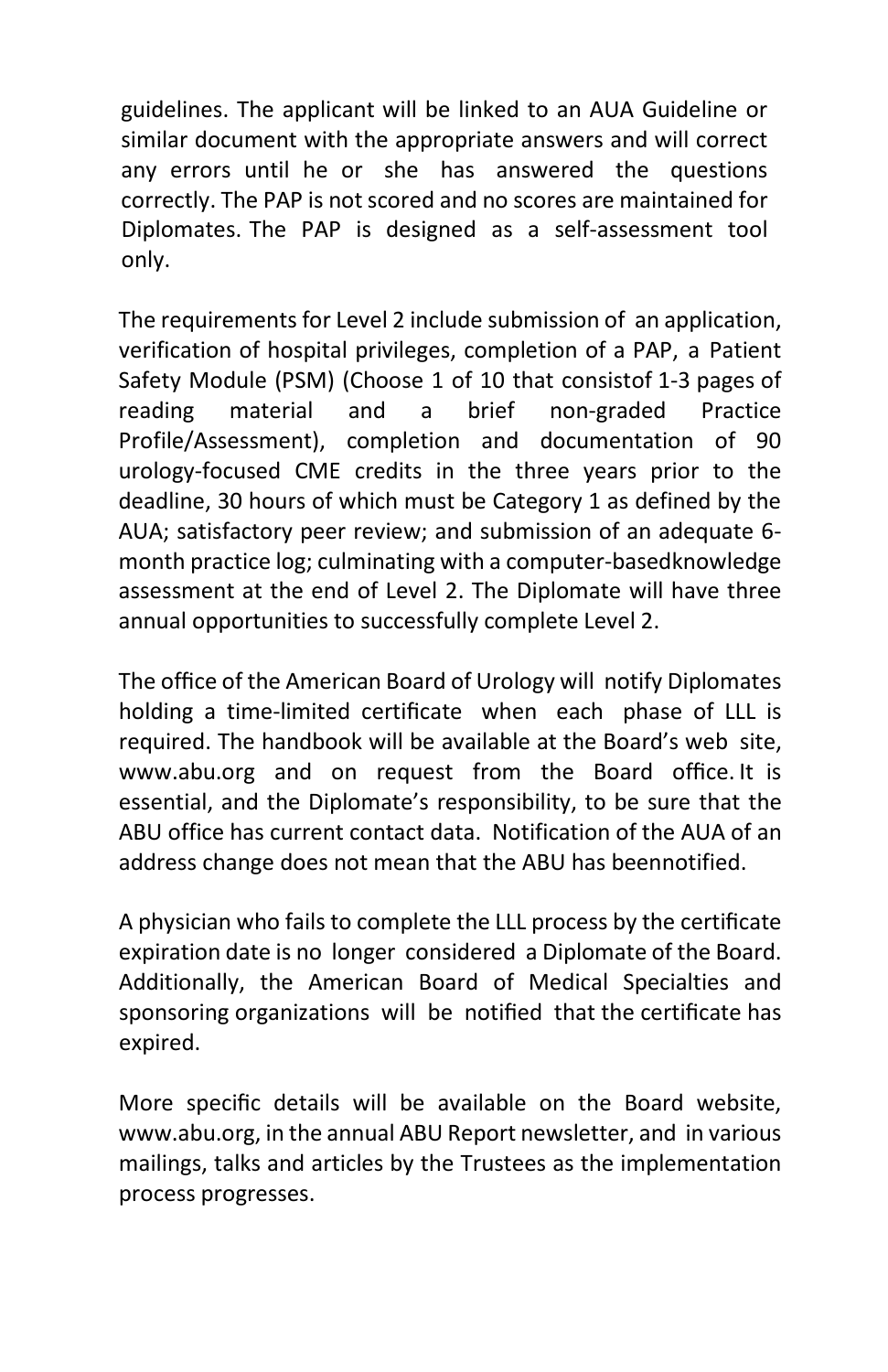Diplomates are responsible for keeping the Board office informed of changes in their mailing and email addresses. Failure to do so could risk expiration of the Diplomate's certificate.

### <span id="page-39-0"></span>**POLICIES**

#### <span id="page-39-1"></span>**PROFESSIONALISM AND ETHICS**

The American Board of Urology is committed to the principle that patient welfare is preeminent. This principle presupposes a responsibility to the patient that transcends personal gain and thereby engenders both individual patient and public trust. It is the cornerstone of the ethical and moral framework by which the physician is bound.

The physician-patient relationship, however, is part of a more complex social network that also includes relationships within the profession and society as a whole. A variety of societal forces increasingly conflict with the responsibility of physicians to their patients and the public. Rapidly advancing technologies, relationships with commercial entities, increased demands for documentation, rising health care costs, declining reimbursement, and increasing patient autonomy place conflicting demands on the physician and potentially lead to compromise of patient welfare.

Urologists, in particular, are faced with technological advances that demand increased training but also offer increased opportunity for entrepreneurialism. From this perspective medicine is viewed as a specialized personal service at variance with public responsibility and one that belies the trust instilled in the physician. As a consequence, there has been a call for a renewed commitment to professionalism.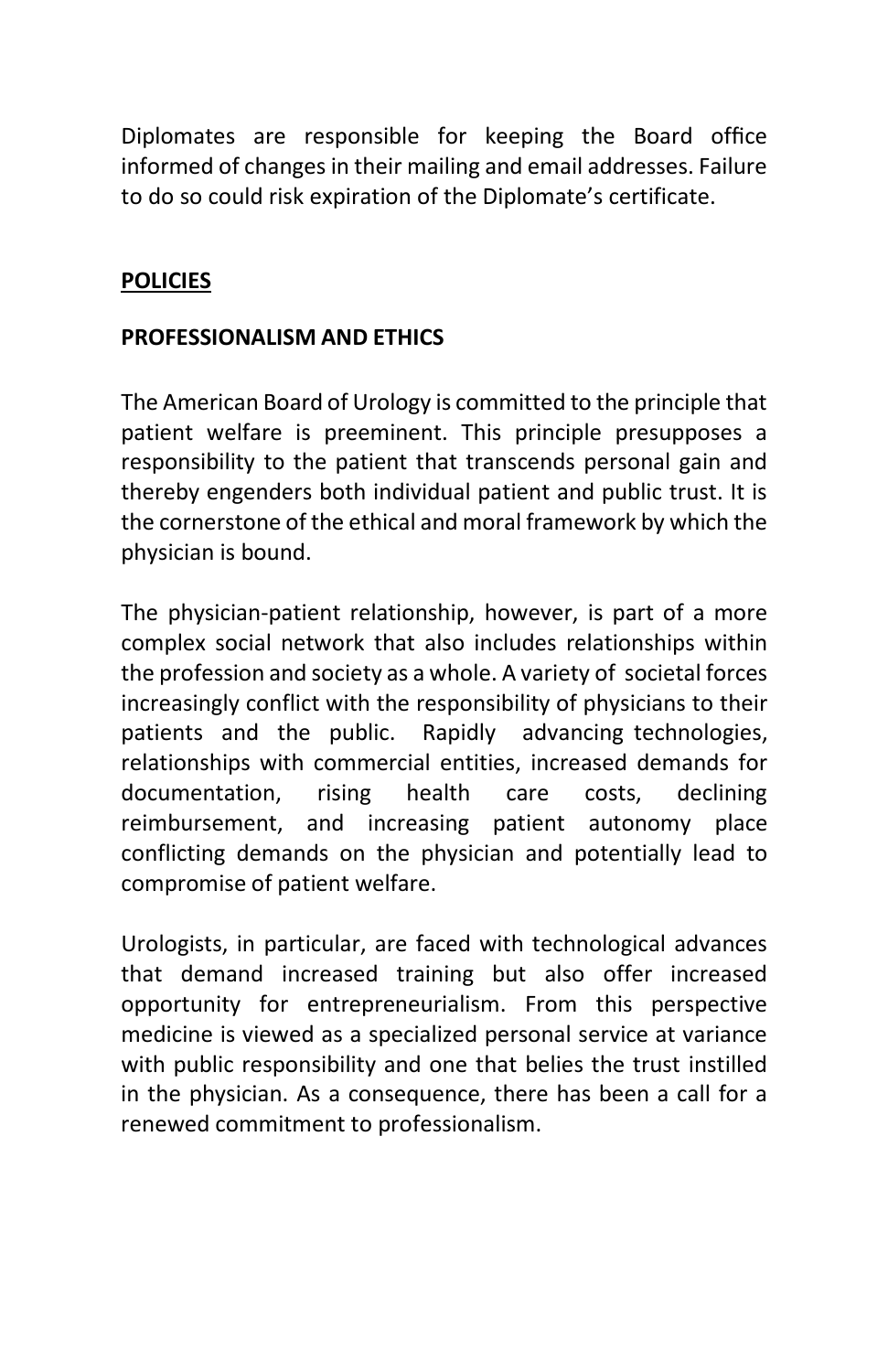A number of organizations have attempted the development of a code of ethics and professionalism that set forth principles and responsibilities the physician can consult for guidance when confronting an ethical dilemma. In these documents, a number of qualities or virtues are repeatedly espoused, including justice, honesty, competence, impartiality, preservation of patient confidentiality, patient autonomy, and unbiased medical care. To address this need, representatives from the American Board of Internal Medicine Foundation, the European Federation of Internal Medicine and the American College of Physicians-American Society of Internal Medicine collaborated on the Medical Professionalism Project which was charged with developing a charter that provides a basic set of tenets for ethical and professional behavior. The group intended to create a document that is applicable across medical and surgical specialties, healthcare systems, and cultures. To that end, they set forth three Fundamental Principles and a set of ten core commitments that serve to guide the professional and ethical conduct of physicians.

Although this Charter has met with widespread enthusiasm, it has not been uniformly endorsed by all physician groups; indeed it has been criticized for emphasizing a duty-based ethic (that is, duty to those around us), rather than a virtue-based ethic (which focuses on individual traits of human character). Likewise, some have objected to the emphasis on achieving "competence" rather than encouraging excellence, and to the contractual tone of the document that implies an inherent basis of mistrust. While these criticisms may be valid, the document serves as a starting point for a conversation about professional responsibility and provides a framework for moral, ethical and professional conduct. The American Board of Urology endorses the Physician Charter and encourages and expects the urologic community will uphold the commitments which support the fundamental principles set forth by the document.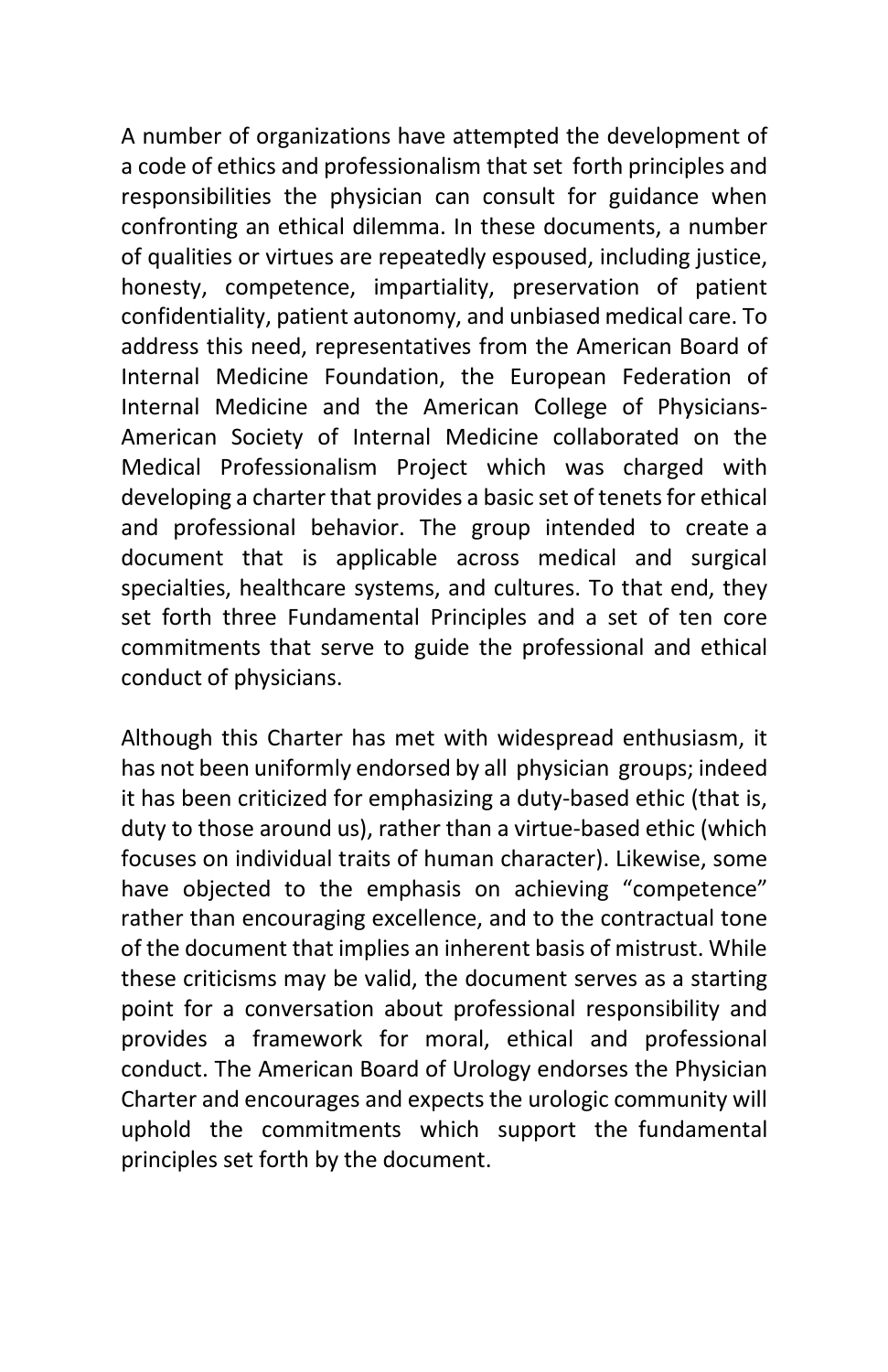#### <span id="page-41-0"></span>**CODE OF ETHICS**

Ethics are moral values. They are aspirational and inspirational, as well as model standards of exemplary professional conduct for all applicants for certification and all Diplomates certified by the American Board of Urology. The term urologist as used here shall include all such candidates and Diplomates.

The issue of ethics in urology is resolved by a determination that the best interests of the patient are served. It is the duty of a urologist to place the patient's welfare and rights above all other considerations. Urological services must be provided with compassion, respect for human dignity, honesty, and integrity.

A urologist must maintain qualification by continued study, performing only those procedures in which he or she is qualified by virtue of specific training or experience, or with theassistance of one who is so qualified. This experience must be supplemented with the opinions and talents of other professionals and with consultations when indicated.

Open communication with the patient, or the patient's relatives or other authorized representative if the patient is unable to understand this communication, is essential. Patient confidences must be safeguarded within the constraints of the law. The performance of medical or surgical procedures shall be preceded by the appropriate informed consent of the patient or the patient's authorized representative. Timely communication of the patient's condition to referring and consulting physicians should also be practiced.

Urologic surgery shall be recommended only after careful consideration of the patient's physical, social, emotional, and occupational needs. The preoperative assessment must document indications for surgery. Performance of unnecessary surgery is an extremely serious ethical violation.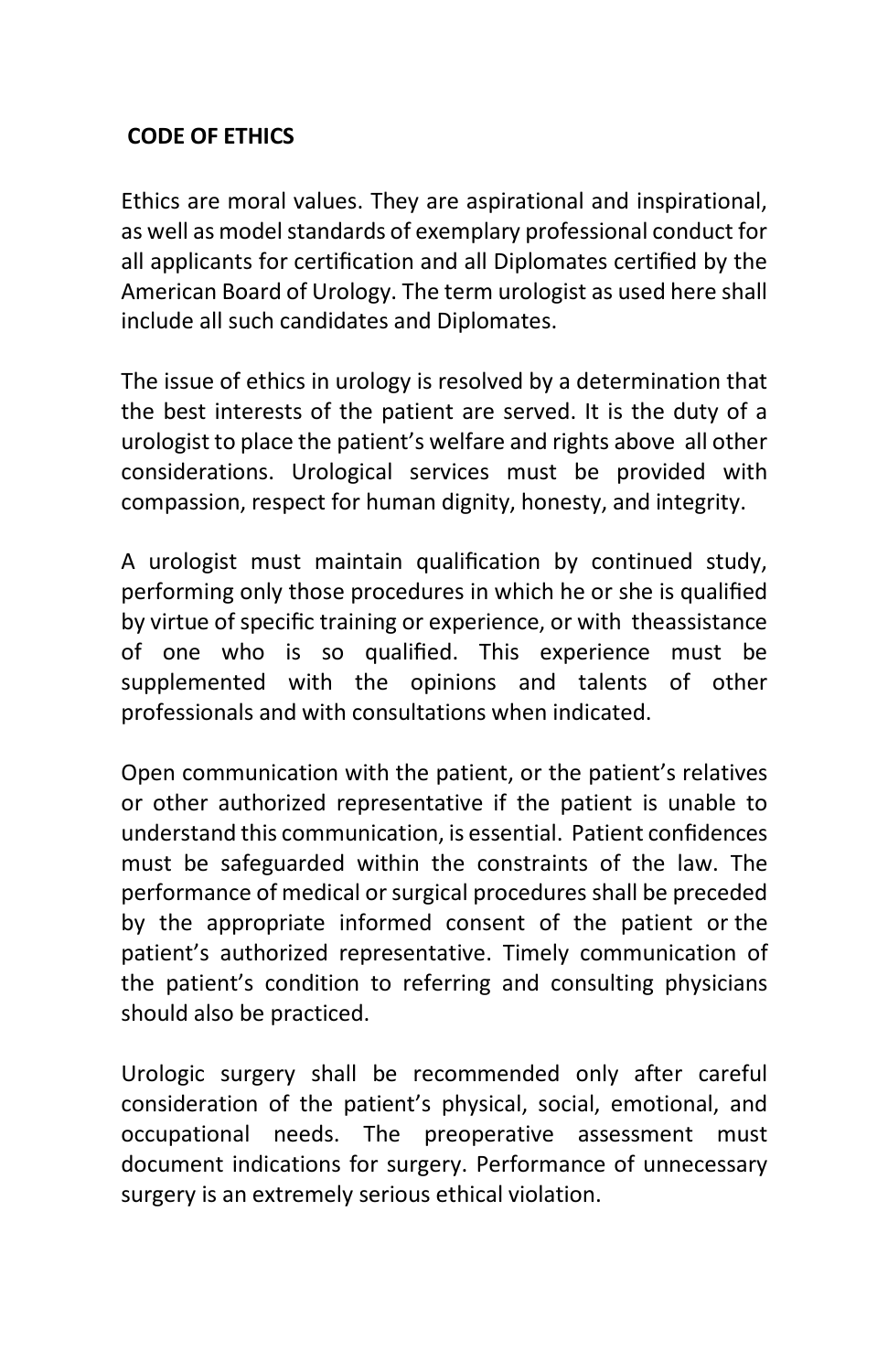Fees for urologic services must not exploit patients or others who pay for those services. In addition, a urologist must not misrepresent any service which has been performed or is to be performed or the charges which have been made or will be made for that service. Payment by or to a physician solely forthe referral of a patient (fee splitting) is unethical.

Delegation of services is the use of auxiliary health care personnel to provide patient care for which the urologist is responsible. A urologist must not delegate to an auxiliary those aspects of patient care within the unique practice of the urologist (excluding those permitted by law to be performed by auxiliaries). When other aspects of patient care for which the urologist isresponsible are delegated to an auxiliary, the auxiliary must be qualified and adequately supervised. Aurologist may make different arrangements for the delegationof patient care in special circumstances, such as emergencies, if the patient's welfare and rights are placed above all other considerations.

Providing a patient's postoperative medical or surgical care until that patient has recovered is integral to patient management. The operating urologist should provide those aspects of postoperative patient care within the unique experience of the urologist (excluding those permitted by law to be performed by auxiliaries). Otherwise, the urologist must make arrangements before surgery for referral of the patient to another urologist, with the approval of the patient and the other urologist. The urologist may make different arrangements for provision of those aspects of postoperative patient care within the unique experience of the urologist in special circumstances, such as emergencies or when no other urologist is available, if the patient's welfare and rights are placed above all other considerations. Fees should reflect postoperative medical or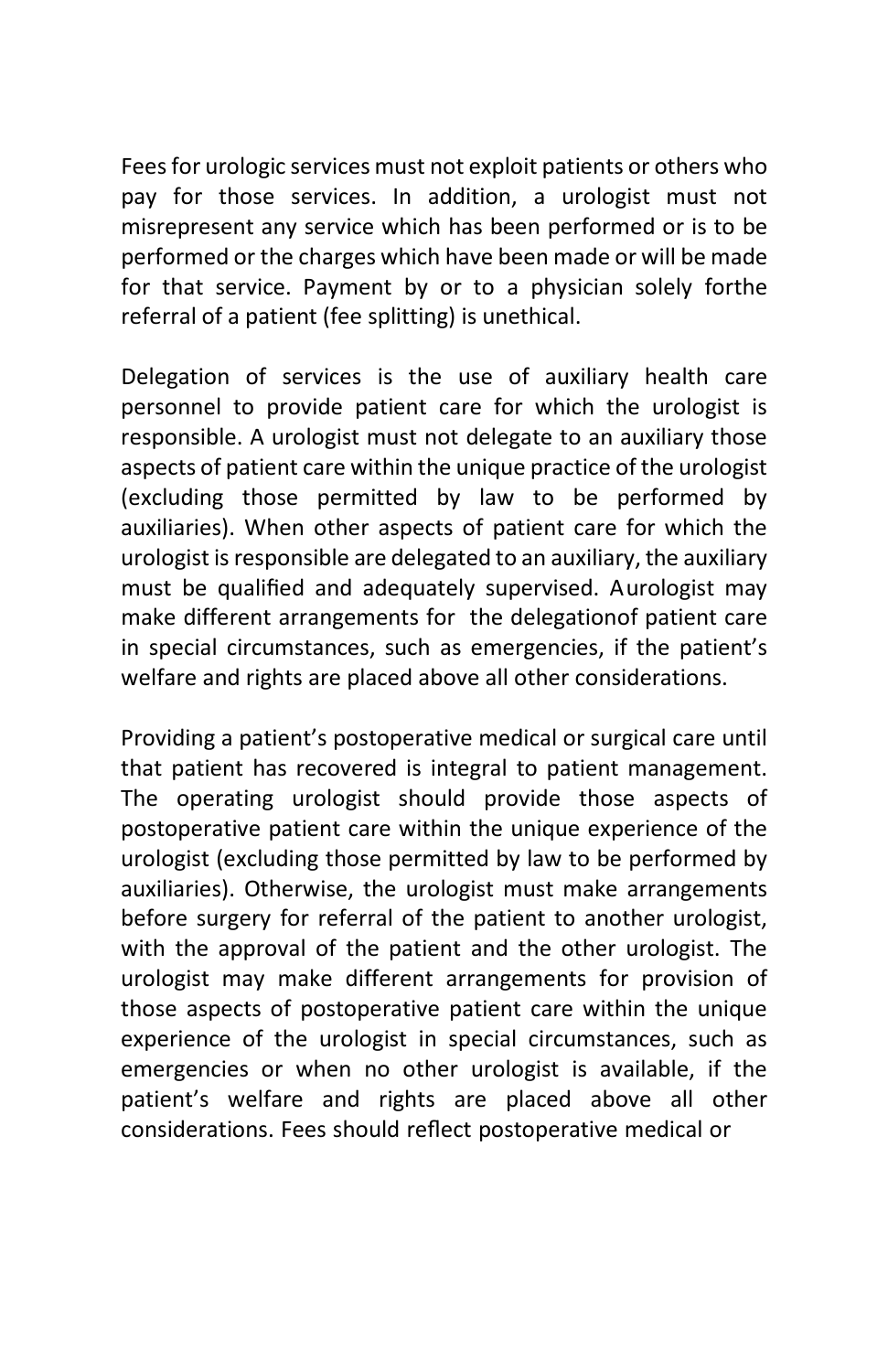surgical care arrangements with advance disclosure to the patients.

Scientific investigations and communications to the public must be accurate. They must not convey false, deceptive, or misleading information through statements, testimonials, photographs, graphs, or other means. They must not omit material information without which the communication would be deceptive.

Communications must not appeal to an individual's anxiety in an excessive or unfair way; they must not create unjustified expectations of results. If communications refer to benefits or other attributes of urologic procedures which involve significant risks, a realistic assessment of safety and efficacy must also be included, as well as the availability of alternatives, with descriptions and/or assessments of the benefits and other attributes of those alternatives when necessary to avoid deception.

Communications must not misrepresent a urologist'scredentials, training, experience, or ability, or contain material claims of superiority which cannot be substantiated. If a communication results from payment to a urologist, such must be disclosed, unless the nature, format or medium makes that apparent. Offering or accepting payment for referring patients to research studies for finder's fees is unethical.

Those urologists who are deficient in character or who engage in fraud, deception, or substance abuse should be identified to appropriate local, regional, state, and/or national authorities. A physically, mentally, or emotionally impaired urologist should withdraw from those aspects of practice affected by the impairment.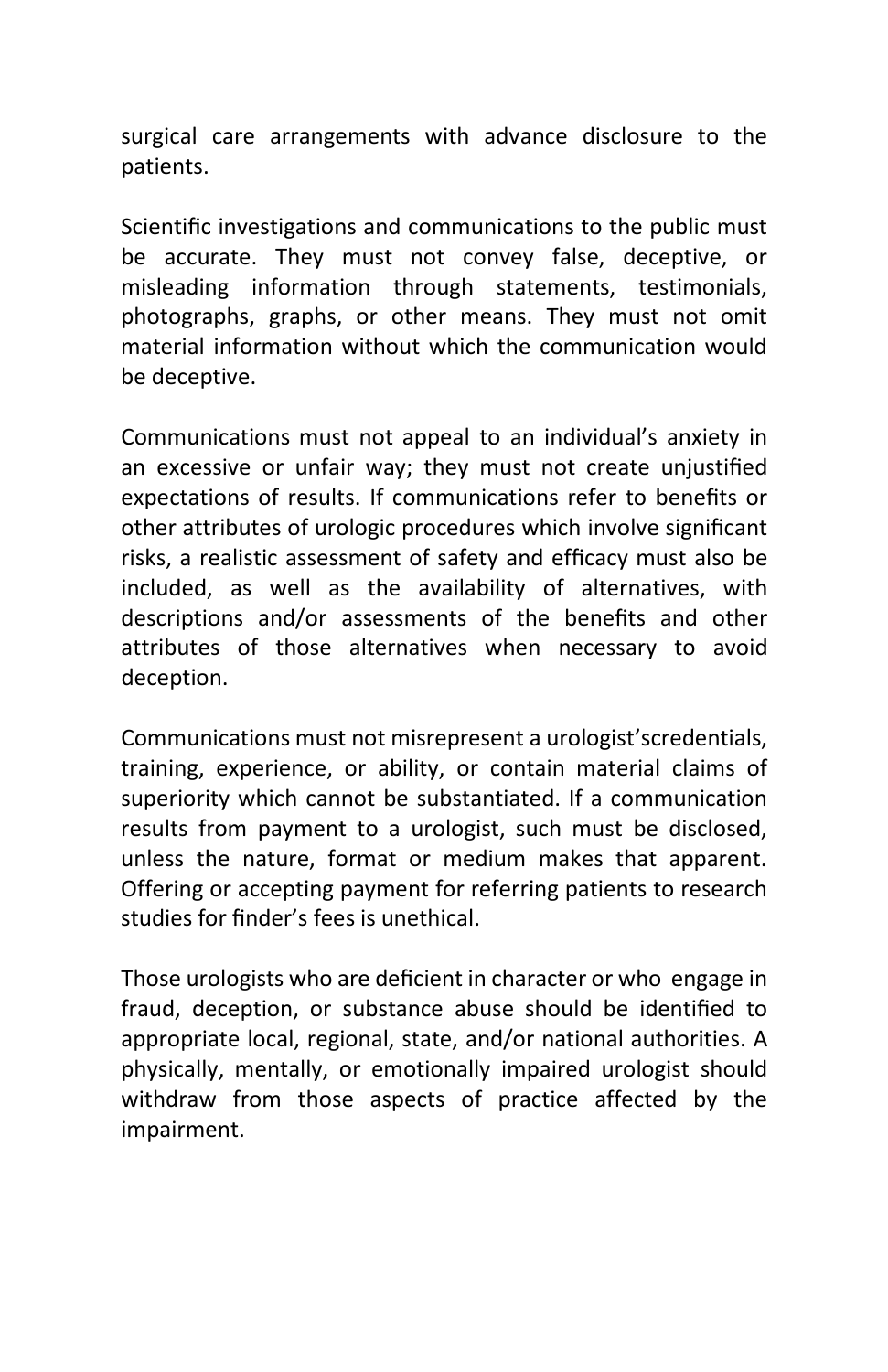Diplomates of the Board must accurately state their certification status at all times. This includes descriptions in curriculum vitae, advertisements, publications, directories, and letterheads. Diplomates with expired time-limited certificates may not claim board certification and must revise all descriptions of their qualifications accordingly. When a physician misrepresents certification status, the Board may notify local credentialing bodies, licensing bodies, law enforcement agencies and others.

Diplomates of the Board must notify the American Board of Urology in writing of any action taken by any state medicalboard against a medical license, even if the action does not result in revocation.

#### <span id="page-44-0"></span>**DISCIPLINARY ACTION**

The Board of Trustees of the American Board of Urology shall have the sole power to censure, suspend, or revoke the certificate of any Diplomate. Certificates issued by the Board are the property of the Board and are issued pursuant to the rules and regulations of the Board. Each certificate is issued to an individual physician who, by signature, agrees to censure or suspension or revocation of the certificate as described herein. If it is determined by the Board that any certificate issued to a Diplomate is to be suspended or revoked, this decision shall apply to all certificates issued to that Diplomate.

The Board of Trustees shall have the sole power, jurisdiction, and right to determine and decide whether the evidence and information before it is sufficient to constitute one of the disciplinary actions by the Board. The levels of disciplinary action and manner of notification, appeal, and reinstatement, shall be defined as follows: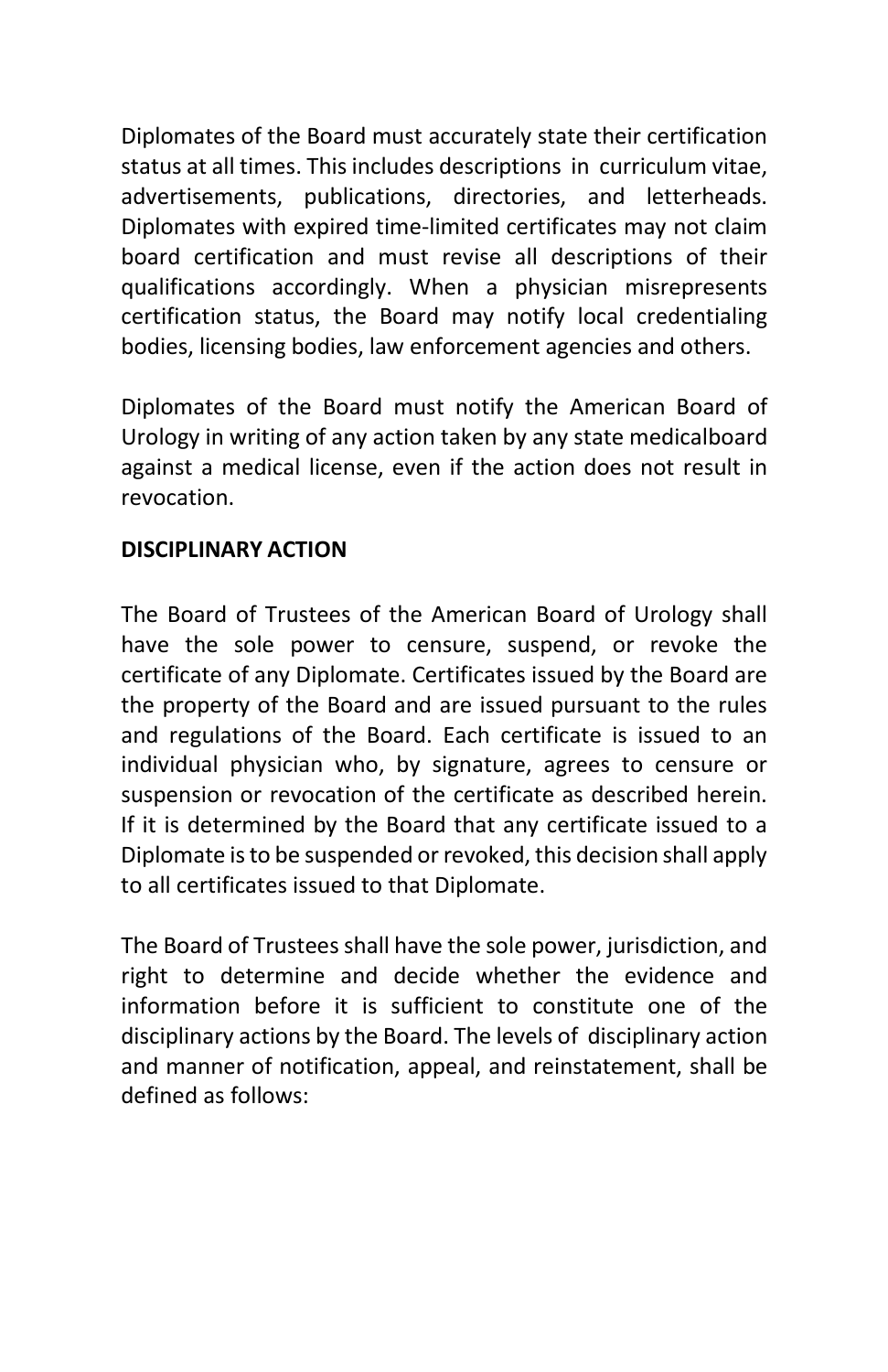#### **Notification**

If the action of the Board is to censure, suspend, or revoke the certificate of a Diplomate, the Board shall send written notice thereof to the Diplomate. The notice shall state the reasons for the Board's decision.

#### **Censure & Suspension**

A Diplomate may be censured or have his or her certificate suspended if he or she has been found by the Board to have engaged in professional misconduct or moral turpitude or for violations of the *Code of Ethics* of the American Board of Urology not warranting certificate revocation. Alterations in licensure such as probation or suspension will necessitate a change in certification status until the license status is returned to unrestricted.

The Board of Trustees of the American Board of Urology shall have the sole power to determine the level of disciplinary action and the designated level of suspension. Censure or suspension of a Diplomate may be listed in the annual *ABU Report.*

**Censure:** A censure shall be a written reprimand to the Diplomate. Such censure shall be made part of the file of the Diplomate.

**Suspension:** A suspension shall be a written reprimand to the Diplomate. Such suspension shall be made part of theDiplomate file and the ABMS will be notified immediately. The Board shall have the sole power to determine the designated length of suspension. The Diplomate should notify the Board at any time during the suspension if and when any encumbrance isresolved. The Board will notify both the Diplomate and the ABMS in writing once the suspension is officially removed. Recertification will be necessary if a time-limited certificate expires during the period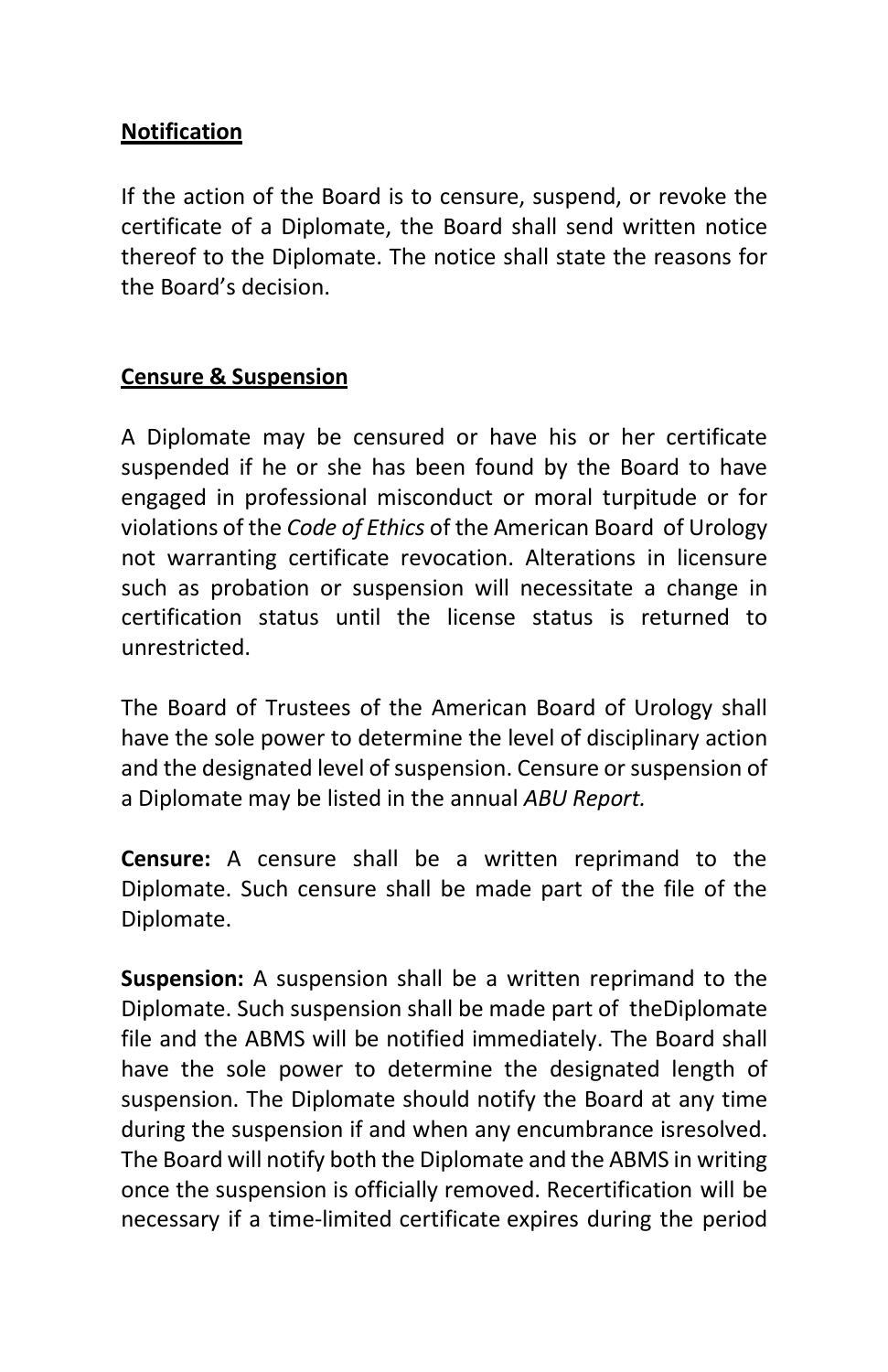or suspension, and will be subject toLLL.

#### **Revocation of Certificate**

Certificates issued by this Board are the property of the Board and are issued pursuant to the rules and regulations of theBoard. Each certificate is issued to an individual physician who, by signature, agrees to revocation of the certificate in the event that:

- a. the issuance of the certificate or its receipt by the physician so certified shall have been contrary to, or in violation of any provision of the Certificate of Incorporation, Bylaws, or rules and regulations of the Board in force at the time of issuance; or
- b. the physician or party certified shall not have been eligible to receive such certificate, regardless of whether or not the facts constituting ineligibility were known to, or could have been ascertained by, the Trustees of the Board at the time of issuance of such certificate; or
- c. the physician or party so certified shall have made a material misstatement of fact in application for such certification or recertification or in any other statement or representation to the Board or its representatives; or
- d. the physician so certified shall at any time haveneglected to maintain the degree of knowledge in the practice of the specialty of urology as set up by the Board, and shall refuse to submit to re-examination by the Board; or
- e. the physician so certified is convicted of a felony, scientific fraud, or a crime involving illicit drugs; or
- f. any license to practice medicine of the physician so certified is surrendered, suspended, revoked, withdrawn, or voluntarily returned in any state regardless of continuing licensure in any other state, or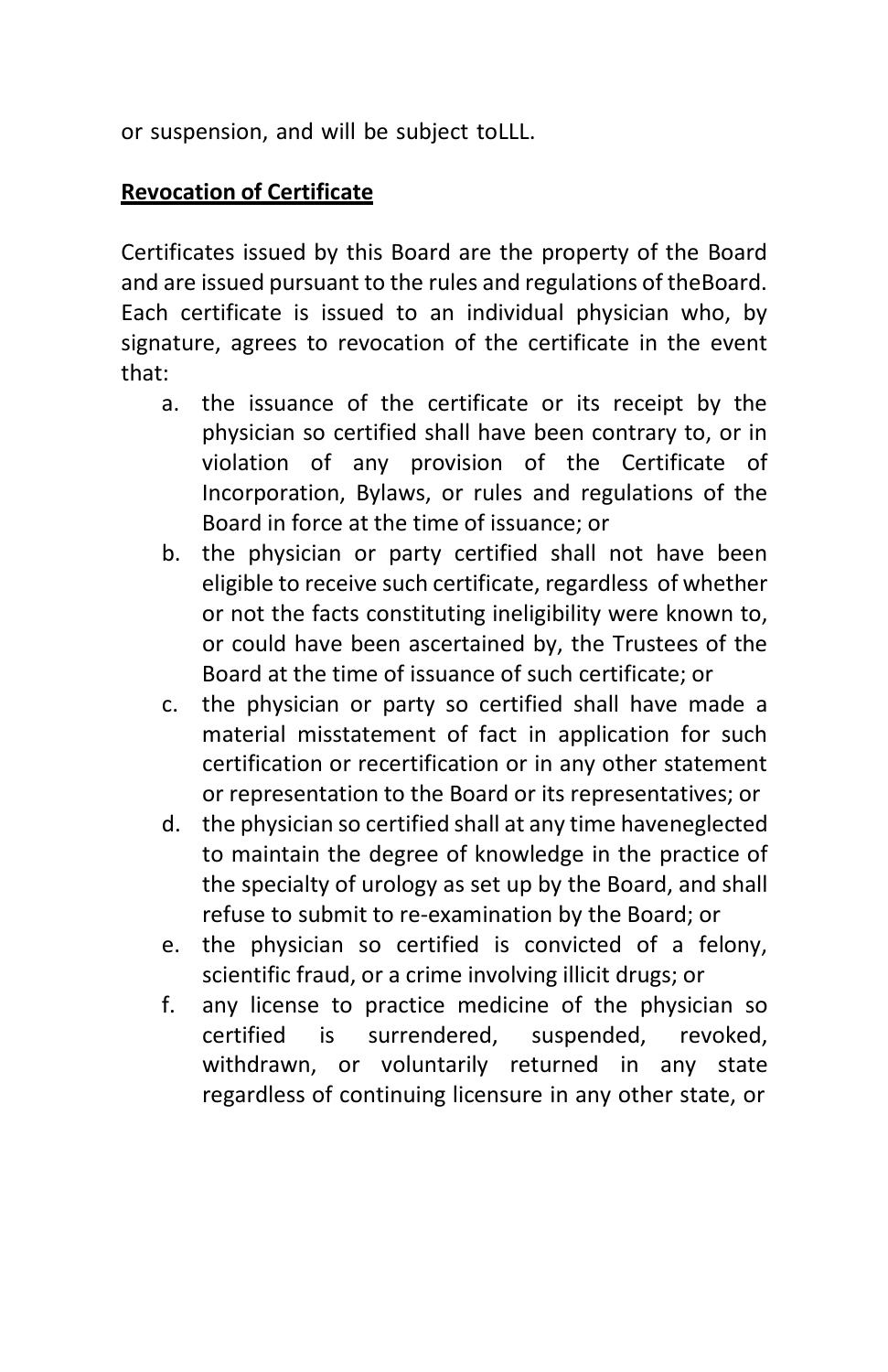he or she is expelled from any of the nominating societies, a county medical society, or a state medical association for reasons other than non-payment of dues or lack of meeting attendance; or

- g. the physician so certified has been found guilty by the Board of serious professional misconduct or moral turpitude or for serious violation of the *Code of Ethics* of the American Board of Urology that adversely reflects on professional competence or integrity.
- h. Revocation may occur if a Diplomate, after repeated notification, fails to pay the required \$200 annual fee and applicable late fees (non-refundable) by November 1 in a given year.
- i. If a Diplomate does not comply with LLL deadlines in the calendar year in which they are required, his/her certificate may be revoked.

Revocation of a Diplomate's certificate may be mentioned in the annual *ABU Report* and on the Board's website.

#### **Reinstatement of Certificate**

Should the circumstances that justified revocation of the Diplomate's certificate be corrected, the Board may allow the candidate to reapply for certification. The Board of Trustees shall have the sole power to determine the time of initiation of the reinstatement process. The applicant whose certificate has been revoked may be required to complete the certification or recertification process at the discretion of the Board.

Prior to reinstatement of certification, the applicant may be required to meet with the Board. The Diplomate will be required to attest that he or she has read and understands the above provisions regarding disciplinary action and the procedures to be followed and agree to hold the Board, its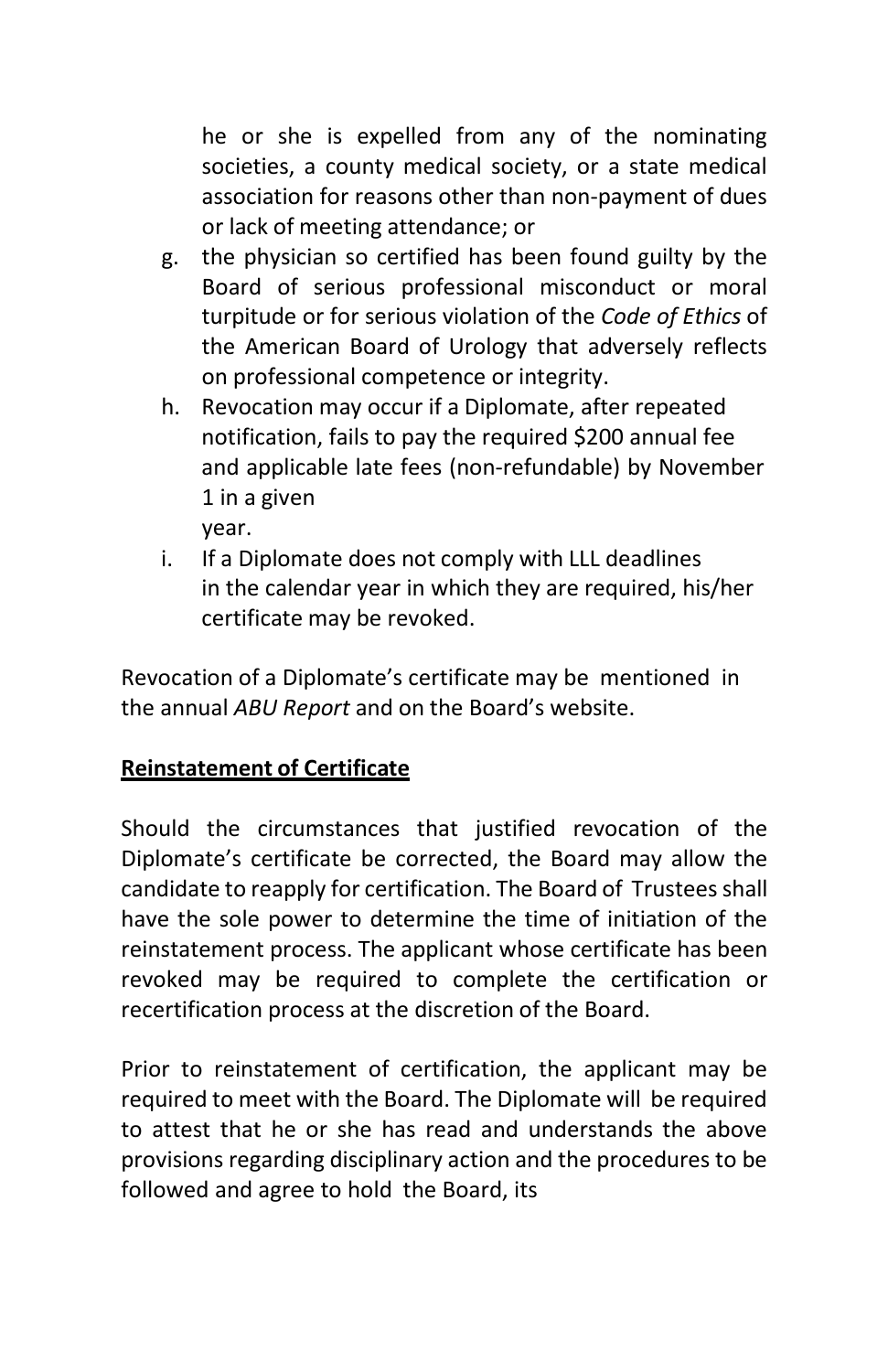officers, and agents harmless from any damage, claim, or complaint by reason of any action taken which is consistentwith such procedures.

### <span id="page-48-0"></span>**APPEALS PROCEDURE**

1. **Certification is a Matter of the Board's Professional Judgment and Discretion:** Final action regarding each applicant's certification is the sole prerogative of the Board and is based upon the applicant's training, professional record, performance in clinical practice, and the results of the examinations given by the Board.

Regardless of the sequence by which the various steps of certification may have been accomplished, the process itself is not considered complete until the Board's final action. At any point in the process, the Board may delay or even deny certification upon consideration of information that appears to the Board to justify such action. The activities described in this handbook proceed from the Certificate of Incorporation and Bylaws, which state the nature of the business, objects, and purposes proposed to be transacted and carried out by this corporation.

2. **Adverse Decision Inquiry - Individual Requirement:** During the course of the Certification, Recertification, or Lifelong Learning process, a candidate or Diplomate may receive an adverse decision regarding an individual requirement of the process. A candidate who believes he or she may have received such an adverse decision may inquire in writing to the Executive Secretary within 30 days after written notification by the Board of the adverse decision about which the candidate inquires. Adverse decision inquiries will be handled as follows: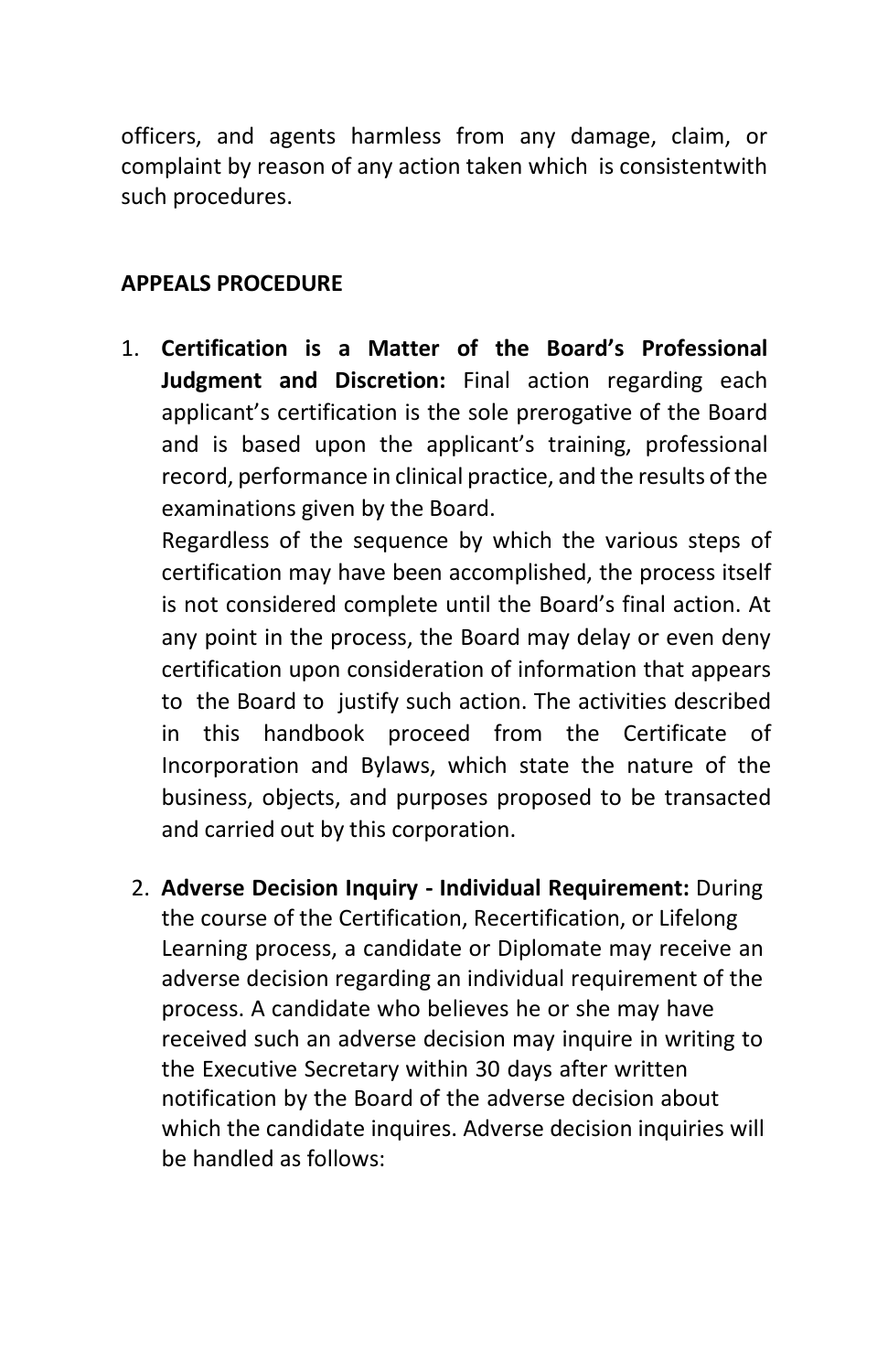- a. For inquiries concerning a candidate's failure of the examination, the Board will review the candidate's examination responses;
- b. For inquiries concerning peer review, practice logs, and/or malpractice and professional responsibility experience, the Board, will review the individual requirement in question.

For the purposes of conducting its review, in either situation (a) or (b) above, the Board may authorize the Chairman of the Credentials Committee, or the full Credentials Committee to act in its stead. In such cases the Chairman or the Committee shall act with full authority of the Board in reviewing the individual requirement in question.

After its review of the individual requirement in question, the Board shall make a determination as to the candidate's fulfillment of the requirement. The Board may (1) confirm the adverse decision; (2) determine that the candidate satisfied the individual requirement in question and reverse the adverse decision; (3) vacate the adverse decision and direct the candidate to take action to fulfill the individual requirement in question; or(4) make another determination.

3. **Adverse Decisions - Certification or Revocation:** After reviewing a candidate's application for certification and the supporting materials thereof, the Board shall make a determination as to the candidate's fulfillment of the requirementsfor certification. The Board may (1) determine that the candidate has satisfied the requirements, and grant certification; (2) determine that the candidate has not satisfied the requirements, and deny certification; or (3) make another determination.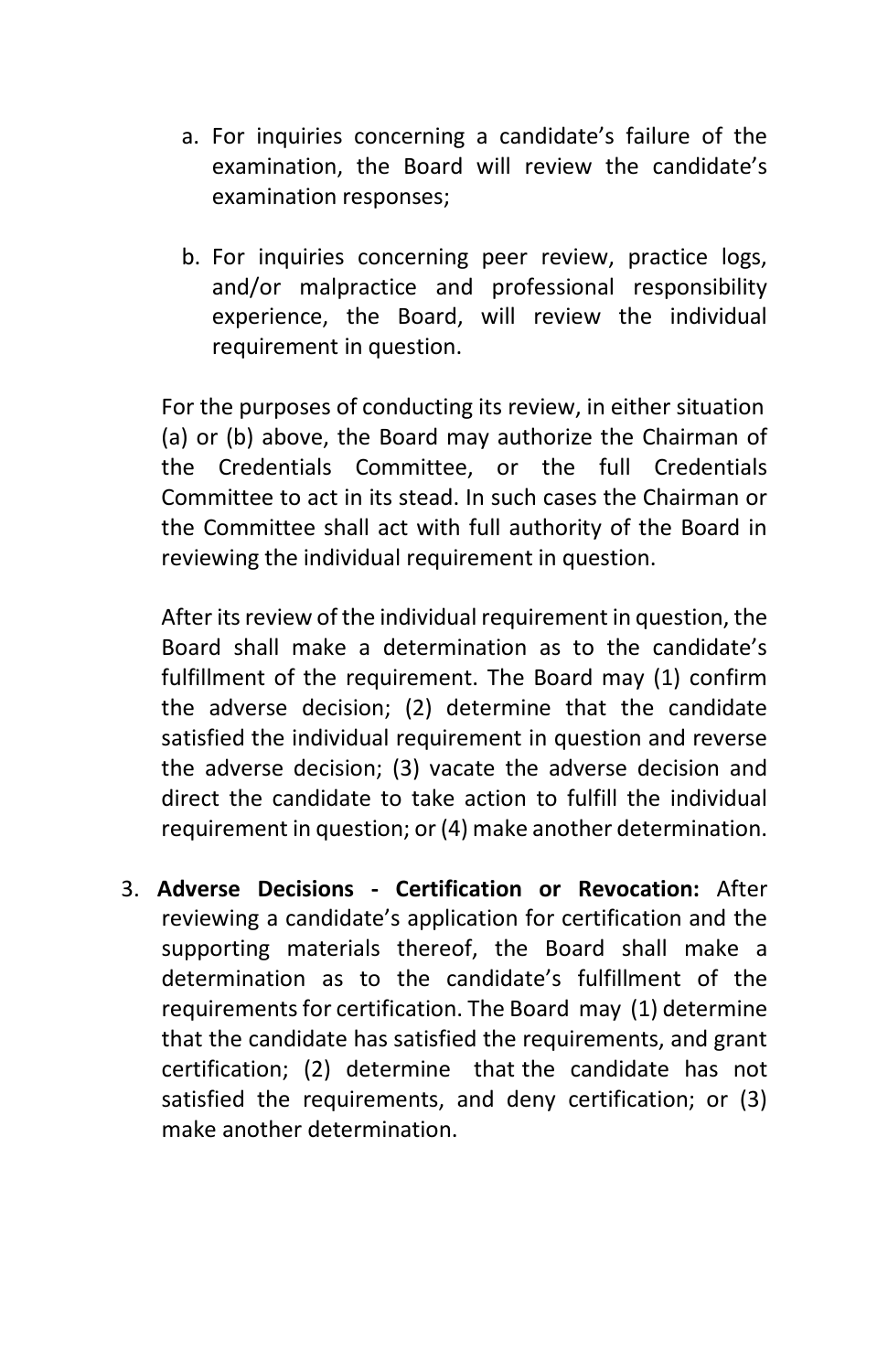Should the Board decide to deny subspecialty certification to a Diplomate or to revoke the certificate of a Diplomate, the Board shall send written notice thereof to the applicant or Diplomate. The notice shall state the reasons for the Board's decision.

- 4. **Request for Hearing; Hearing Fee and Deposit:** A candidate who receives a notice that his or her certification was denied may request a hearing to appeal the denial. In orderto request a hearing, the candidate must, within thirty (30) days after notification by the Board, send written notice to the Board that he or she wishes to request a hearing to appeal the Board's decision. The written notice shall setforth the specific reasons given by the Board which are alleged to be erroneous and shall indicate whether the applicant wishes to attend the hearing. In order to be considered by the Board, a Request for Hearing must be accompanied by two certified checks, made payable to the Board, as follows:
	- a. A certified check in the amount of \$2,000.00 in satisfaction of the required, non-refundable filing fee; and
	- b. A certified check in the amount of \$10,000.00 as a deposit for costs of the hearing, pursuant to paragraph 6 below.

Any purported Request for Hearing that is not accompanied by two certified checks as provided above shall be considered untimely.

A candidate properly making a Request for Hearing in the manner provided above shall be referred to as an "appellant."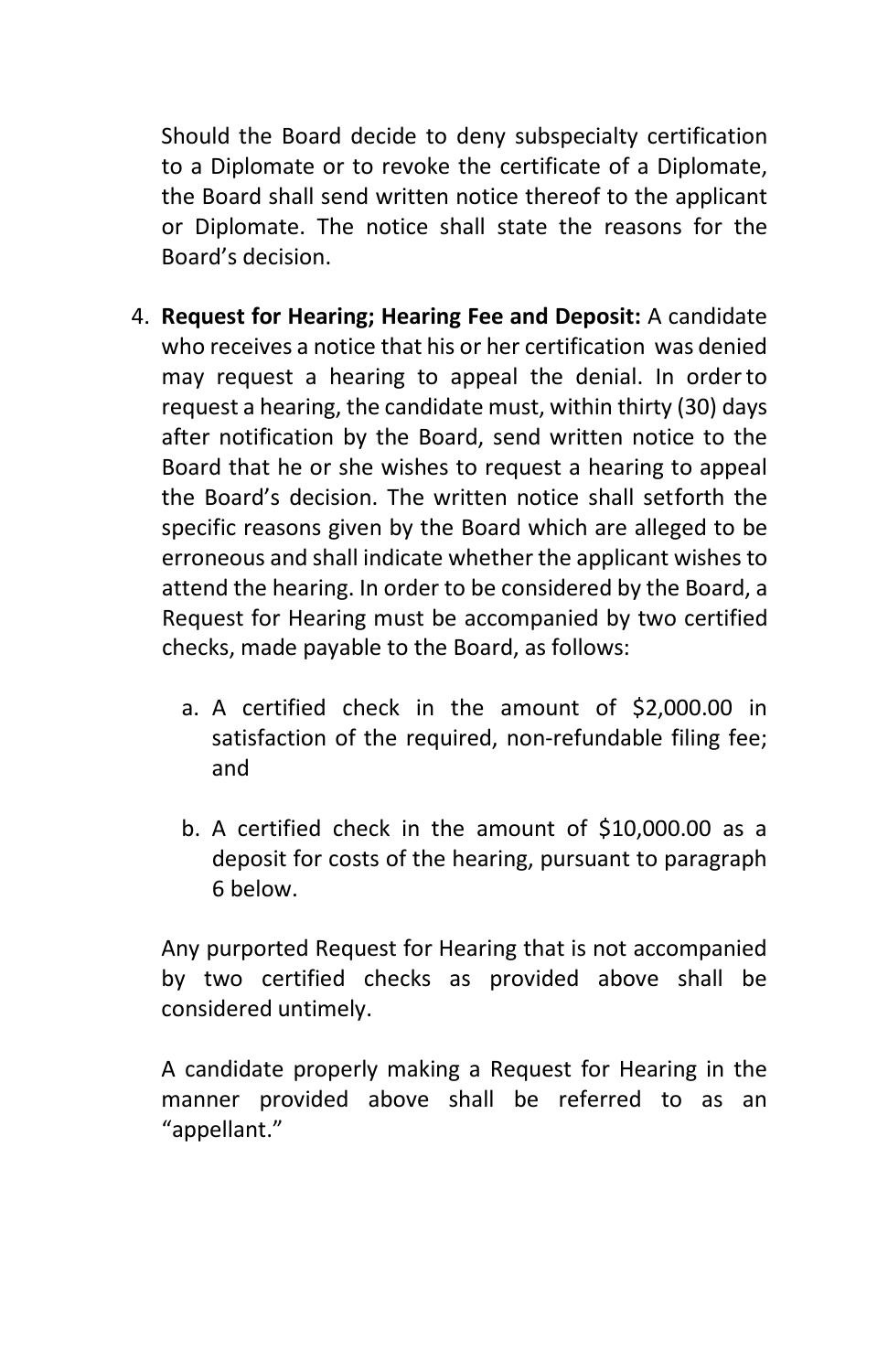5. **Notice of Hearing:** If the Board receives an appellant's Request for Hearing in a timely manner, the Board shall set the date, time, and place of the hearing, and shall give the appellant at least thirty (30) days prior written notice thereof.

#### 6. **Fees, Costs, and Expenses of Revocation Hearing:**

- a. As noted above, the appellant shall pay to the Board a \$2,000.00 fee and a \$10,000.00 deposit for the costs of the hearing. Board guidelines for travel, meals, and lodging shall apply to all such expenses.
- b. The appellant's costs and expenses shall be the sole responsibility and obligation of the appellant.
- c. The Board's costs and expenses shall be the sole responsibility and obligation of the Board.
- d. The \$10,000 deposit shall be refunded if the appellant notifies the Board in writing at least 30 days before the date of the hearing that he has decided not to pursue the appeal.

The \$2,000 hearing fee is not refundable under any circumstances.

7. **Hearing:** The hearing shall be held before the Board of Trustees or before a hearing panel consisting of one or more persons appointed by the Board, as it may determine in its sole discretion. The President of the Board, or, if a hearing panel is appointed, a person appointed by the Board of Trustees, shall preside at the hearing. At the hearing, the burden shall be on the appellant to prove by a preponderance of the evidence that the Board's decision was erroneous.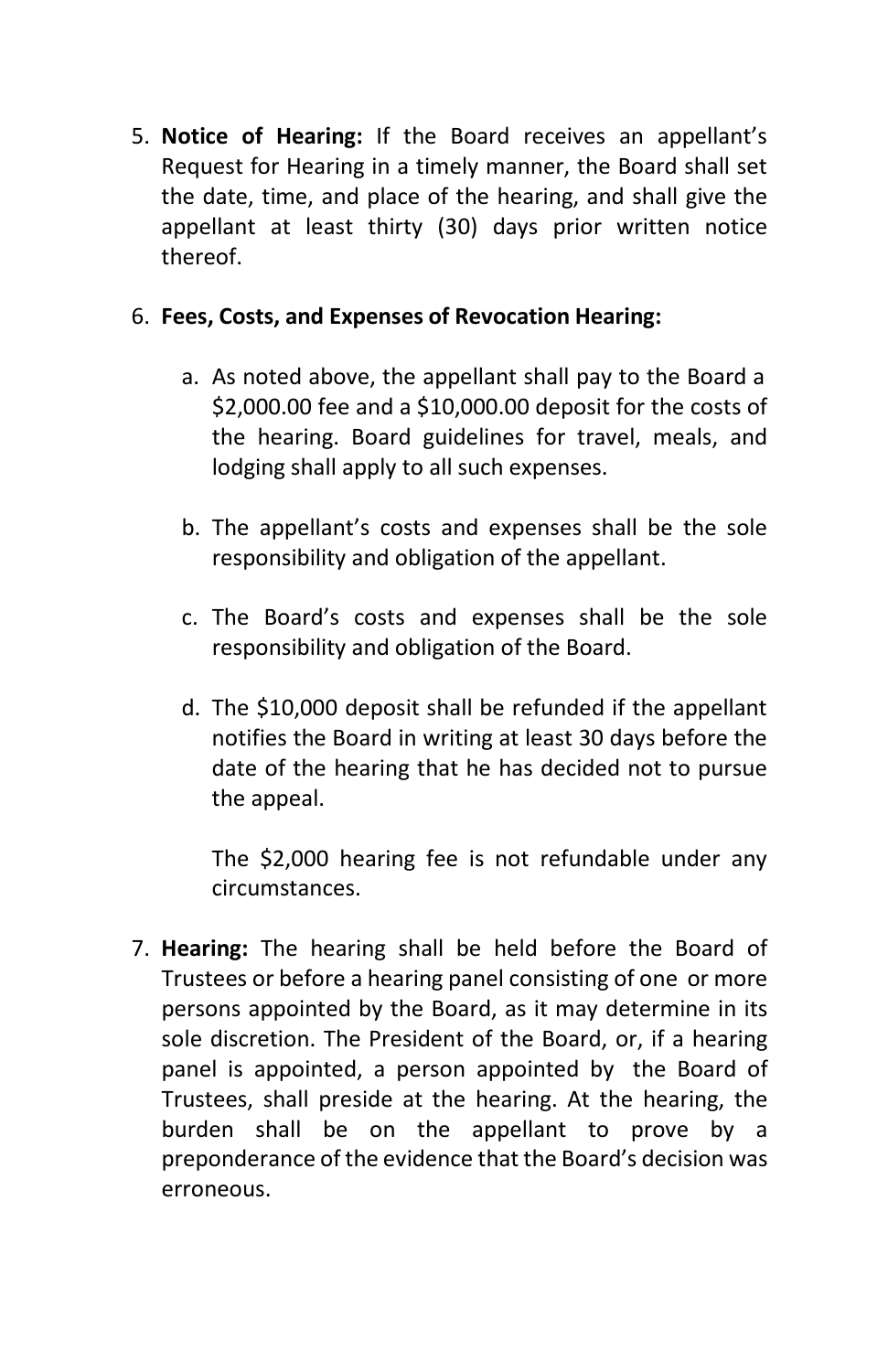- 8. **Failure to Appear:** Failure to appear at the hearing may result in the forfeiture of the right to a hearing, as the Boardof Trustees (or the hearing panel) may determine, in its sole discretion. Despite such failure to attend, the Board of Trustees (or the hearing panel) may nevertheless hold the hearing, consider the information submitted, and decide the appeal. In all cases where a hearing panel is appointed, the hearing panel shall act with full authority of the Board, and its decisions shall be the Board's decisions.
- 9. **Hearing Procedure:** The appellant may appear at the hearing to present his or her position in person, at the time and place specified by the Board, subject to any conditions established by the Board. A transcript of the proceedings shall be kept. The Board shall not be bound by technical rules of evidence employed in legal proceedings, but may consider any information it deems appropriate. The appeals process is a peer review process and neither party may be represented by, or be accompanied by legal counsel, except that the Board may have legal counsel present to advise the Board with respect to procedural issues.
- 10. **Notice of Decision:** Within a reasonable time after completion of the hearing, the Board shall furnish written notice to the appellant of the decision, including a statement of the basis therefore.
- 11. **Finality:** The decision of the Board (or the hearing panel) shall be a final decision of the Board and shall be binding on the Board and on the appellant.
- 12. **Notices:** All notices or other correspondence described herein or otherwise pertaining to an appeal should be sent to the following address: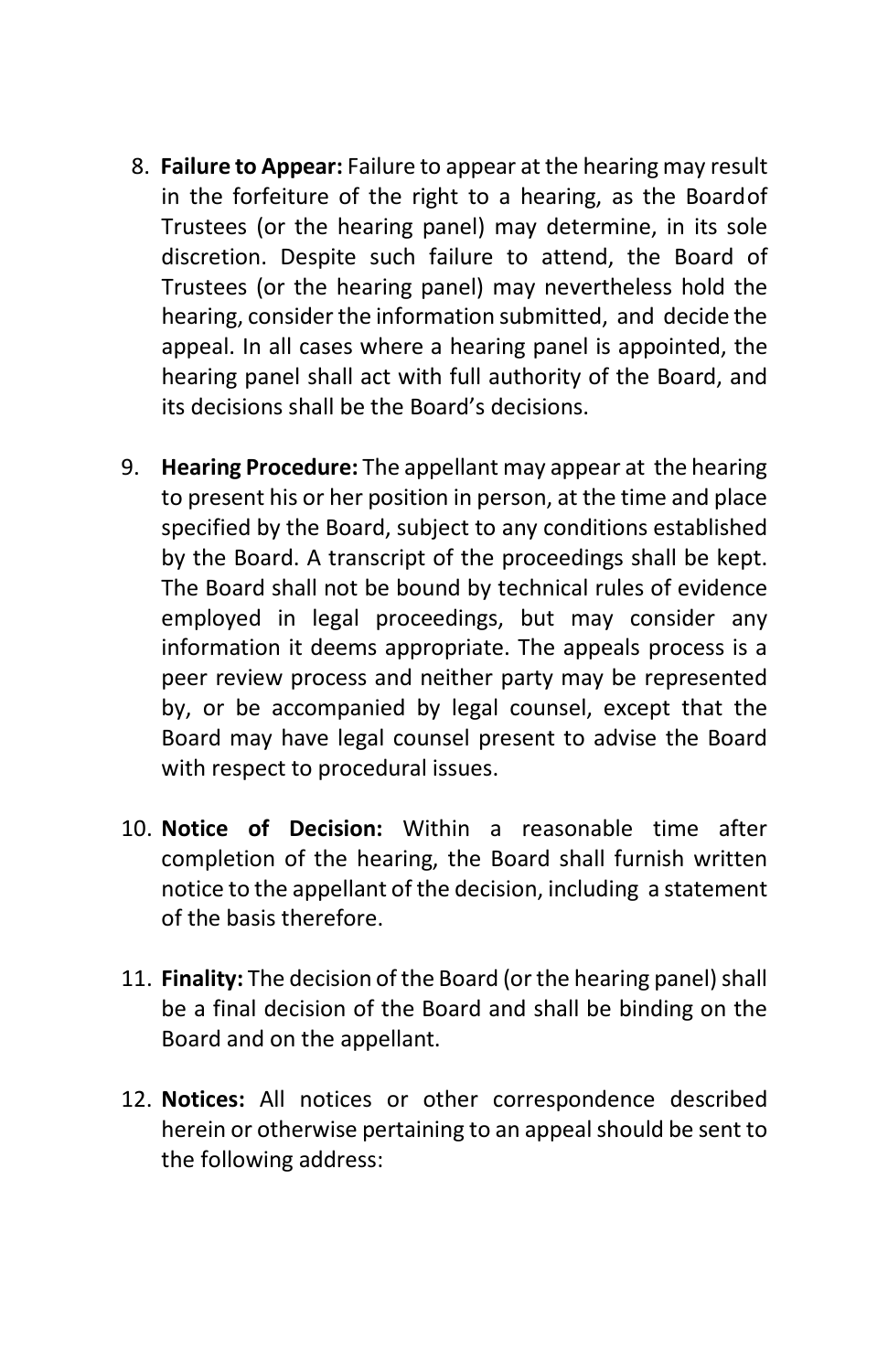The American Board of Urology 600 Peter Jefferson Parkway, Suite 150 Charlottesville, VA 22911 ATTN: Executive Director

#### <span id="page-53-0"></span>**APPLICABLE LAW**

All questions concerning the construction, validity, and interpretation of the certification, recertification, and maintenance of certification procedures followed by the American Board of Urology and the performance of the obligations imposed thereby shall be governed by the internal law, not the law of conflicts, of the State of Virginia. If any action or proceeding involving such questions arises under the Constitution, laws, or treaties of the United States of America, or if there is a diversity of citizenship between the parties thereto, so that it is to be brought in a United States District Court, it shall be brought in the United States District Court for the Western District of Virginia.

#### <span id="page-53-1"></span>**FINAL ACTION OF THE BOARD**

Final action regarding each applicant is the sole prerogative of the Board and is based upon the applicant'straining, professional record, performance in clinical practice, and the results of the examination given by the Board.

**Regardless of the sequence by which the various steps of certification may have been accomplished, the process itself is not considered complete until the Board's final action. At any point in the process, the Board may delay or even deny certification upon consideration of information that appears to the Board to justify such action. The activities described in this handbook proceed from the Certificate of Incorporation and Bylaws, which state the nature of the business, objects, and purposes to be transacted and carried out by this corporation.**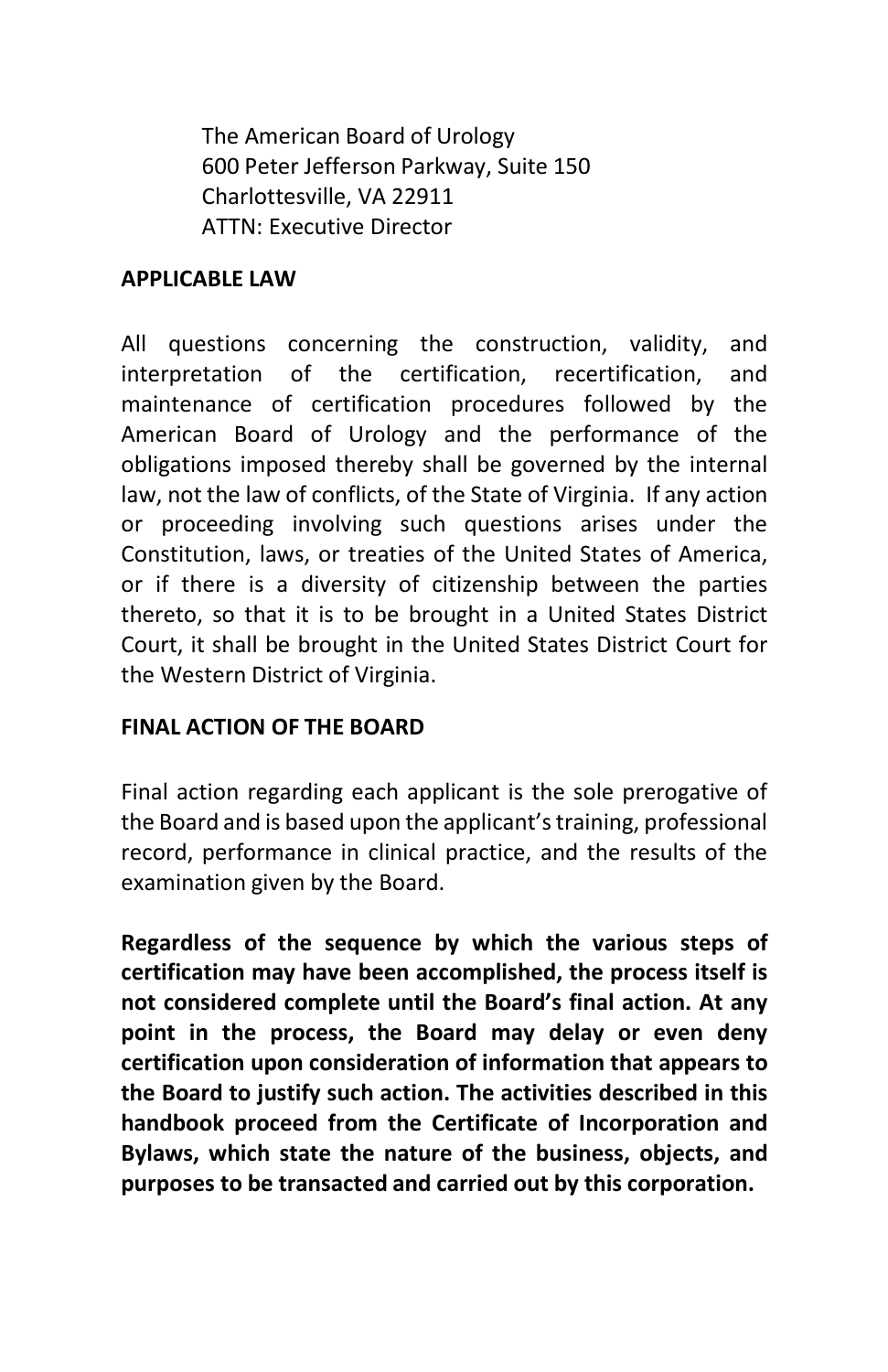#### <span id="page-54-0"></span>**"BOARD ELIGIBLE" STATUS**

The American Board of Urology recognizes the term Board Eligible in reference to its applicants and candidates. A candidate is not certified until all components of the certification process have been successfully completed. However, in the case of initial general urology certification (for applicants completing urology residency June 2014 or later), theperiod from July 1 or the date of completion of residency training for 6 years or until successful completion of the certification process or failure to pass the Qualifying (Part 1) Examination or Certifying (Part 2) Examination in three attempts, whichever comes first, is considered the "board eligible" timeframe. If certification is not completed in that timeframe or within three attempts at either exam, or if the Board eligible timeframe ends, the candidate will cease to use that term further. There is no board eligible timeframe for subspecialty certification.

Applicants already in the certification process who finished their urology residency training prior to July 2014 are considered board eligible during the period from July 1, or the date of completion of residency training, for 5 years or until successful completion of the certification process, whichever comes first.

#### <span id="page-54-1"></span>**INQUIRY OF STATUS**

The Board considers a candidate's record not to be in the public domain. When a written inquiry is received by the Board regarding a candidate's status, a general but factual statement is provided that indicates the person's status within the examination process. The Board provides this information only to individuals, organizations, and institutions supplying a signed release of information from the candidate, and a charge of \$50 per request will apply.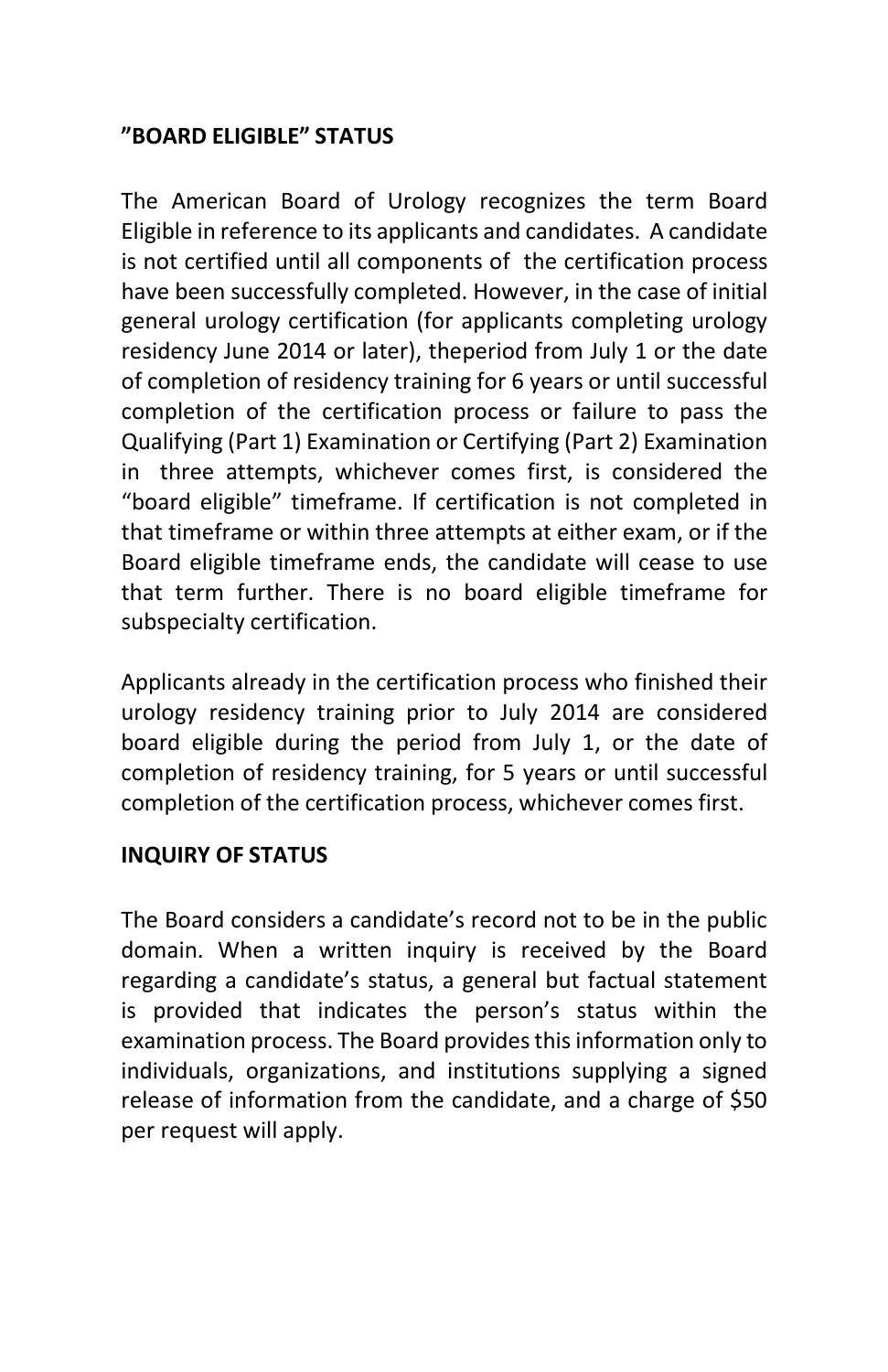#### <span id="page-55-0"></span>**UNFORESEEABLE EVENTS**

Certain unforeseeable events such as severe weather, natural disasters, war, power outages, government regulations, strikes, civil disorders, curtailment of transportation, and the like may make it inadvisable, illegal, or impossible for the Board to administer an examination to a candidate at the scheduled date, time, and location. In any such circumstance, the Board is not responsible for any expense the candidate may have incurred to be present for the examination or may incur for any future or substitute examinations.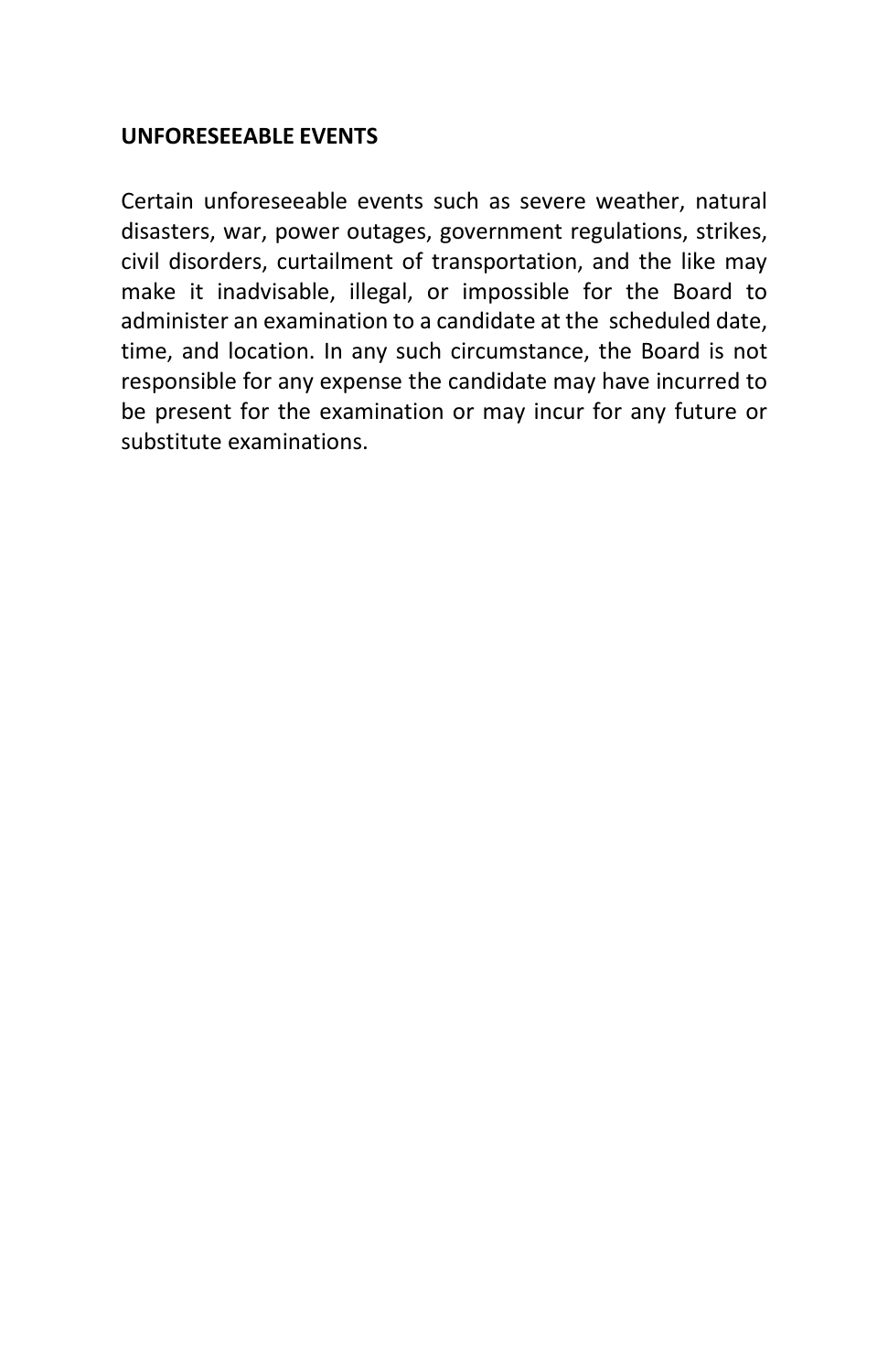| <b>LLL REQUIREMENTS</b>                                                                                       |                  |                             |  |  |  |  |
|---------------------------------------------------------------------------------------------------------------|------------------|-----------------------------|--|--|--|--|
| <b>Requirements</b>                                                                                           | Level 1 (year 4) | Level 2 (year 7, 8, 9)      |  |  |  |  |
| <b>Complete</b> application<br>online                                                                         | yes              | supplemental<br>application |  |  |  |  |
| office<br><b>ABU</b><br>verify<br>licensure                                                                   | yes              | yes                         |  |  |  |  |
| <b>ABU office complete</b><br>peer review                                                                     | yes              | yes                         |  |  |  |  |
| <b>Candidate:</b><br><b>Complete</b><br><b>Practice</b><br>online<br><b>Assessment Protocol</b>               | yes              | yes                         |  |  |  |  |
| <b>Candidate:</b><br><b>Submit</b><br>documentation of 90<br>hours of CME                                     | yes              | yes                         |  |  |  |  |
| <b>Candidate:</b><br><b>Complete</b><br><b>Patient Safety Module</b>                                          | yes              | yes                         |  |  |  |  |
| <b>Candidate:</b><br><b>Complete</b><br><b>Professionalism</b><br>and<br><b>Ethics Module</b>                 | <b>yes</b>       |                             |  |  |  |  |
| Submit 6<br>Candidate:<br>month<br>electronic<br>practice log, 12 month<br>electronic log for<br>subspecialty |                  | yes                         |  |  |  |  |
| <b>Candidate: Computer-</b><br><b>based</b><br>knowledge<br>assessment                                        |                  | <b>yes</b>                  |  |  |  |  |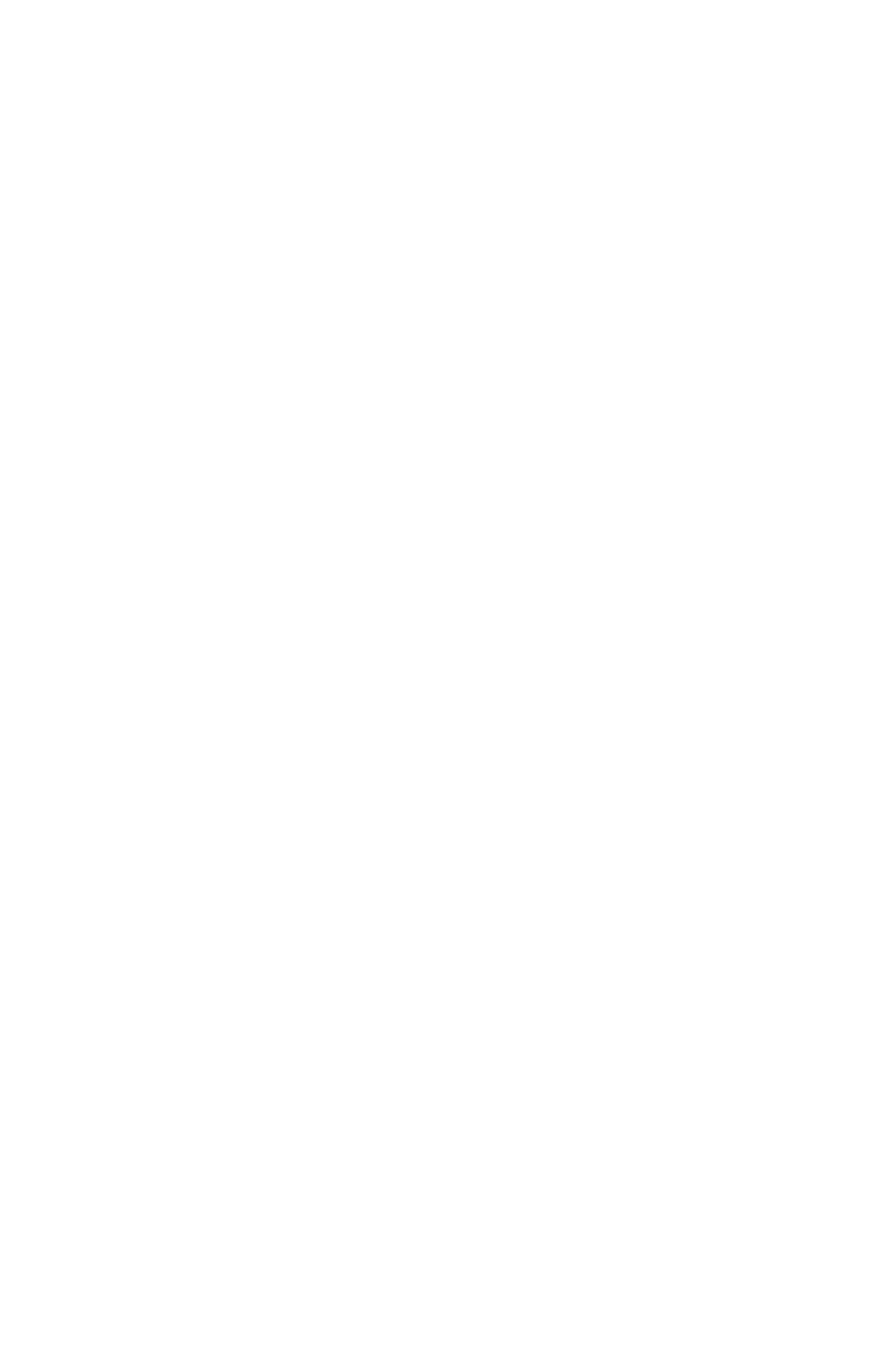| <b>American Board of Urology Fees</b>                                                     |
|-------------------------------------------------------------------------------------------|
| <b>Qualifying (Part 1) Examination</b>                                                    |
| Residents- \$1300 (may defer fee until Jan 5)                                             |
| Practitioners & Fellows- \$1300 (fee must be submitted with application, Nov 1)           |
|                                                                                           |
| Certifying (Part 2) Examination-\$2000                                                    |
| Re-examination-\$2000                                                                     |
|                                                                                           |
| <b>Pediatric Subspecialty Certification-\$1845</b>                                        |
| FPM-RS Subspecialty Certification-\$1845                                                  |
| Re-Examination after failure of any exam [except Certifying (Part 2) Exam]- \$350         |
| Annual Certificate Fee- \$290 (increases to \$490 after April 1 and \$690 after July 1)** |
| <b>Other Fees</b>                                                                         |
| Administrative Fee-\$100                                                                  |
| "NSF" (non-sufficient funds for returned check) Fee-\$100                                 |
| Site Visit (plus expenses)-\$2000                                                         |
| Appeal hearing-\$2000 non-refundable filing fee; \$10000 deposit for costs (refundable)   |
| Official Verification of Status-\$50                                                      |
| Log Resubmission Fee (for omission or error)-\$500                                        |
| Deferral for inadequate log (balance of application fee returned)-\$200                   |
| Charge for Typing of Practice Log-\$500                                                   |
| Charge for Typing of Pediatric/Female Pelvic Medicine Practice Log-\$750 (12 months)      |
| <b>Late Fees</b>                                                                          |
| For application, documentation, fees, log-\$750                                           |
| For CME and all LLL requirements only-\$200                                               |
| <b>Cancelation Fees</b>                                                                   |
| Excused absence-\$250                                                                     |
| Unexcused absence-\$500                                                                   |
| Failure to appear-\$750                                                                   |
| <b>Reinstatement Fees</b>                                                                 |
| After expired or revocation of certificate-\$1500                                         |
| After two successive absences from an examination-\$700                                   |

\*\*There is no application fee for Lifelong Learning (LLL); however, Diplomates must be current on the annual certificate fee payment.